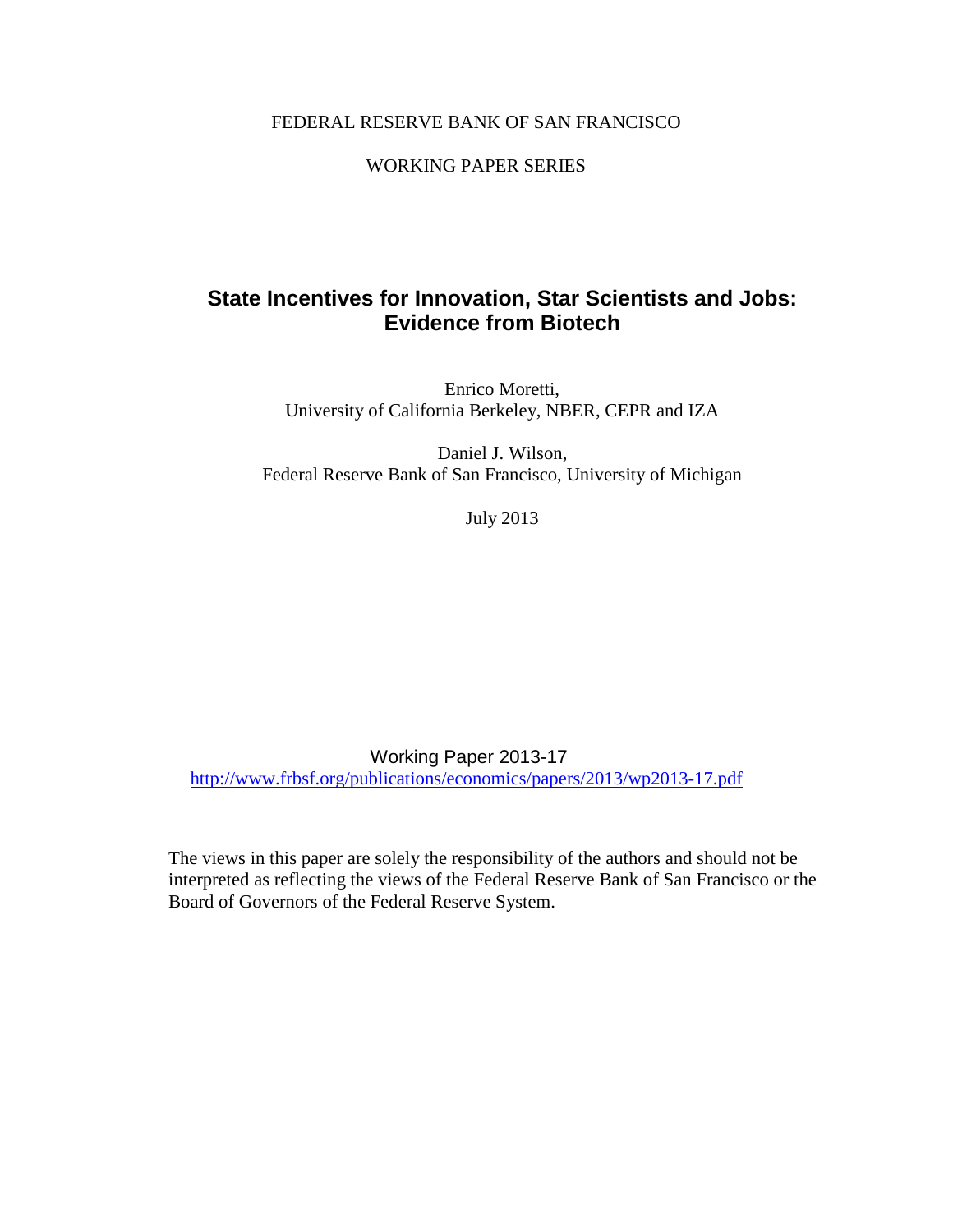# **State Incentives for Innovation, Star Scientists and Jobs: Evidence from Biotech**

Enrico Moretti (Berkeley, NBER, CEPR and IZA)

Daniel J. Wilson (Federal Reserve Bank of San Francisco, University of Michigan)

#### July 2013

**Abstract.** We evaluate the effects of state-provided financial incentives for biotech companies, which are part of a growing trend of placed-based policies designed to spur innovation clusters. We estimate that the adoption of subsidies for biotech employers by a state raises the number of star biotech scientists in that state by about 15 percent over a three year period. A 10% decline in the user cost of capital induced by an increase in R&D tax incentives raises the number of stars by 22%. Most of the gains are due to the relocation of star scientist to adopting states, with limited effect on the productivity of incumbent scientists already in the state. The gains are concentrated among private sector inventors. We uncover little effect of subsidies on academic researchers, consistent with the fact that their incentives are unaffected. Our estimates indicate that the effect on overall employment in the biotech sector is of comparable magnitude to that on star scientists. Consistent with a model where workers are fairly mobile across states, we find limited effects on salaries in the industry. We uncover large effects on employment in the non-traded sector due to a sizable multiplier effect, with the largest impact on employment in construction and retail. Finally, we find mixed evidence of a displacement effect on states that are geographically close, or states that economically close as measured by migration flows.

We are grateful to Tim Bartik, the editor and two referees for useful suggestions. Katherine Kuang, Timothy Ni, and Lauren Ford provided excellent research assistance. Moretti thanks the Innovation Policy working group at the NBER, the W.E. Upjohn Institute for Employment Research and Microsoft for generous support. The views expressed in this paper represent those of the authors alone and do not necessarily represent the views of the Federal Reserve Bank of San Francisco or the Federal Reserve System.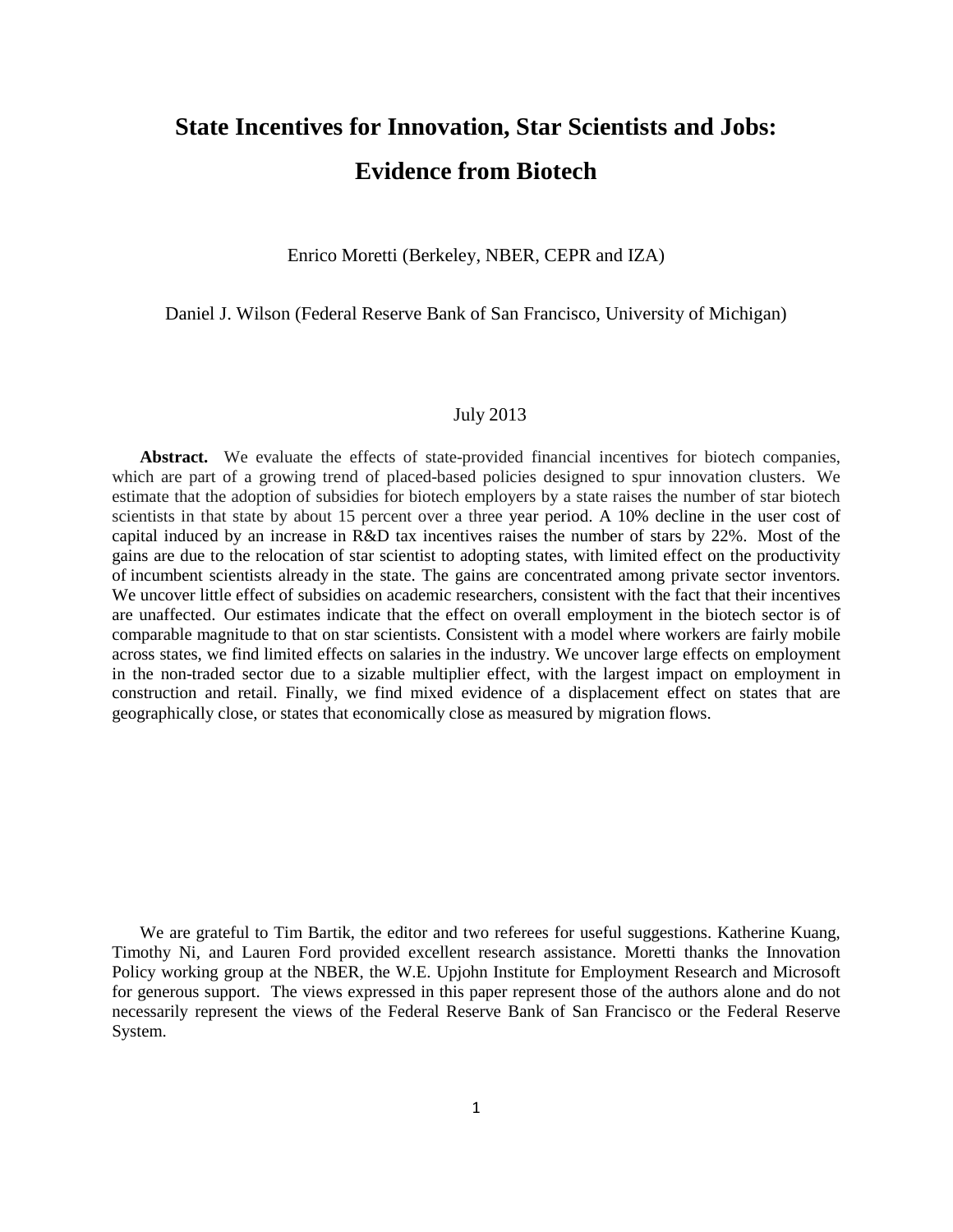#### **1 Introduction**

 $\overline{\phantom{a}}$ 

There is growing empirical evidence that agglomeration of economic activity generates significant economies of scale at the local level. This evidence raises both normative questions, concerning whether government intervention is socially optimal from a national or global perspective, and positive questions about whether such intervention, even if desirable, is effective. Can firms' location decisions be influenced by government incentives and, if so, should national or local governments provide incentives to firms to cluster in particular locations?

These questions have led to growing interest among economists on the effect of place-based economic policies. Place-based economic policies are development strategies intended to foster economic activity in a city or a region. These policies are widespread both in the US and in the rest of the world.<sup>[1](#page-2-0)</sup> Indeed, it is rare for a large production or research facility to open today in the US without the provision of some form of subsidy from the relevant local government (Greenstone and Moretti, 2004; Greenstone, Hornbeck and Moretti, 2010.)

An increasingly common type of place-based policy is state-provided subsidies for "hightech" and life-science firms designed to spur innovation-based clusters. Urban economists have long suspected that innovative industries like high-tech and life-science are characterized by significant localized agglomeration economies. For example, the distribution of the biotechnology industry is heavily clustered spatially, with a large fraction of the industry employment concentrated in Boston/Cambridge, the San Francisco Bay area, San Diego, New Jersey, Raleigh-Durham and the Washington, D.C. area. This concentration is consistent with the existence of strong localized agglomeration externalities.<sup>[2](#page-2-1)</sup>

<span id="page-2-0"></span><sup>&</sup>lt;sup>1</sup> Bartik's seminal book on place-based economic policies (1991) provides a comprehensive taxonomy and discussion of the different types of policies. In the US, state and local governments spend \$80 billion per year on these policies (Story, 2013), while the federal government spends \$15 billion (GAO, 2012). Examples of locationbased policies typically adopted by local and state governments include direct subsidies and/or tax incentives for local firms, subsidized loans, industrial parks, technology transfer programs, export assistance and export financing, the provision of infrastructure, and workforce training.

<span id="page-2-1"></span> $2$  The hypothesis of agglomeration economies dates back at least to Marshall (1920) who discussed how they could be generated by a variety of mechanisms, including localized knowledge spillovers, thick labor markets for specialized workers, and localized supply chains.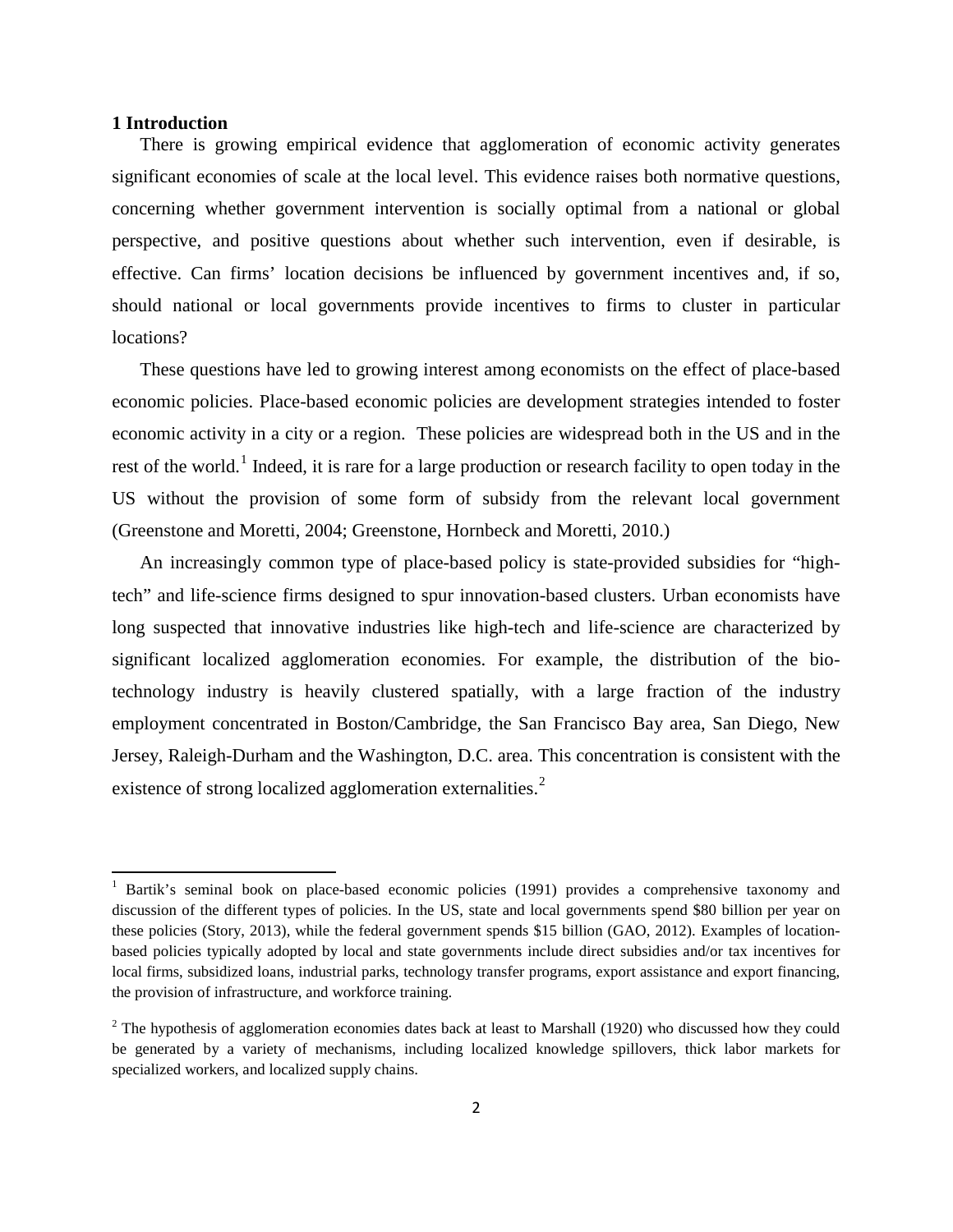Because local governments often aim at creating and fostering self-sustaining clusters of lifescience research, a growing number of them have introduced incentives that specifically target the biotech industry. As of 2010, 11 states provide some type of incentive for biotech firms, and their generosity appears to be growing. In addition, over the past two decades, general R&D tax credits offered by U.S. states have become increasingly important. These credits are not specific to biotech, but given the importance of R&D for the industry they are likely to disproportionally benefit the biotech sector. As of 2010, 34 states provide a broad-based tax credit on R&D, and the average effective credit rate has grown approximately four-fold over this period to equal half the value of the federal effective credit rate. In many states, the state tax credit is considerably more generous than the federal credit (Wilson 2009).

Yet, despite the growing importance of these incentives, their effects are not well understood. $3$  In this paper, we investigate the effects of state-provided biotech incentives on the local biotech industry and the broader state economy. We construct a rich state-level panel data set combining data on biotech-specific incentives and general R&D tax credits with data on various outcomes measuring biotech activity in a given state and year. Our outcome measures consist of the number of "star scientists" (defined below), employment, wages, establishments and patents – each specific to the biotech sector – for the period 1990-2010. We also estimate models where the outcome variables measure employment in the non-traded sector outside biotech. Using this data set, we identify the effect of biotech incentives and the R&D user cost off of the variation within each state over time.

We find significant effects both of the biotech specific subsidies and the general R&D tax credits on biotech star scientists, defined as those patenters whose patent count over the previous ten years is in the top 5% of patenters nationally.<sup>[4](#page-3-1)</sup> The adoption of biotech subsidies raises the

<span id="page-3-0"></span><sup>&</sup>lt;sup>3</sup> Economists have long cautioned that due to the complex nature of the market failures at work it is unclear what cluster policies should do in practice and how they should do it (Duranton, 2011). A number of recent empirical studies have sought to assess the effectiveness of state-wide incentives. Examples include, but are not limited to, Faulk (2002), Bartik and Erickcek (2010), Bartik and Eberts (2012), Chirinko and Wilson (2008), Chirinko and Wilson (2010), Wilson (2009), Head et al. (1999), and Duranton, Gobillon and Overman (2011). Overall, the empirical evidence on the effect of tax incentives on local labor markets is still limited and more work is needed to understand how in practice these subsidies contribute to economic development. <sup>4</sup> We follow the literature in using the term "star scientists," though it should be noted that patenters include

<span id="page-3-1"></span>institutions such as universities and corporations in addition to individuals. Specifically, in our biotech patent database, individuals account for 70.9% of patents, universities account for 5.6%, and other institutions (mostly corporations) account for 23.5% of patents.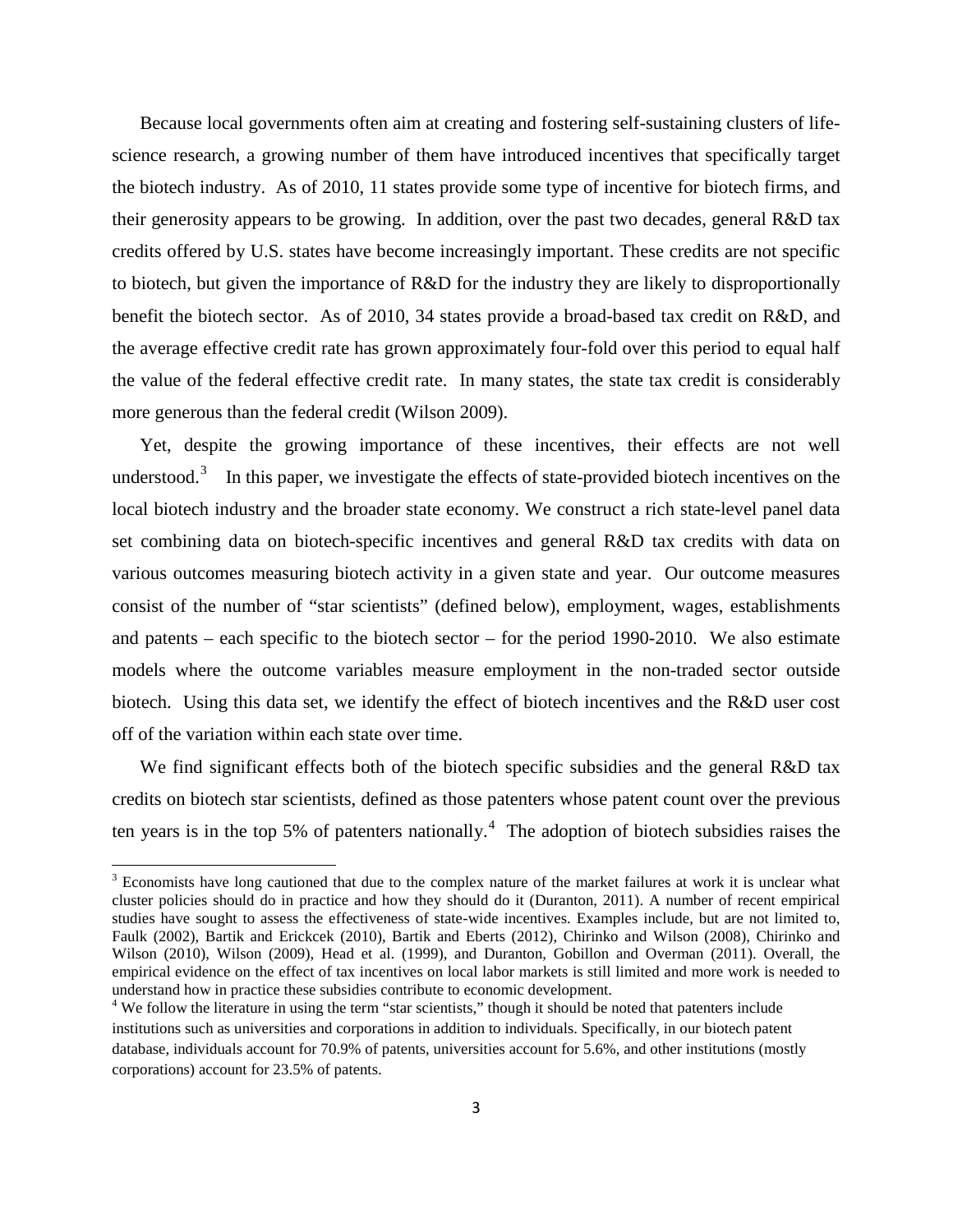number of star scientists in a state by 15 percent relative to states' pre-adoption baseline. This is important because of the existing evidence on the important role played by the localization of star scientists on the localization and survival of U.S. biotech clusters (Zucker, Darby, and Brewer, 1998).

Notably, most of the gains in star scientists are due to the relocation of star scientists to adopting states, with limited effect on the prolificacy of incumbent scientists already in the state. In addition, we find that the gains are concentrated among private sector inventors, both corporate and individual. We uncover little effects of subsidies on academic researchers, consistent with the fact that incentives for universities – which are mostly non-profit – are unaffected by the subsidies.

The effect of incentives on employment is not limited to top scientists, but it extends to other parts of the biotech workforce. We uncover significant effects on total employment in the Pharmaceutical and Medicine Manufacturing industry (16 percent gain); the Pharmaceutical Preparation Manufacturing industry (31 percent gain); and the scientific R&D industry (18 percent gain). Because the effect for all workers is generally similar to the effect for stars, we infer that the incentives do not alter the ratio of stars in the workforce.<sup>[5](#page-4-0)</sup>

Consistent with a model where workers are fairly mobile across states, we find limited effects on average salaries in these three industries. While we do not have a direct measure of start-up creation, we find that the number of biotech-related establishments also increases following incentive adoption. On the other hand, we find limited effects on patents following the subsidy, possibly because it takes time for biotech research to come to fruition.

We cannot rule out the possibility that the adoption of subsidies is correlated with unobserved trends in the vitality of the local economy in general or the local innovation sector in particular. However, we fail to find an effect of biotech subsidies and R&D credits on employment in fields different from biotech. Triple difference models that include other sectors largely confirm our estimates for the employment effects.

Consistent with the presence of a local employment multiplier effect (Moretti, 2011), we do uncover an indirect effect on the local non-traded sector, including retail, construction and real estate. It appears that by increasing employment in biotech, the incentives indirectly increase

<span id="page-4-0"></span><sup>&</sup>lt;sup>5</sup> The Pharmaceutical Preparation Manufacturing industry is an exception.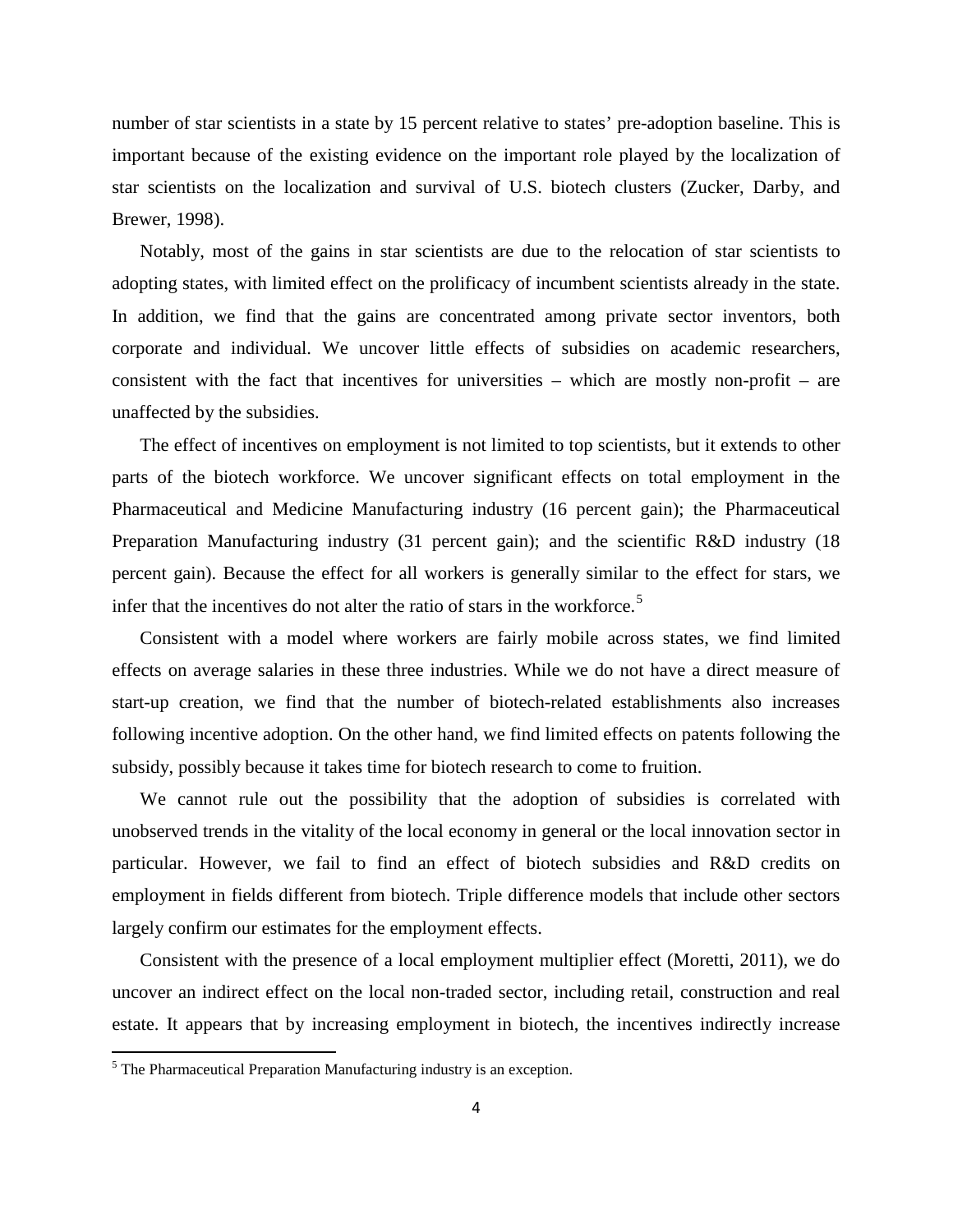employment in local services, like construction and retail, whose demand reflect the strength of the local economy.

In additional specifications, we test whether the provision of biotech-specific tax credits increases biotech employment at the expense of nearby states. We find mixed evidence of an effect on states that are geographically close, or states that are economically close as measured by worker migratory flows. If there is displacement, it is likely to be national in scope.

Finally, we provide some partial, illustrative and indirect evidence on whether there is a first mover advantage in providing incentives. In the presence of agglomeration economies and large fixed costs, the initially positive effect of the subsidy on the biotech industry of an early adopting state should be long lasting, as biotech activity keeps agglomerating in the state even after other states have matched the subsidy. On the other hand, in the absence of significant agglomeration economies and large fixed costs, the initially positive effect experienced by an early adopter will not last after competing away any relative advantage. In this case, local biotech activity will revert to the long run equilibrium level that existed before the provision of any subsidies. Empirically, we find limited evidence of a first-mover advantage for biotech incentives, although data limitations preclude us from drawing definitive conclusions.

In terms of policy implications, it is important to keep in mind that our finding that biotech subsidies are successful at attracting star scientists and at raising local biotech employment do *not* imply that biotech subsidies are a good use of taxpayer money. Finding that the provision of tax incentives by a state results in an increase in biotech R&D activity in that state does *not* necessarily suggests the existence of a market failure, nor does it imply that the provision of tax incentives is an *efficient* use of public funds. In this paper we have little to contribute to the question of local efficiency of place based policies. Efficiency of these policies from the point of view of the nation as a whole is even harder to address and is outside the scope of this paper.[6](#page-5-0)

The remainder of the paper is organized as follows. In Section 2, we describe our data and the incentives available for biotech companies. In Section 3, we discuss the possible mechanisms through which incentives can affect a state economy and we present the econometric models used. The empirical results of the paper are in Section 4. Section 5 concludes.

<span id="page-5-0"></span> $<sup>6</sup>$  See Kline and Moretti (2013) for a discussion.</sup>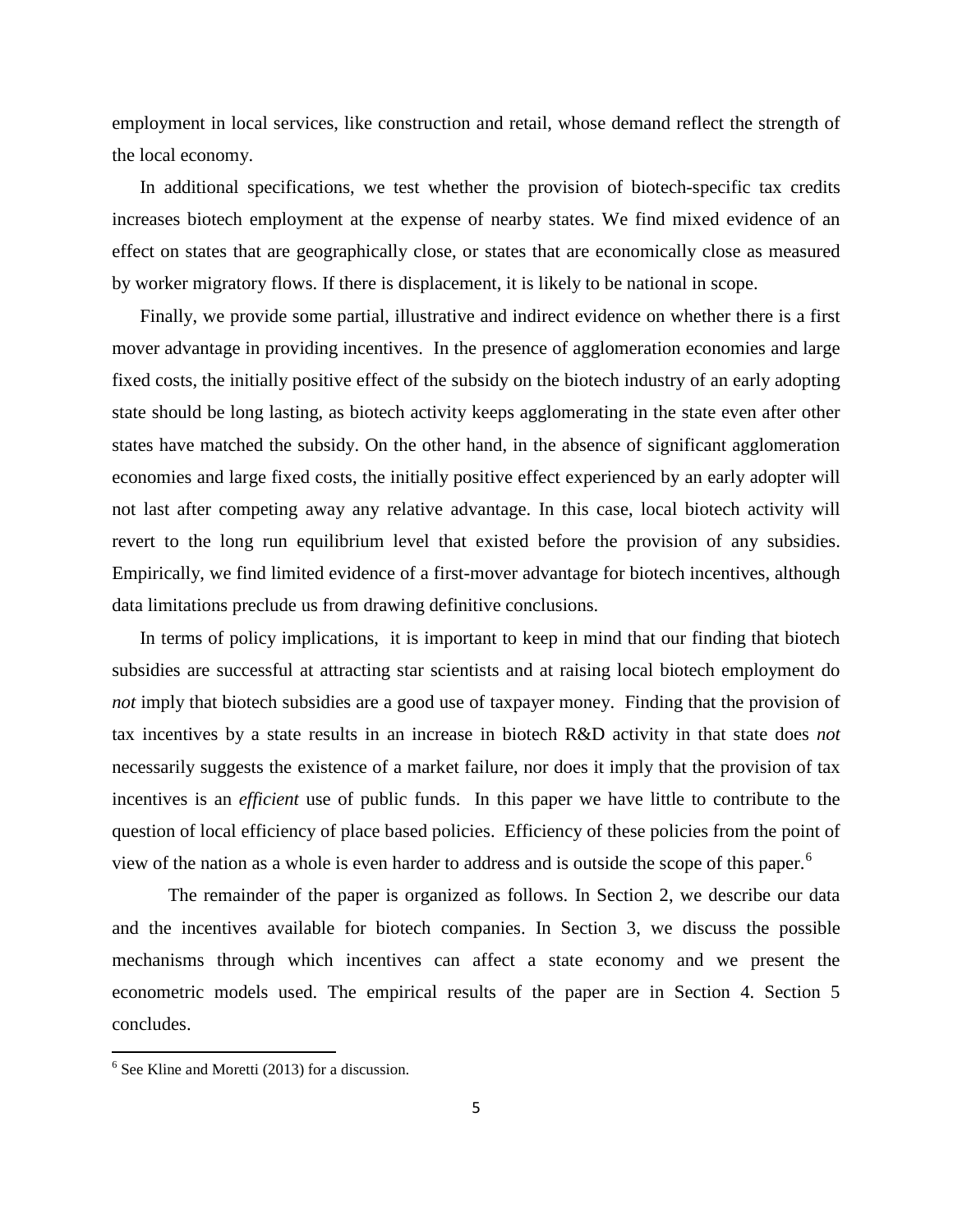#### **2 Data**

We investigate the effects of biotech and R&D incentives on a number of different measures of economic activity in the biotech sector. The dataset used in this paper is obtained from combining several separate data sources. In this Section we describe the data sources used and we provide descriptive statistics.

Incentives. We focus our analysis on two types of state-specific incentives for innovation: R&D tax credits and biotech-specific subsidies. The former subsidize any form of investment in R&D, not just biotech. But given the disproportionate importance that R&D costs have for biotech, it is obviously an important cost shifter for firms in the industry. To quantify the magnitude of R&D tax incentives offered by states in our sample, we treat R&D as an input into a firm's production function, whose price is the implicit rental rate, or user cost, after taxes. Extending the standard Hall-Jorgenson (1967) formula for the user cost of capital to incorporate tax and subsidies – and ignoring federal taxes just for the exposition – yields the following formula for the user cost of R&D capital (per dollar of investment):

User Cost of 
$$
R&D = (r_t + \delta) [ (1 - s k_{st} - z t_{st}) / (1 - t_{st}) ]
$$

where  $r_t$  is the real interest rate in the economy, assumed to be the same for all states in any given year;  $\delta$  is the economic depreciation rate of R&D capital, assumed to be the same for all firms;  $t_{st}$  and  $k_{st}$  are the corporate income tax rate and the R&D tax credit rate in a given state and year; s is the share of R&D expenditures that qualify for the credit according to the tax code, set equal to .5 based on IRS Statistics; and z denotes the present discounted value of tax depreciation allowances. The formula provides a comprehensive measure of the tax advantage provided by each state in each year that is comparable across jurisdictions and periods. We use data from Wilson (2009), updated through 2010, to compute the relevant user cost of capital for each state and year in our sample.

In addition to generic R&D tax credits, states have adopted a variety of specific fiscal incentives to attract biotech activity to their jurisdiction. These incentives take various forms, including tax credits on investment or job creation , sales and use tax exemptions, low-interest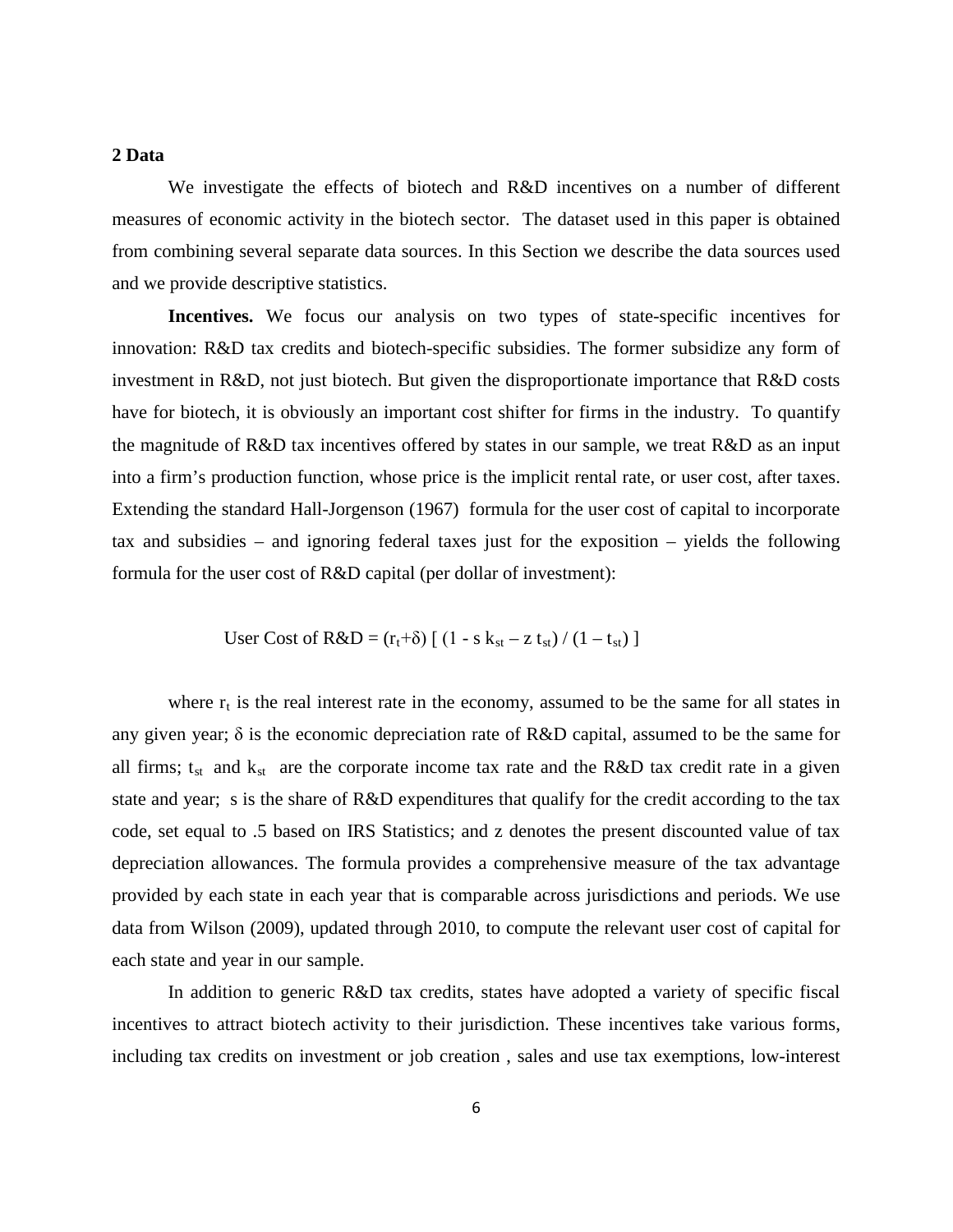start-up loans, and even grants. In total, 11 states have some form of incentive targeted primarily at the biotech sector. Appendix 1 provides the list of adopting states and details on each state's program.[7](#page-7-0)

One major limitation of our data is that, unlike R&D tax credits, it is difficult to come up with a comparable measure of the generosity of the biotech incentives, due to the heterogeneity in their forms. For instance, Massachusetts adopted in 2009 a "Life Sciences Tax Incentive Program" consisting of an investment tax credit, special sales tax exemptions, and a refundable research tax credit, all applicable only for companies in life sciences. Constructing a single summary measure of the value of this program that could be compared with another state, which might have only one of these three tax incentives (though it could be especially generous) or might have another type of incentive altogether (such as low interest loans as in North Carolina or research grants as in California), is next to impossible. In principle, one could construct a proxy for the effective credit rate by taking the ratio of the total amount spent by each state for "tax expenditures" and grant outlays divided by the biotech sector revenues in the state. However, states do not typically report how much they spend on incentives separately from other items in their budget. After a comprehensive search, we were unable to find systematic data for a significant number of states. Thus, in our empirical analysis, we simply use an indicator for the adoption of biotech incentives. The coefficient on this indicator has to be interpreted as the mean effect of adoption, averaged across all adopting states.

**Biotech Star Scientists.** We use data on biotech patents to identify the location of prolific biotech scientists and to measure biotech innovation in a state. We purchased a proprietary data set on biotech patents from IFI Claims Patent Services, a company that provides data services associated with biotechnology and related fields. IFI's specialists, who have expertise in chemistry and biology, go through public individual patent records (from U.S. Patent and Trademark Office, USPTO) and identify all patents that involve advances in the biotechnology field. This identification is necessary because the technology classes that the USPTO assigns to patents (which change only infrequently and hence often cannot keep up with emerging technologies) do not map well to biotech, which is at the intersection of a number

 $\overline{\phantom{a}}$ 

<span id="page-7-0"></span> $<sup>7</sup>$  North Carolina is the earliest adopter. Because the state adopted a biotech incentive in 1984, and our data begins in</sup> 1990, North Carolina does not contribute to identification of the coefficients in our regression models.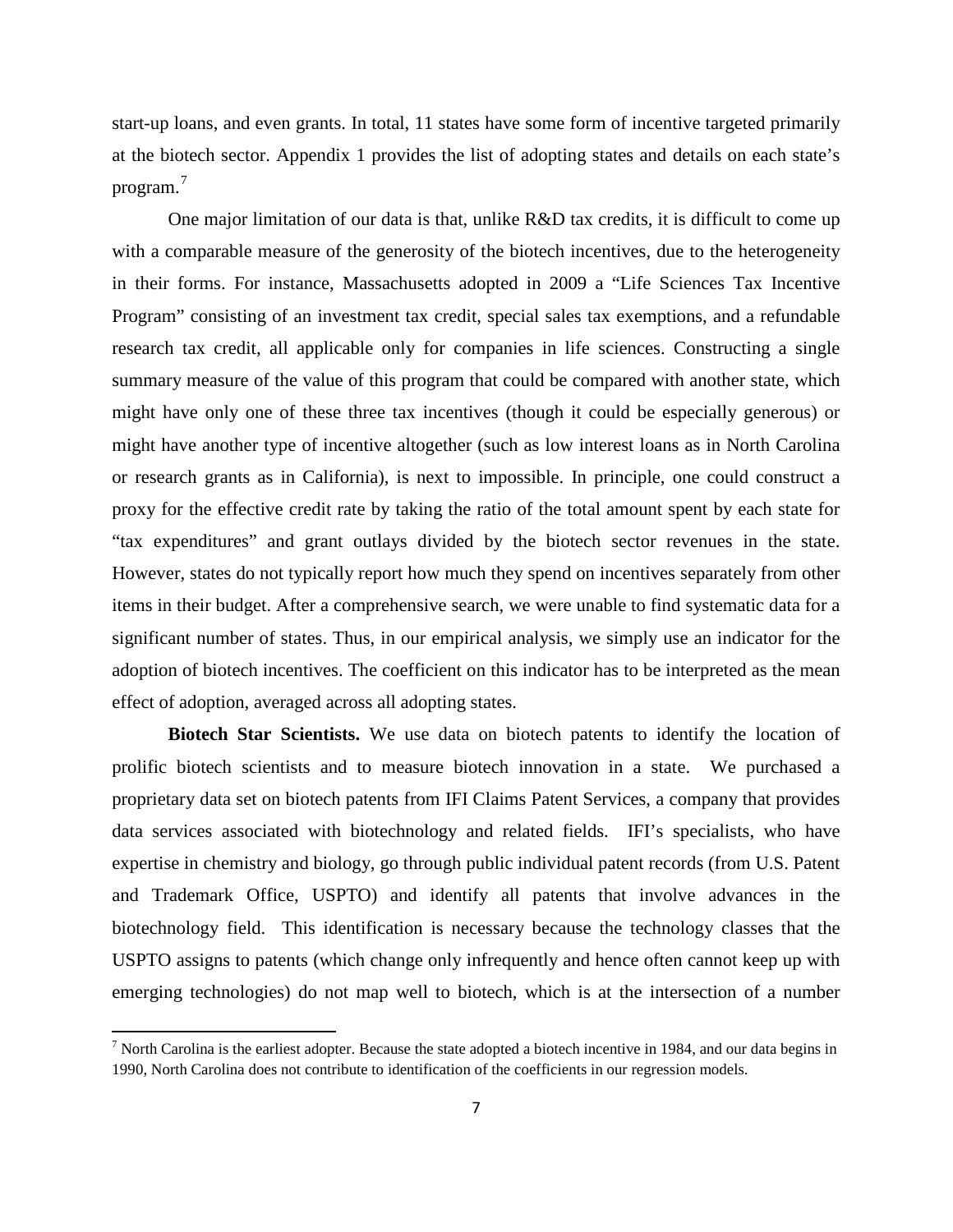technological fields. Analyses of the biotech sector based on USPTO technology classes, as the previous literature has relied on, are likely to have difficulty cleanly identifying effects on biotech patenting given this poor mapping. To our knowledge, this paper is the first to use the IFI database or any other data specifically focused on identifying biotech patents.

The IFI's patent database contains five variables for each (IFI-identified) biotech patent from 1976 – 2010: year, inventor name, inventor city, inventor state, and USPTO patent ID number. A single patent may have multiple inventors and hence multiple observations in this data set. From these data, we construct three variables at the state-by-year level: (1) patent counts, (2) number of "star" scientists patenting in the state, and (3) number of star scientists that are new to the state in that year. The latter variable, the number of new star scientists, is the sum of an extensive margin – star scientists who were patenting in a different state in the previous year – and an intensive margin – star scientists who were in the previous year in the same state but were not "stars" (as defined below). In some specifications, we will analyze the effect of incentives on each margin separately.

For constructing patent counts by state-year, if the patent has multiple inventors from multiple states, we assign fractions of the patent to each of its inventors' states in proportion to the number of inventors of that patent in each state. For example, if a patent has four inventors, one from California, one from Oregon, and two from Washington, we would give a patent count of 0.25 to California, 0.25 to Oregon, and 0.5 to Washington. After constructing patent counts for each inventor\*patent-ID observation in this way, we then simply sum biotech patent counts by state\*year.

We define "star" biotech inventors, in a given year, as those that are at or above the  $95<sup>th</sup>$ percentile in number of biotech patents over the past ten years. In other words, stars are exceptionally prolific patenters in the biotech field. The  $95<sup>th</sup>$  cutoff is of course arbitrary, but our empirical results are not sensitive to it. We have also estimated our regressions based on star measures using the  $90<sup>th</sup>$  or  $99<sup>th</sup>$  percentiles and obtained similar results. Stars in a given year are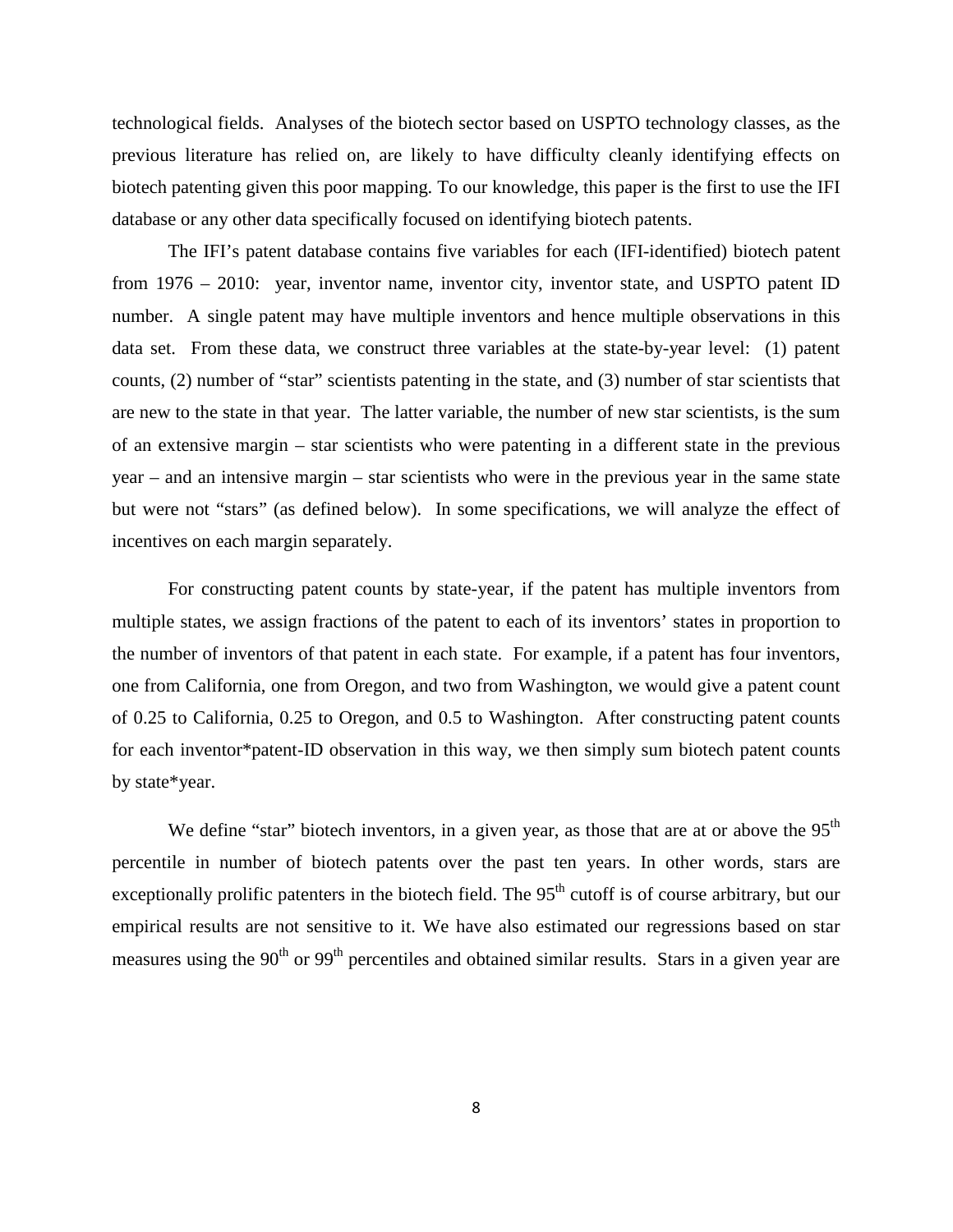assigned to a single state (even if they have listed different states on different patents) corresponding to the state in which they have the most patents (in that year).  $8$ 

The IFI database includes inventor names and distinguishes between individual and institutional (corporations, research institutions, and universities) inventors by listing names for the latter in all uppercase. Furthermore, it is possible to separate institutions into universities and other institutions (mainly corporations) by classifying patenters with the word "university" or "college" in their name as universities. We exploit this information to measure state-year counts of patents, stars, and new stars separately for individuals, universities, and other (non-university) institutions.

**Employment, Wages and Establishments**. In addition to these measures of biotech innovation, we look at biotech sector employment, wages and number of establishments. While our patent data allow an exact identification of biotech patents, the same is not true for labor market and establishment data. First, NAICS does not directly and exactly identify the biotech industry including both the R&D side and the production and sales side. Second, and more importantly, for years before 1998, SIC codes were used, and the link with biotech is even more imperfect. In practice, we consider three different NAICS industries as potentially reflecting biotech activity: Pharmaceutical and Medicine Manufacturing (NAICS 3254), Pharmaceutical Preparation Manufacturing (NAICS 325412 – a subset of 3254), Research and Development in the Physical, Engineering, and Life Sciences (NAICS  $54171$ ).<sup>[9](#page-9-1)</sup> None of these three sectors perfectly captures the biotech industry, as each of them excludes parts of biotech and includes parts of other industries that do not belong to biotech. But we hope that taken together, the three

l

<span id="page-9-0"></span> $8$  The city and state of the patenter may be measured with error, especially when there is a difference between the location of the inventor and the location of her employer. It is also possible that there are two or more inventors with the same name within the same city, state, and year, although such instances should be quite rare because the number of biotech patents within a city-state-year cell is rarely large and hence the probability of two inventors within that cell having the exact same name should be very small. Both of these cases would induce classical measurement error in the dependent variable, and so not a cause of bias.

<span id="page-9-1"></span> $9$  In principle, restricting the third group to R&D in Life Science would be better, but too many states have their values set to missing to protect confidentiality. There also is a NAICS industry for "Research and Development in Biotechnology" (541711), however, employment, wage, and establishments data for this industry is only available from 2007 onward.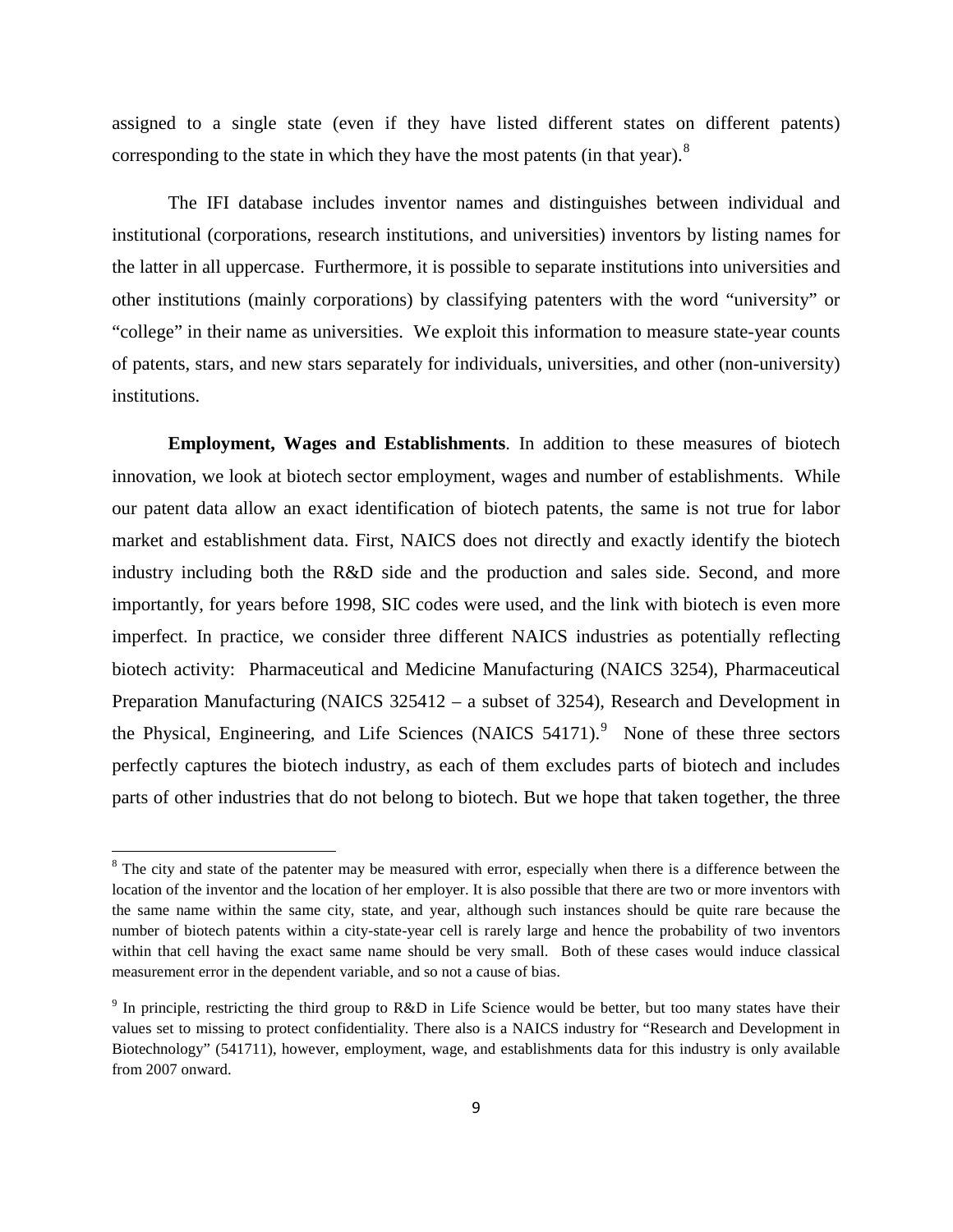sectors may prove informative about the industry. We also note that in our analysis, employment, salaries and number of establishments are used as dependent variables. Well-behaved measurement error in the dependent variable of linear models increases standard errors, but does not introduce any systematic bias in the estimates.

We obtain employment data by month, industry and state from the Bureau of Labor Statistics' Census of Employment and Wages (CEW) series, and aggregate to a yearly frequency. These data are based on administrative records (state Unemployment Insurance payroll reports) so they contain minimal measurement error. They cover all employers, with no minimum thresholds for employer size. We obtain data on wages and number of establishments by month and state from the Census Bureau's County Business Patterns (CBP) data series, and aggregate to a yearly frequency. Both the CEW and CBP data contain missing (non-disclosed) values for some state-years when disclosure of such values could potentially be used to identify specific employers. For our regressions, we construct balanced panels for each dependent variable by dropping states that do not have complete time series for that variable.

**Summary Statistics.** Table 1 shows summary statistics. Panel A shows the means of our variables. Columns 1 to 3 and 7 to 8 show the means in levels (which we use in the regressions) and Columns 4 to 6 show the means in per capita terms. The means are calculated over our total sample. Columns 1 and 4 report means across all states; columns 2, 3, 5, and 6 split the sample between states that adopt biotech incentives and those that do not. While adoption occurs sometimes in the middle of the sample period, the means are computed across all years in the sample. Columns 7 and 8 shows the means only for adopting states before and after the adoption.

Columns 2 and 3 indicate that states that adopt biotech incentives appear to have a stronger presence of life science industry, though much of that appears to be simply a matter of size differences: the adopters are larger states on average. Yet, even after scaling by population, the adopters tend to have a higher average level of biotech economic activity (columns 5 and 6). The most striking difference is in the number of star biotech scientists – those scientists who are major producers of biotech research. The Table indicates that adopting states have significantly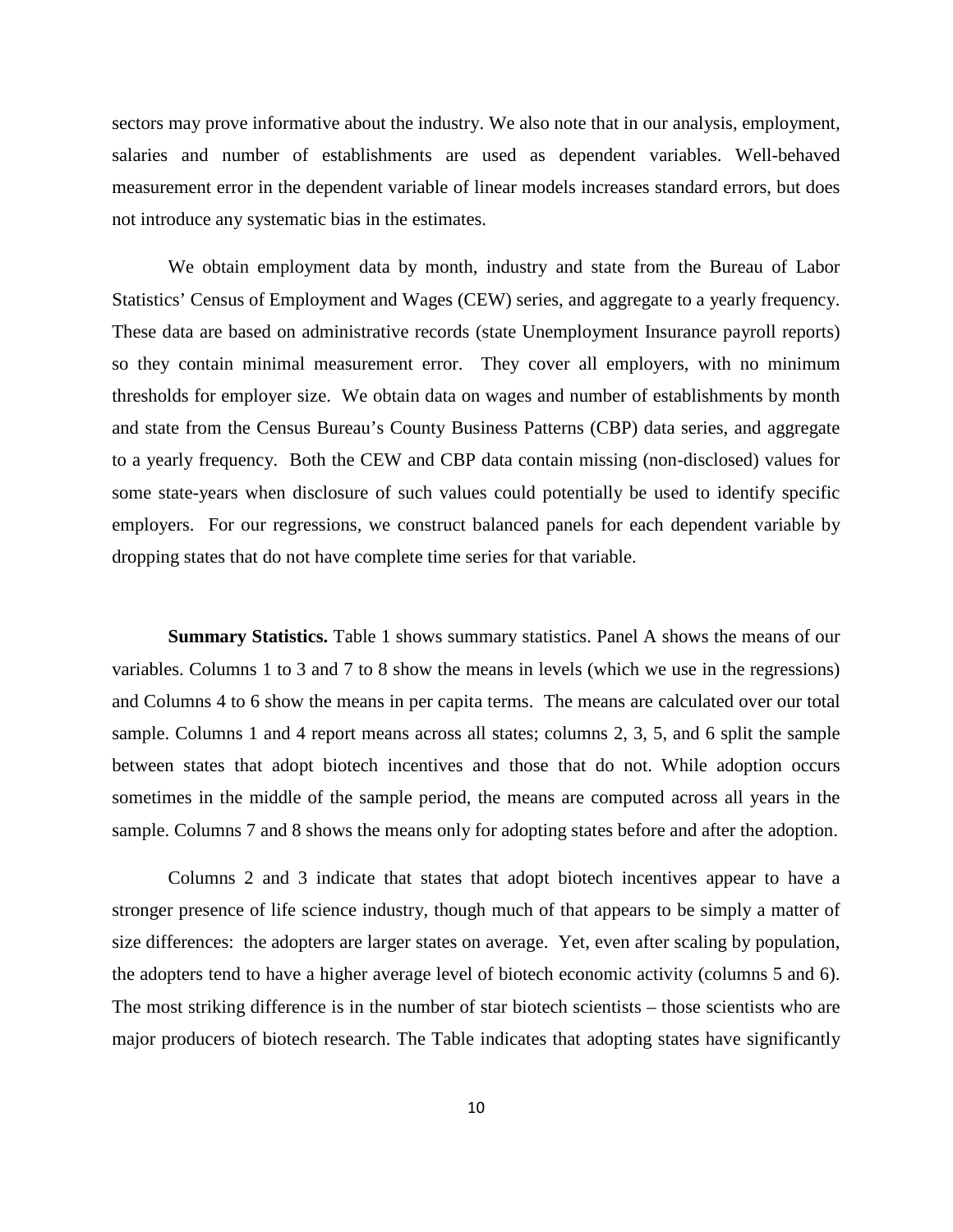more stars than non-adopting states. There are 7.9 star scientists per million residents in adopting states, while the corresponding figure for non-adopting states is 3.5.

We also look at "new stars" – star scientists that are new to the state, either because they were patenting in a different state in the previous year or because they were not stars in the previous year. This group of movers and rising stars is particularly interesting, because it captures one of the stated goals of state biotech subsidies, namely to attract and grow major producers of biotech research. Just under 1 per million residents in adopting states are new stars, while new stars in non-adopting states are only 0.4 per million.

Of course, some of the differences between adopting states and non-adopting states reflect pre-existing differences among states in the penetration of the life science sector, while other differences reflect the effect of subsidies (if there is any). Absolute employment in Pharmaceutical and Medicine Manufacturing (3254), Pharmaceutical Preparation Manufacturing (325412), Research and Development in the Physical, Engineering, and Life Sciences (54171) is also higher in adopting states, although the per-capita differences are smaller. For example, 0.08% of residents in states that adopt incentives at some point during the sample period work in the Pharmaceutical and Medicine Manufacturing industry, compared with 0.07% in states that do not adopt.[10](#page-11-0) For Pharmaceutical Preparation Manufacturing, there is no discernible difference in per-capita employment.

Salaries and number of establishments also tend to be higher among adopters: the average salary in the Pharmaceutical and Medicine Manufacturing industry in states that adopt incentives is \$52,710, compared with \$47,329 in states that do not adopt (2011 dollars); the number of establishments is almost double in the former group relative to the latter.

Columns 7 and 8 of the table show the pre- and post-adoption means for adopting states. While there is more annual employment in pharmaceutical manufacturing after adoption, there are actually lower levels of stars scientists, new star scientists, R&D employment, and patents after adoption. What this comparison of raw means is missing, and what our regression analysis will capture, is the national trends in these variables. As the regression results show, it turns out

 $\overline{\phantom{a}}$ 

<span id="page-11-0"></span><sup>&</sup>lt;sup>10</sup> The states that have the most jobs per capita in the industry are Indiana  $(2.71\%)$ , North Carolina  $(2.13\%)$ , and Connecticut (2.05%).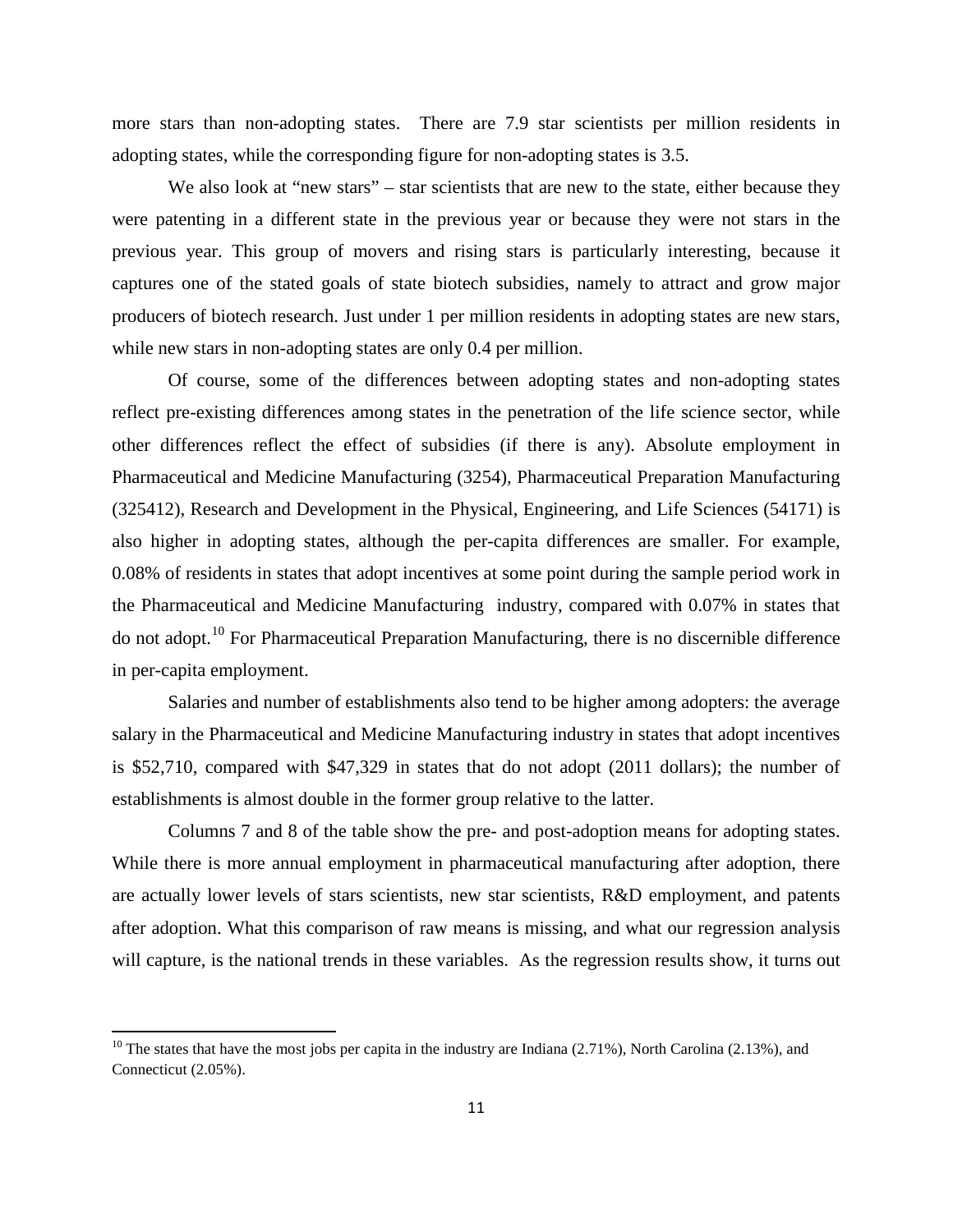that the post-adoption decline in these variables is actually smaller for adopting states compared with the pattern over time in non-adopting states.

In our empirical analysis we use the subset of states for which we have non-missing observations in at least 20 years. Columns 1 to 3 of Panel B show the number of observations, number of states, and number of years in our total sample. Columns 4 to 6 show the same for the estimation sample. The number of states in each dependent variable's balanced panel is also shown at the bottom of each column in the regression results tables.  $<sup>11</sup>$  $<sup>11</sup>$  $<sup>11</sup>$ </sup>

Lastly, to give a sense of how much of the within-state variation in the R&D user cost is driven by variation in the R&D tax credit, we first regress the R&D user cost on state and year fixed effects and then regress the residual on the state R&D tax credit rate. The R-squared from the latter regression is 0.345. By comparison, the R-squared from regressing the residual on the state tax rate is just 0.004. Because the R&D user cost is a non-linear function of these two state tax policies along with federal tax policies, interactions of the state R&D tax credit and these other components likely explain much of the remaining variation. We conclude that the key (single) driver of within-state changes in the R&D user cost is the R&D credit rate.

### **3 Possible Mechanisms and Econometric Models**

The adoption of subsidies for the biotech industry can affect the state economy through a number of different channels – both direct and indirect. Here we first discuss the most important channels, and then describe how we propose to empirically assess their importance.

### **3.1 Mechanisms**

(A) **Direct Effects**: By making biotech R&D more profitable in the state, the adoption of incentives may directly affect the state economy by increasing the size of the industry in the

<span id="page-12-0"></span> $11$  We do this because we need to have a sufficiently long time dimension in our panel to be able to identify (with reasonable precision) state fixed effects as well as the medium-run (over three years) effects of the incentives. This leads to their being a different number of states across outcomes (dependent variables) in the tables and makes the results less comparable from outcome to outcome. As a robustness check we have repeated all of the regressions with the same sample of 28 states that have non-missing data for all of the outcomes that we look at. The results are quite similar, though the standard errors are larger. (Results available on request) Limiting the sample in this way involves a considerable loss of information for most of the outcomes, many of which have data for all 50 states.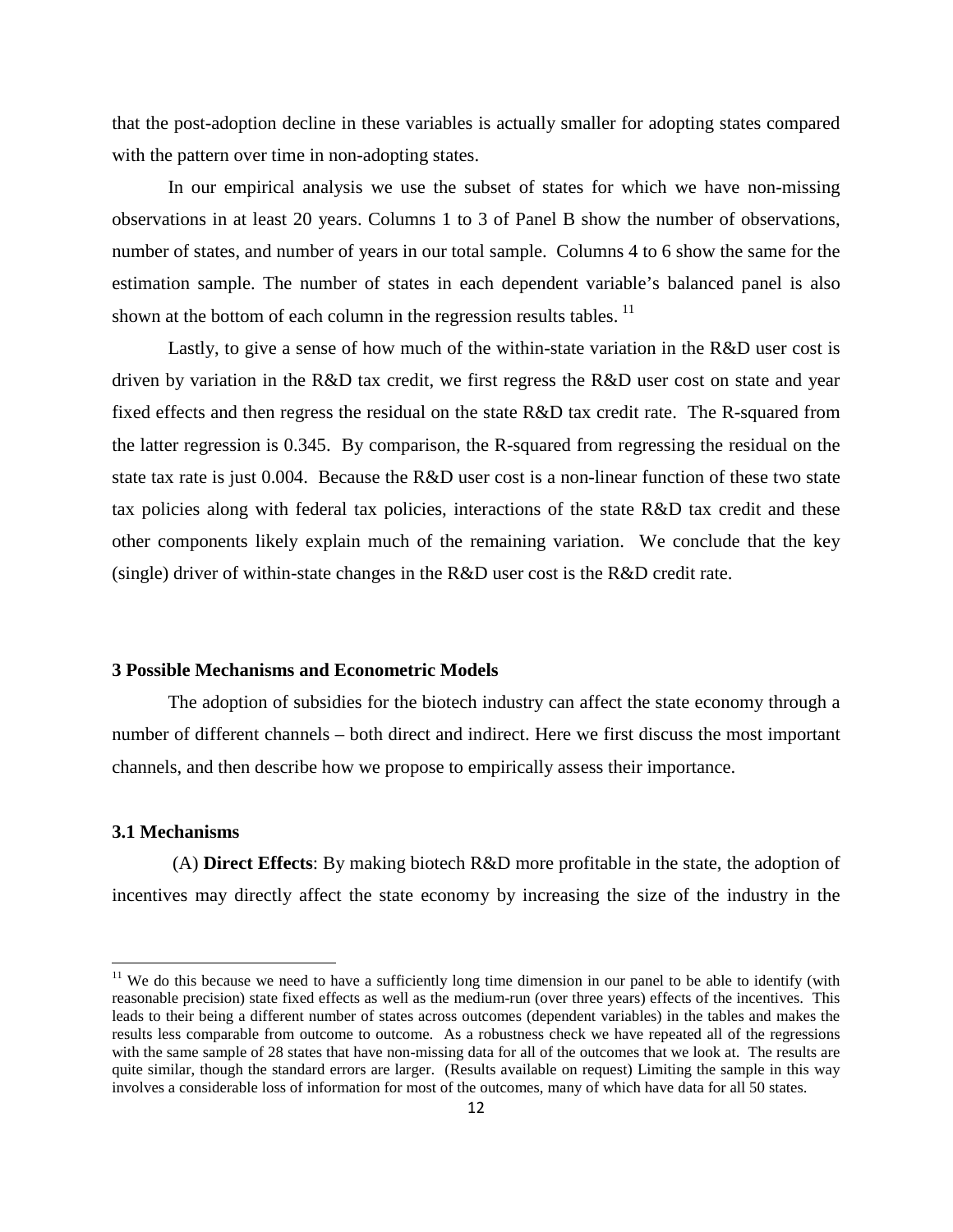state. In practice, this direct effect may result in changes in the industry's employment, wages and number of firms.

(i) Employment. To quantify the employment effect, we will begin by focusing on the effect of biotech incentives on the number of star scientists in the state. The presence of star scientists is important because they are arguably the most important input in the biotech production function.

The literature on star scientists has highlighted the role that stars have historically played in the birth and growth of the biotech industry since the mid 1970's. Star scientists have been shown to play the key role in the development of the biotech scientific discoveries and their successful commercialization. Their localization is therefore an important determinant of the localization of the biotech industry itself. Zucker, Darby and Brewer (1998) argue that the importance of these individuals, especially the more entrepreneurial among them, "derives from the tacit character of new breakthrough discoveries. In this way, knowledge, at least when it is new, is embodied in particular individuals; it cannot diffuse rapidly, as might easily-duplicated recipes."

The adoption of incentives can in principle increase the number of star scientists in a state through two channels: (a) relocation by star scientists relocate to the adopting state or (b) increase their patenting prolificacy of incumbent scientists already present in the state and their movement into the top tier of patenters. Empirically, we will seek to separate these two margins.

The effect of subsidies on biotech research is expected to be vastly different for private firms and academic institutions. Biotech incentives and R&D tax credits typically target private sector research, not academic institutions, which are almost universally nontaxable organizations. Thus incentives should have a smaller, possibly zero, *direct* effect on academic researchers than on private sector researchers. While it is still possible that incentives might have an *indirect* feedback effect on academia through displacement (expected negative effect) or human capital spillovers and agglomeration economies (expected positive effect), this indirect effect should be smaller than the direct effect. Our empirical analysis will differentiate between biotech scientists in the private sector and in academia.

While scientists are probably the most important input in the biotech industry, they are not the only one. Quantitatively, the most important channel through which the adoption of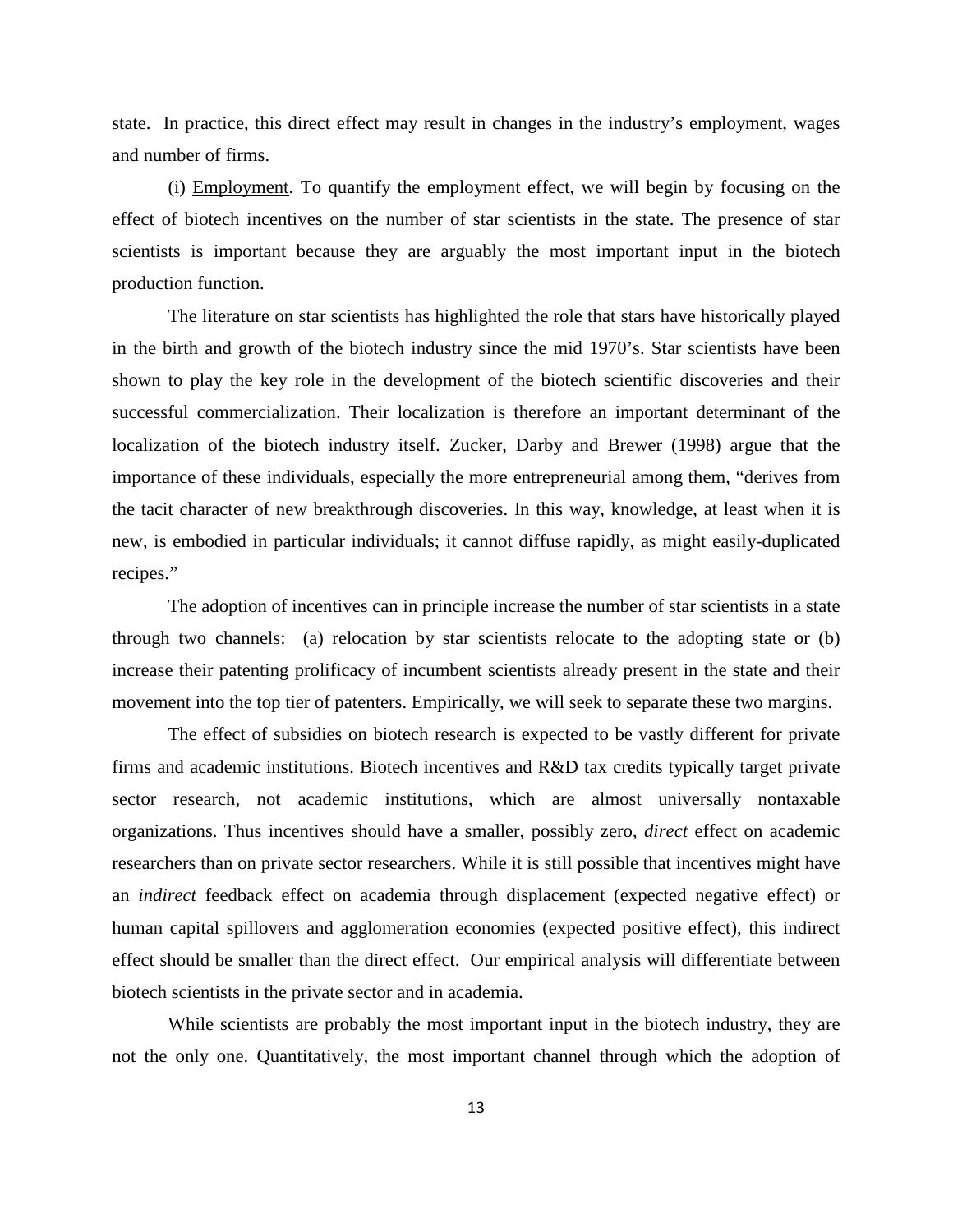incentives might affect the local economy is through increases in the overall employment in the industry. We will quantify this channel by assessing changes in overall industry employment caused by biotech incentives. Biotech incentives may help established firms to expand, or foster the creation of new biotech star-ups. While we do not have direct measures of start-up creation, we will investigate the effect of incentives on the total number of biotech firms in the state.

We note that our estimates capture the overall effect of incentives on industry employment. This overall effect is the sum of the direct effect on the size of the industry and any localized agglomeration economies, if they exist.

(ii) Wages. Of course, the adjustment to an increase in the demand for biotech workers induced by an increase in subsidies need not come entirely in the form of employment gains. If the supply of scientists or other workers in the biotech sector is not elastic, the effect of incentives on employment could be limited, but there could be an effect on salaries. Indeed, Goolsbee (1998) finds that when the federal government increases subsidies for R&D, the immediate effect on employment is rather limited because the short run labor supply of this type of worker is quite inelastic at the national level and most of the increased spending translates into higher wages. Empirically, this appears particularly true for scientists related to defense R&D such as physicists and aeronautical engineers.

Our setting is different in two respects. First, and most fundamentally, Goolsbee was looking at nation-wide changes, while we look at state-level policies. The elasticity of labor supply at the state level is likely to be quite different from the elasticity of labor supply at the national level. While it is difficult to add highly specialized workers in the nation as a whole in the short run, workers are mobile, and highly educated workers are particularly mobile, making state-level elasticity of labor supply likely to be significantly larger than the national level elasticity. For this reason, we expect that while wage effects may take place, at least some of the effect will manifest itself in increased employment.

Second, within each local labor market, there may be mobility across sectors. This type of mobility is rare for biotech engineers, but it is probably common for less specialized occupations, like support staff, commercial personnel, and unskilled labor, which arguably represent a significant fraction of workers in the three industries we focus on. The degree of mobility that exists between the biotech industry and the rest of the labor market does not have to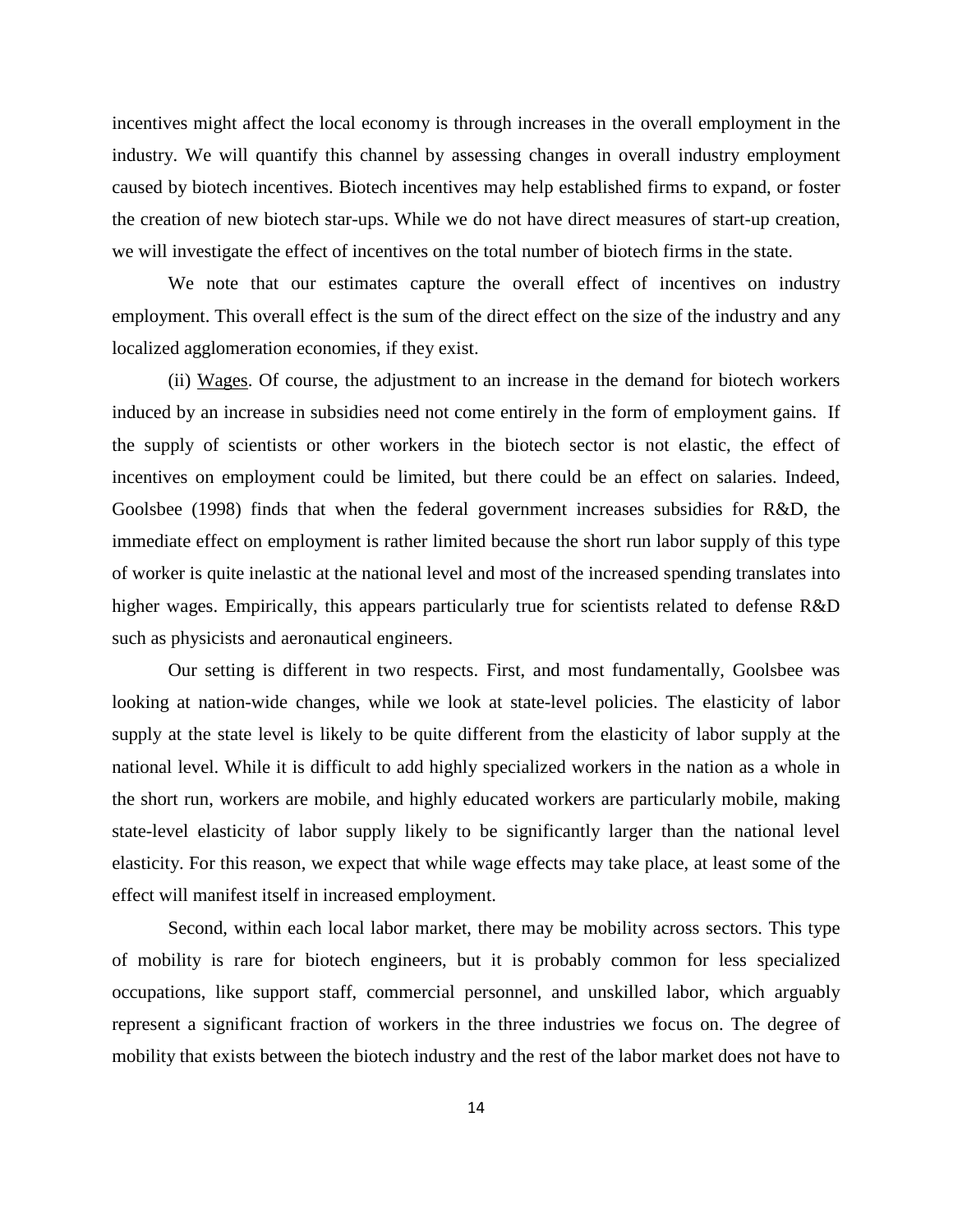be identical to the one that exists between government supported research sector and the rest of the labor market.

(B) **Indirect Effects**. In addition to the direct effect on the biotech sector, the adoption of incentives may affect parts of the state economy outside the biotech sector. First, biotech incentives need to be financed implicitly or explicitly through higher taxes on the rest of the state taxpayers. This will likely result is economically costly distortions and lower employment in other parts of the state economy. Separate from the negative effect of taxation, there might be two additional indirect effects on the local traded and non-traded sector:

(i) Employment in the Non-Traded Sector. It is possible that the employment gains in biotech indirectly may result in employment changes in the non-traded sector outside biotech through a local job multiplier effect. Every time a state economy generates a new biotech job by attracting a new biotech company, additional jobs might also be created, mainly through increased demand for local goods and services.

This multiplier effect is expected to be particularly large for innovative industries like biotech. First, workers in innovative industries tend to have higher-than-average salaries and therefore tend to support more local jobs thorough their personal consumption of local nontraded services. In addition, firms in innovative industries tend to consume more local services. Third, agglomeration economies may also be stronger in these industries, further increasing the local multiplier effect. Consistent with this hypothesis, Moretti (2011) finds that for each additional job in the manufacturing sector in a given city, 1.6 jobs are created in the local nontraded sector in the long run and that this number is significantly larger for high tech manufacturing industries and industries that are more human capital intensive.

(ii) Employment in the Traded Sector Outside Biotech In principle, it is possible that an increase in biotech activity may affect labor demand not just the local non-traded sector, but also the local traded sector.<sup>[12](#page-15-0)</sup> The sign of this relationship is a priori unknown. The increase in labor demand in the state caused by an increase in biotech activity could result in higher local wages (if local labor supply is not perfectly elastic) and therefore hurt employment in other parts of the

<span id="page-15-0"></span> $12$  This would make the placebo tests and the triple difference models discussed above invalid.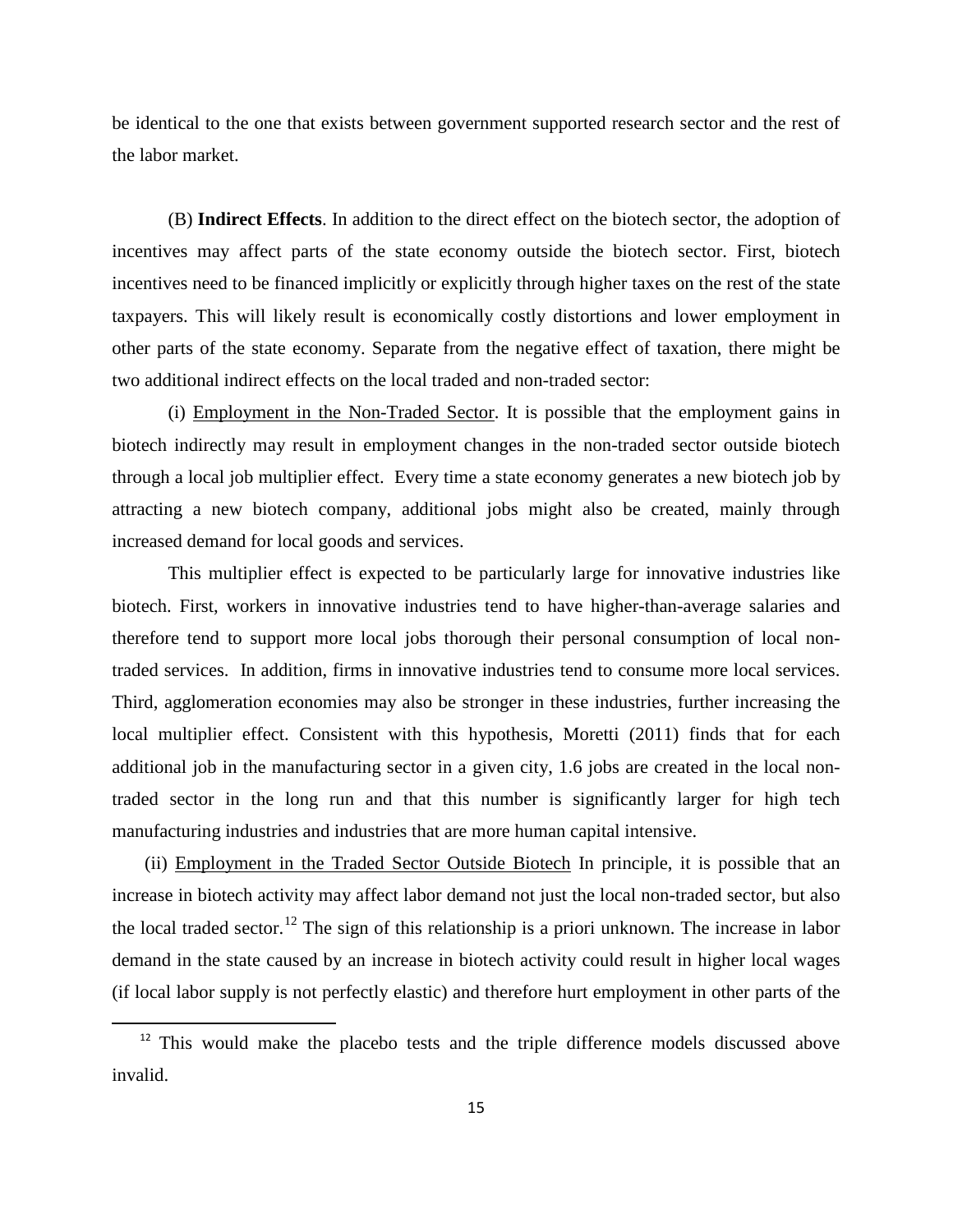traded sector. Unlike the case of non-tradable goods, the price of tradable goods is set on national market and cannot adjust to local economic conditions. Thus, some of the production in traded industries may be shifted to different cities. On the other hand, gains in biotech may increase the local demand for intermediate goods and services. This effect depends on the geography of the industry supply chain. While many industries are geographically clustered, the magnitude of this effect is likely to be quantitatively limited if the market for traded industries is truly national.<sup>[13](#page-16-0)</sup>

In practice, however, we expect the indirect effect of biotech on the rest of the tradable sector to be limited. The biotech sector is very small with respect to the rest of all state economies. Thus, it is unlikely to generate strong general equilibrium effects on local wages. Indeed, given that we will find below that the salary effects on the biotech sector itself are small, it is unlikely that the salary effects outside biotech can be very large.<sup>[14](#page-16-1)</sup> In addition, the biotech supply chain is quite distinct from that of most other parts of the traded sector.

#### **3.2 Econometric Models**

l

We now turn to the description of our econometric models. For each of the outcome variables that we consider, we estimate a two-way fixed effects regression of the outcome on both the biotech incentive indicator variable and the R&D user cost variable, controlling for state and year fixed effects:

$$
y_{it} = f_i + f_t + \beta B_{it} + \gamma r_{it} + \varepsilon_{it}
$$
 (1)

where  $y_{it}$  is the outcome of interest;  $f_i$  and  $f_t$  are state and year fixed effects, respectively;  $B_{it}$  is the biotech incentive indicator, and  $r_{it}$  is the R&D user cost.<sup>15</sup> If incentives are successful at increasing biotech activity in a state, we expect  $\beta > 0$  and  $\gamma < 0$ , since a more generous R&D tax credit would result in a lower user cost of R&D investment. We do not control for total

<span id="page-16-0"></span><sup>&</sup>lt;sup>13</sup> In addition, if agglomerations economies are important, the increase in biotech may result in more local agglomeration outside biotech.

<span id="page-16-1"></span><sup>&</sup>lt;sup>14</sup> Moretti (2011) finds limited effect of shocks to one part of the traded sector on other parts of the traded sector.

<span id="page-16-2"></span><sup>&</sup>lt;sup>15</sup> We jointly estimate the separate effects of the biotech incentives and the R&D user cost rather than estimating their effects in separate regressions to avoid any possible bias due to correlation between biotech incentives and R&D credits. Estimating the effects in separate regressions yields similar results.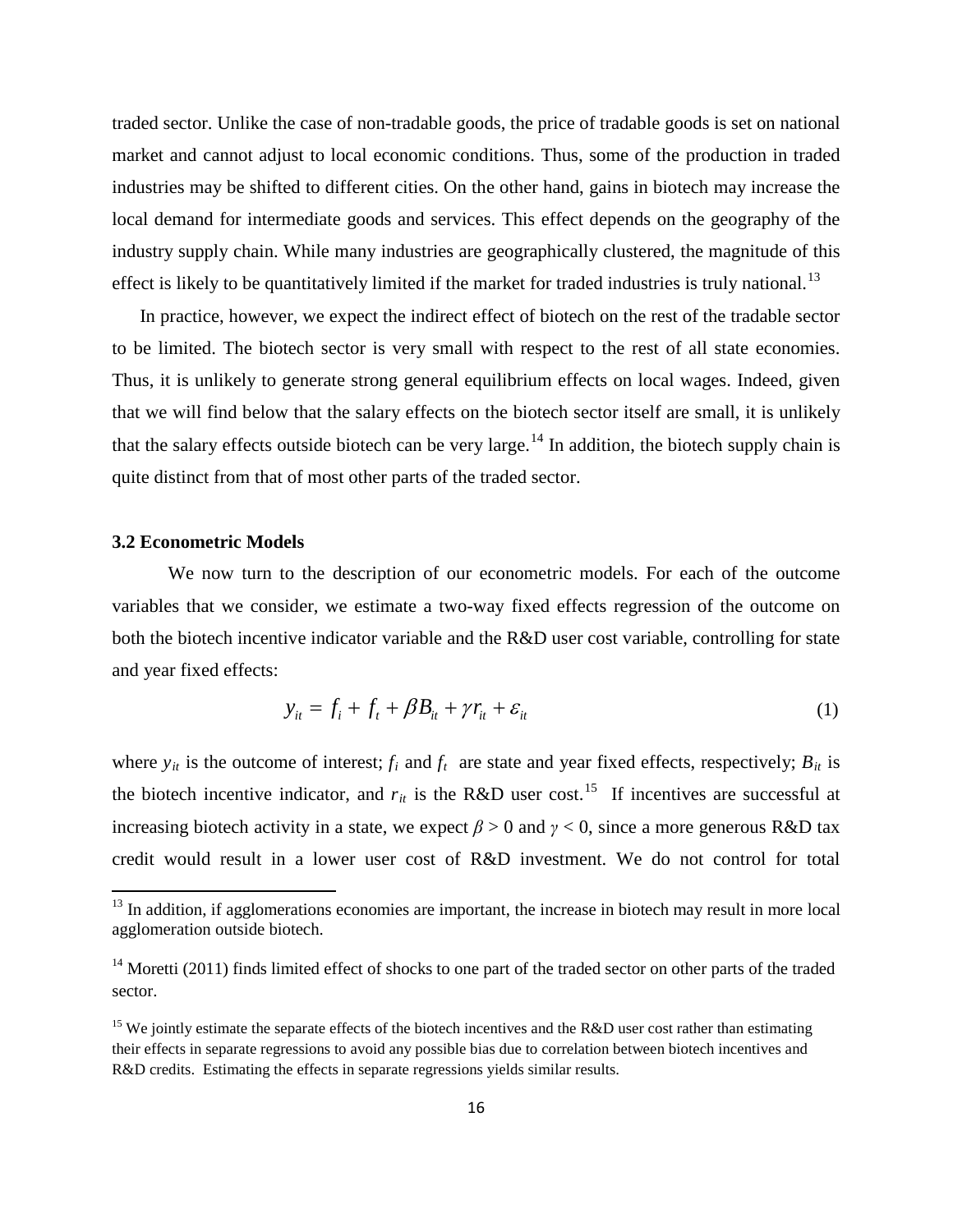employment in the state, because employment in the local non-traded sector is likely to be endogenous, and vary as a function of employment in biotech (see Section 4.3).

Identification of the effect of biotech incentives and the R&D user cost comes from variation over time within a state. We assume that while states may differ in the political influence of the local biotech industry, the exact timing of these changes is mostly driven by exogenous factors. For example, California adopted specific incentives for biotech companies when state-wide Proposition 71 in support of state funding for stem-cell research was approved by voters. While California has had a significant biotech presence since the inception of the industry in the mid-1970's, the timing of the stem-cell proposition was largely a reflection of idiosyncratic political factors, especially the imposition of constraints on the use of federal funds for stem-cell research by the G.W. Bush administration.

As far as the R&D user cost is considered, we expect its variation to be largely exogenous as well. First, because these credits apply to all R&D-performing industries, idiosyncratic movements in the relative size and relative political influence of the biotech sector should have a limited, if any, effect on R&D credit adoption. Second, as with biotech incentives, the exact timing of R&D credit adoption likely owes more to idiosyncratic political and budget conditions than to recent R&D activity.

However, we cannot rule out that the adoption of incentives reflects unobserved differences across states in the prospects of the local biotech industry. While permanent differences across states are fully accounted for, time-varying differences are not. The sign of the potential bias is not known a priori. If the probability of adoption is correlated with unobserved factors that favor the biotech industry – as in the case where states with strengthening innovation clusters tend to adopt incentives for biotech and R&D – then our model will over-estimate the true effect of the subsidies. On the other hand, if the probability of adoption is correlated with factors that impede growth of the biotech industry – as in the case where states that historically lack innovation clusters tend to adopt incentives for biotech or R&D – then our models underestimate the true effect of the subsidies.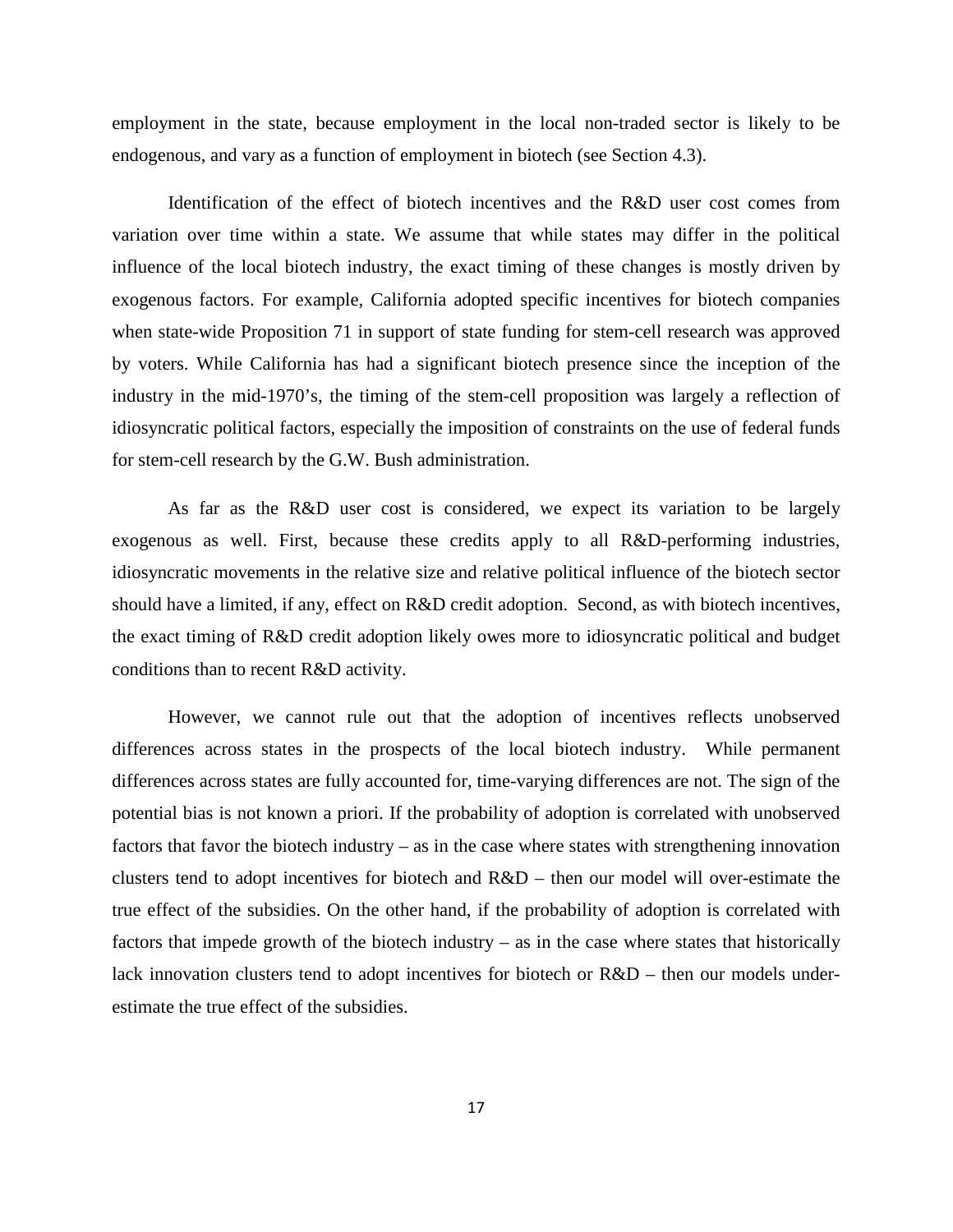To get a sense of the magnitude of this problem, we investigate what happens to industries other than biotech. First, we perform a series of placebo tests, where we test for whether the incentives are correlated with employment changes in high tech industries different from biotech. If states that have a growing local innovation sector are more likely to adopt incentives, we might find that biotech incentives are positively correlated with employment in the Computer industry, or the Chemical Industry. We also test for whether the incentives are correlated with changes in employment in non-high tech industries, like Food Manufacturing.

In addition, to formalize this intuition, for employment outcomes we estimate triple difference models that estimate the differential effect of incentives on the biotech industry above and beyond any effect on non-biotech industries. Specifically, we estimate the following model:

$$
y_{jit} = f_{ji} + f_{jt} + \beta_{BIO} \left( B_{it} \cdot BIO_{jit} \right) + \gamma_{BIO} \left( r_{it} \cdot BIO_{jit} \right) + \beta_0 \left( B_{it} \right) + \gamma_0 \left( r_{it} \right) + \varepsilon_{jit}
$$
 (2)

Where the subscript *j* indicates whether an observation is for the biotech sector or the nonbiotech sector;  $f_{ji}$  and  $f_{jt}$  are state\*sector and year\*sector fixed effects, respectively; *BIO<sub>jit</sub>* is an indicator variable that takes the value 1 if the observation is for the biotech sector and 0 if the observation is for the non-biotech sector. Unfortunately, data limitations prevent us from extending the triple difference models to the analysis of star scientists and patents.<sup>[16](#page-18-0)</sup>

Equations (1) and (2) measure short run effects. To allow for the biotech incentives or the R&D user cost to have delayed effects, we estimate a variant of equation (1) with current plus two lags of each variable:

$$
y_{it} = f_i + f_t + \sum_{s=0}^{2} \beta_s B_{it-s} + \sum_{s=0}^{2} \gamma_s r_{it-s} + \varepsilon_{it}
$$
 (3)

l

<span id="page-18-0"></span><sup>&</sup>lt;sup>16</sup> Individual level patent data with the relevant geocoding information are available from the NBER Patent Database only until 2006. Given that several of the biotech incentives in our data set were adopted shortly before and after 2006, using these data to construct non-biotech measures of star scientists and patents provides too few years to estimate the effect of incentive adoption with any reasonable degree of precision.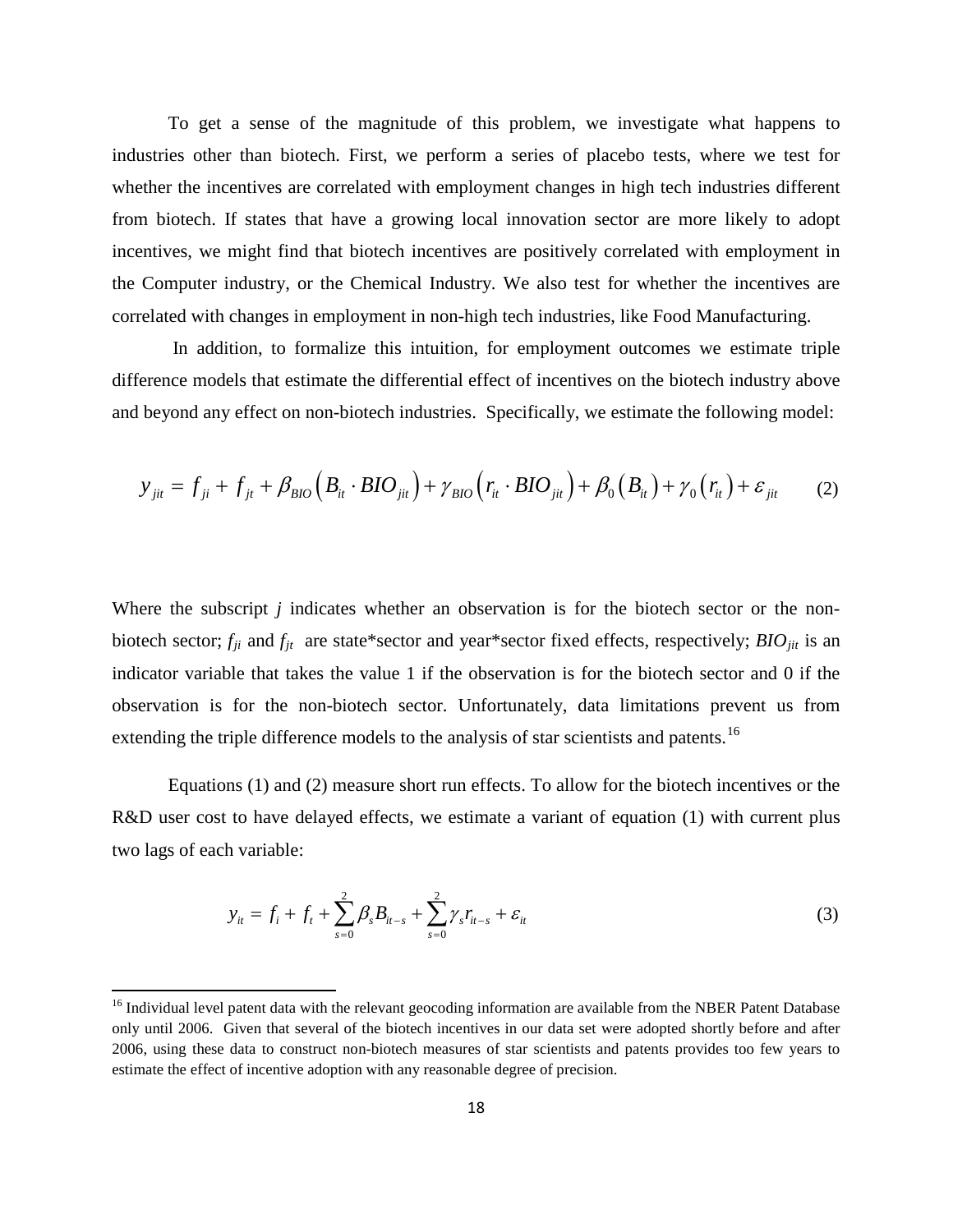In this case we report the cumulative effects over the three years (i.e., the sum of the coefficients on the current and two lags of the biotech incentive or  $R&D$  user cost).<sup>17</sup> This extension is of more use for identifying the treatment effect of changes in the R&D user cost than it is for identifying that of biotech incentives. This is because the R&D user cost varies from year to year whereas the biotech incentive dummy variable is a step function because a change in this variable from 0 to 1 tends to be permanent. Including lags in the R&D user cost allows for the possibility that the effect of a temporary change in the R&D user cost may not occur for one or two years after the change. Delayed effects from the enactment of a biotech incentive will be picked up even without including lags because the value of the incentive dummy will remain 1 for years beyond the enactment. Nonetheless, it is useful to include lags of this dummy when including lags of the R&D user cost to control for any contemporaneous correlation between adoption of the two types of subsidies. Moreover, including lags of this dummy tests for whether the effect gets larger over time by seeing whether the post-adoption outcome is even larger in periods more than one (or two) years beyond the adoption year (compared with the post-adoption outcome including the adoption year).

Residuals in our models are likely to be serially correlated. Two factors make serial correlation an especially important concern in our setting. First, the unexplained component of our outcome variables is likely to be positively serially correlated. This happens because unobserved state-specific shocks to number of biotech stars and employment in biotech are likely to be fairly persistent over time, although not completely permanent. After all, the actual number of biotech stars or employment in biotech in a state does not vary much from year to year, but it is not fixed either. Second, the key independent variables are also highly serially correlated within each state over time. The indicator for biotech subsidies takes the value of 0 in all the years before adoption and the value of 1 in all the years after adoption. The measure of R&D user cost is also highly serially correlated. These two factors reinforce each other to create potentially large mismeasurement in the OLS standard errors [\(Bertrand,](http://www.nber.org/people/marianne_bertrand) [Duflo,](http://www.nber.org/people/esther_duflo) [Mullainathan,](http://www.nber.org/people/sendhil_mullainathan)

 $\overline{\phantom{a}}$ 

<span id="page-19-0"></span><sup>&</sup>lt;sup>17</sup> We also experimented with additional lags, which resulted in similar cumulative effects though with larger standard errors.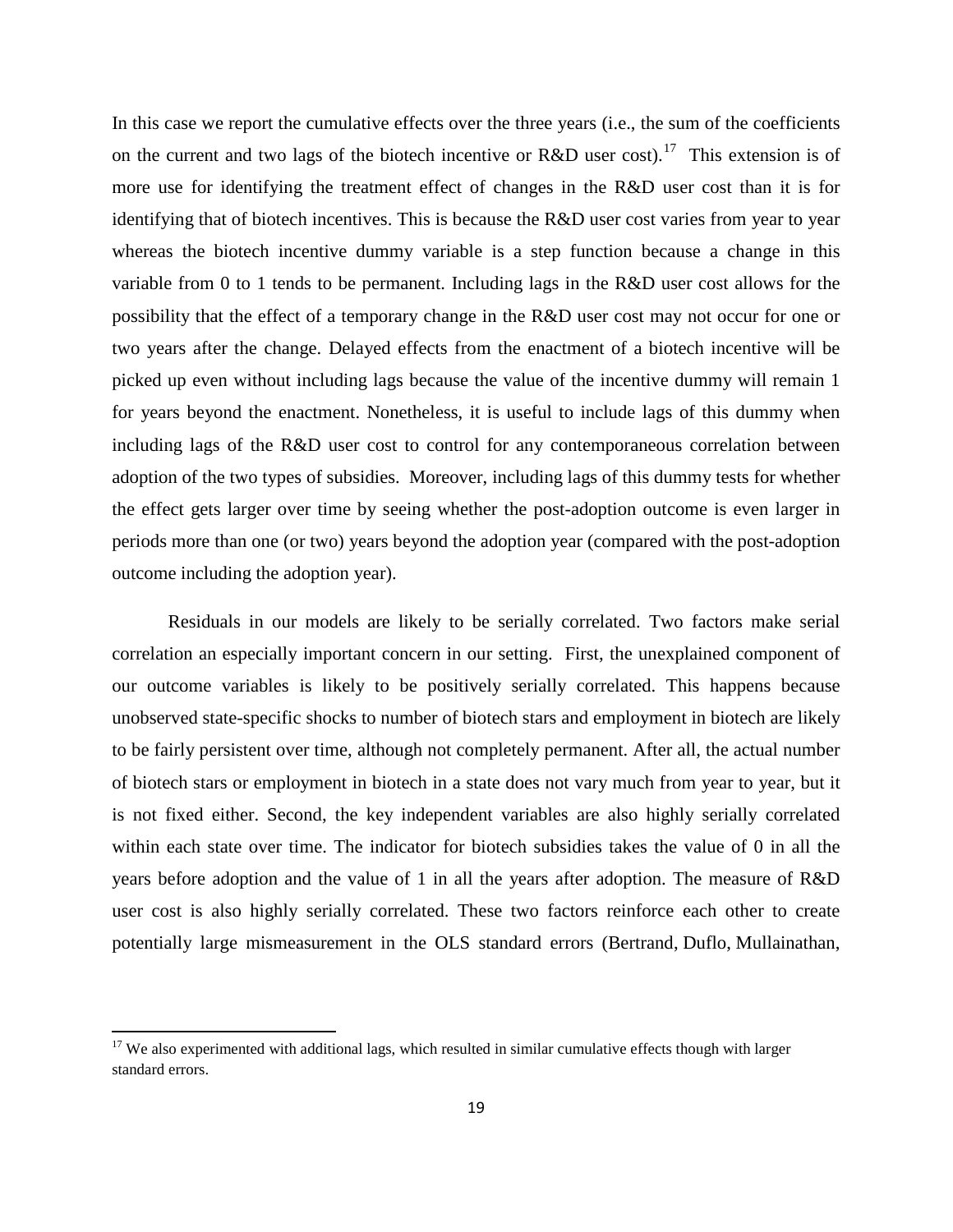2004). Throughout the paper, all models estimate Newey-West standard errors allowing for  $AR(2)$  serial correlation.<sup>[18](#page-20-0)</sup>

To estimate the effect of a state's incentives on other states' outcomes we estimate models with spatial lags:

$$
y_{it} = f_i + f_t + \beta B_{it} + \gamma r_{it} + \beta^{out} B_{it}^{out} + \gamma^{out} r_{it}^{out} + \varepsilon_{it},
$$
\n(4)

where  $X_i^{out}$  is a spatial lag of a given variable  $X = \{B, r\}$ , defined as

$$
X_{it}^{out} = \sum_{j \neq i}^{J} \omega_{i,j} X_{j,t} \; ; \qquad \sum_{j \neq i}^{J} \omega_{i,j} = 1
$$

A spatial lag is simply a weighted average of  $X_{it}$  from other states. The weights,  $\omega_{it}$ , are the elements of a spatial weighting matrix meant to capture the relevant "relatedness" between pairs of states. We present results below based on two complementary definition of distance: (i) geographical proximity (inverse distance) between states' population centroids (provided by the Census Bureau); and (ii) economic distance as measured by population flows (from Census Bureau data on interstate migration).

Finally, we estimate models that test whether the effect of adoption of incentives depends on the order of adoption. To do this, we generate a dummy variable, $B4_{it}$ , that is one for the first four adopters of biotech incentives and zero otherwise. (We set out to use the first three adopters, but Colorado and Missouri – both 1999 adopters – tied for third place). Similarly, we generate a dummy,  $R4_{it}$ , that is one for the first four R&D credit adopters and zero otherwise. We then expand equation (1) above to include these dummies and their interactions with their corresponding incentive variable:

$$
y_{it} = f_i + f_t + \beta B_{it} + \gamma r_{it} + \partial B_1 + \lambda R_1 + \sigma B_2 + R_2 + \eta R_2 + r_{it} + \varepsilon_{it}
$$
(5)

In the presence of strong agglomeration economies and large fixed costs, states that adopt earlier should enjoy a stronger effect ( $\sigma > 0$  and/or  $\eta < 0$ ) than states that adopt later. On the

<span id="page-20-0"></span> $18$  See [Bertrand,](http://www.nber.org/people/marianne_bertrand) [Duflo,](http://www.nber.org/people/esther_duflo) [Mullainathan](http://www.nber.org/people/sendhil_mullainathan) (2004) for alternative solutions to this problem.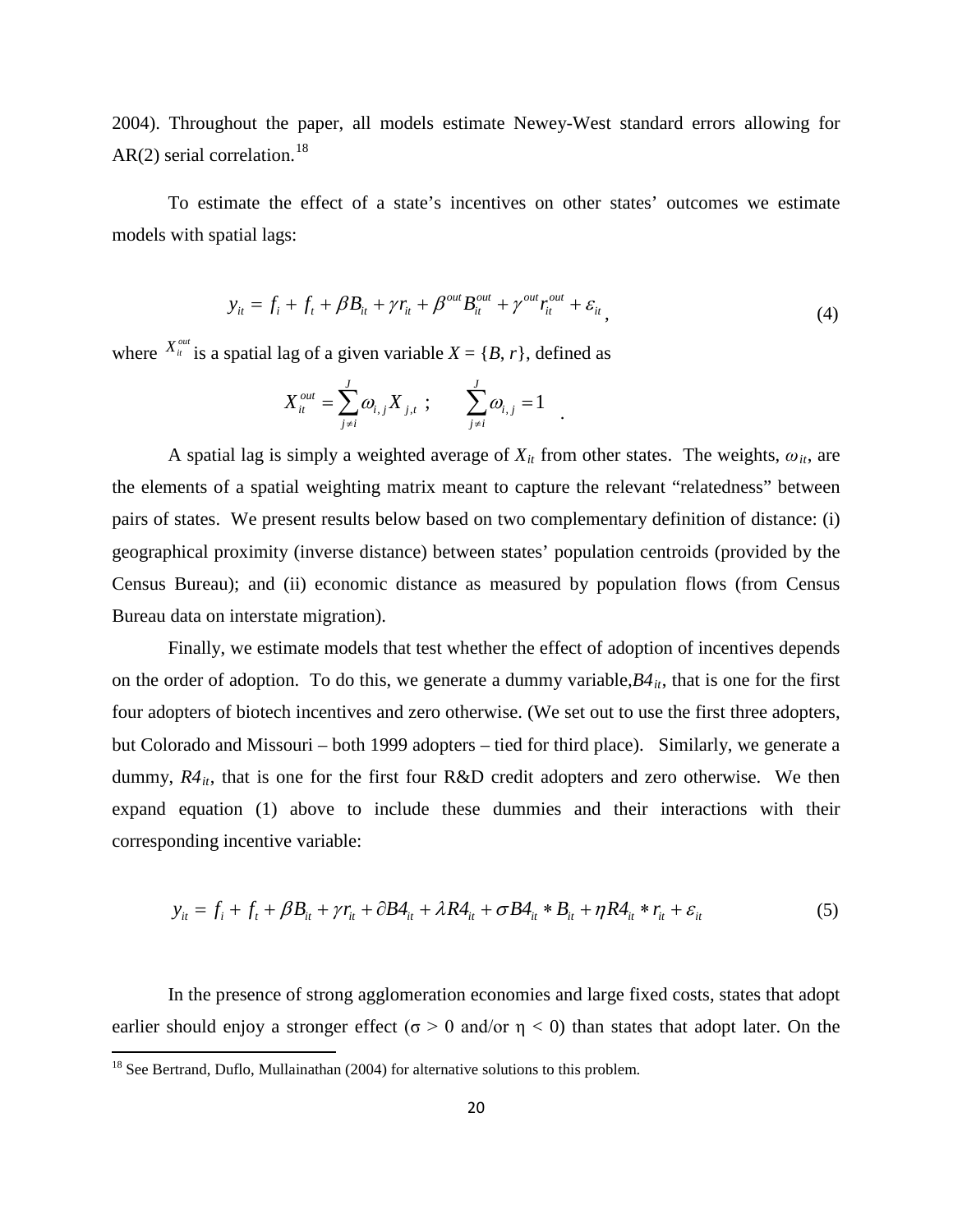other hand, in the absence of significant agglomeration economies and large fixed costs, the initially positive effect of the subsidy may decline when other states also adopt and the relative attractiveness of the state declines.

#### **4 Empirical Results**

 $\overline{\phantom{a}}$ 

#### **4.1 Number of Star Scientists**

We begin by estimating the effect of incentives on the most skilled part of biotech labor force, the star scientists.<sup>[19](#page-21-0)</sup> Panel A in Table 2 reports estimates of equation (1) via OLS where the dependent variable is either the number of stars (columns 1 to 3) or new stars (column 4 to 6). The two pre-adoption means provided at the bottom of the panel are the baseline number of star scientists in adopting states in the year before adoption of the biotech incentive and in the year before adoption of the adoption of R&D subsidies, respectively. For biotech incentives, the percent effect is defined as the ratio of the coefficient over the pre-adoption mean, holding constant R&D tax credits. For R&D user cost, the percent effect is the effect of an increase in R&D tax credits large enough to lower the R&D user cost by 10 percent evaluated at the precredit-adoption sample mean, holding constant biotech incentives.[20](#page-21-1)

Entries in column 1 indicate that the adoption of biotech incentives is associated with an average increase in the number of star scientist equal to 14.7. Compared with the baseline number of 100.7 star scientists on average in adopting states in the year before adoption, this effect represents a 14.6% increase. As expected, the coefficient on the R&D user cost is negative: a higher user cost implies less R&D investment and therefore fewer star scientists. The point estimate indicates that an increase in R&D tax credits large enough to lower the R&D user cost by 0.1 (about 8% of its pre-credit adoption sample mean) would raise the number of star scientists in the state by 7.8 scientists. Evaluated at the pre-credit adoption sample means for

<span id="page-21-0"></span> $19$  As noted earlier, we use the term "scientists" loosely here as about 30% of the patenters in our biotech patent database are not individuals but rather universities, corporations, and other institutions. Below, we look at the effect of incentives on stars defined separately for individual, universities, and corporations and other institutions.

<span id="page-21-1"></span><sup>&</sup>lt;sup>20</sup> Specifically, we calculate this elasticity as  $-(\partial y/\partial r) \cdot (\overline{r}/\overline{y})/10$  where the upper bars denote the pre-creditadoption sample means and  $(\partial \mathbf{v}/\partial r)$  is the coefficient on the R&D user cost  $(r)$ .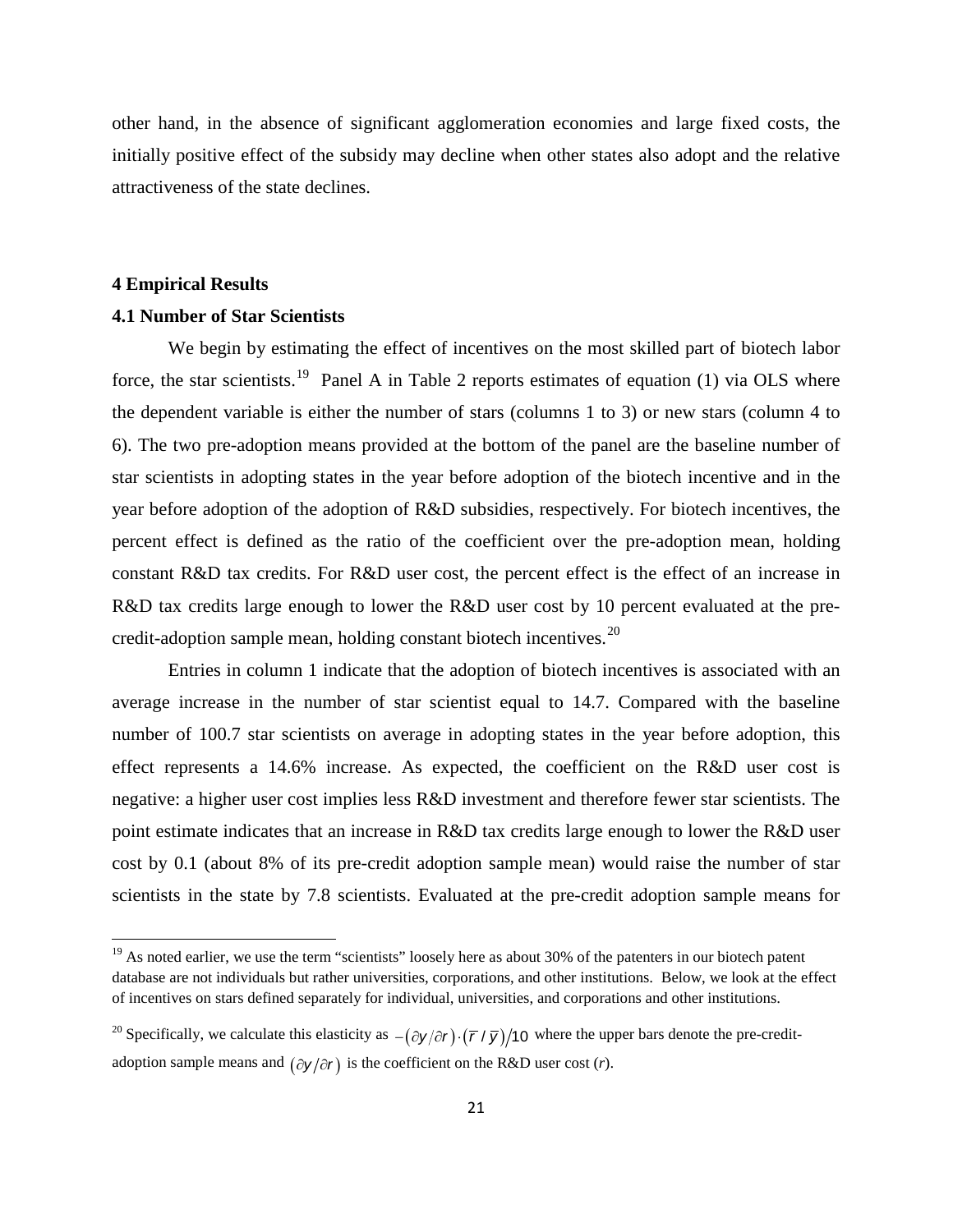both the dependent variable and the R&D user cost, the implied percentage increase in stars scientists from a 10% reduction in the R&D user cost is 22.3%. We regard both of these effects as economically important.<sup>[21](#page-22-0)</sup>

The variable "new stars" captures positive changes over time in the number of star scientists in a state. While "stars" is a stock, "new stars" is a flow. When the number of new stars is the dependent variable, the coefficients on the incentives in the two-way fixed effects models such as equation (1) represent the effects of the incentives on the rate of change in star scientists. Estimates in columns 3 and 4 indicate that biotech incentives and reductions in the R&D user cost are associated with an acceleration in the growth of stars scientists. Quantitatively, the effect appears strong. Entries in column 3, for example, indicate that the adoption of biotech incentives is associated with an average increase in the number of new stars of 1.9, a 7.2% increase relative to the pre-adoption mean, though the point estimate is not statistically significant. An increase in R&D tax credits that lowers the R&D user cost by 10 percent would raise the number of new star scientists in the state by 17.3% relative to the baseline.

In columns 2 and 4 we report the medium run effect, as measured by the cumulative effect for the first three years. This medium run effect is statistically indistinguishable from the immediate effect.<sup>[22](#page-22-1)</sup> The percent effects of biotech incentives for stars and new stars are, respectively, 11.3% and 5.5%. The percent effects of a 10% lower R&D user cost for stars and new stars are, respectively, 24.1% and 15.3%.

We are also interested in uncovering possible interaction effects of biotech subsidies and R&D tax credits. Columns 3 and 6 show the results of including an interaction between the biotech incentive dummy and the R&D user cost. Here, we aim to assess whether biotech and R&D incentives have extra benefits if a state employs both of them, over and above their direct effect. We find that the interaction term is statistically different from zero, indicating that the adoption of both biotech incentives and more generous R&D tax credits results in an additional

l

<span id="page-22-0"></span><sup>&</sup>lt;sup>21</sup> We note that comparing the magnitude of the effect of biotech subsidies to the effect of R&D tax credits is not feasible, due to the lack of data on the generosity of biotech subsidies: We do not know whether biotech subsidies are cheap or expensive for states, compared to R&D tax credits.

<span id="page-22-1"></span><sup>&</sup>lt;sup>22</sup> Recall that because the R&D user cost varies from year to year whereas the biotech incentive dummy variable is a step function, this model is more useful for R&D user cost than it is for biotech incentives.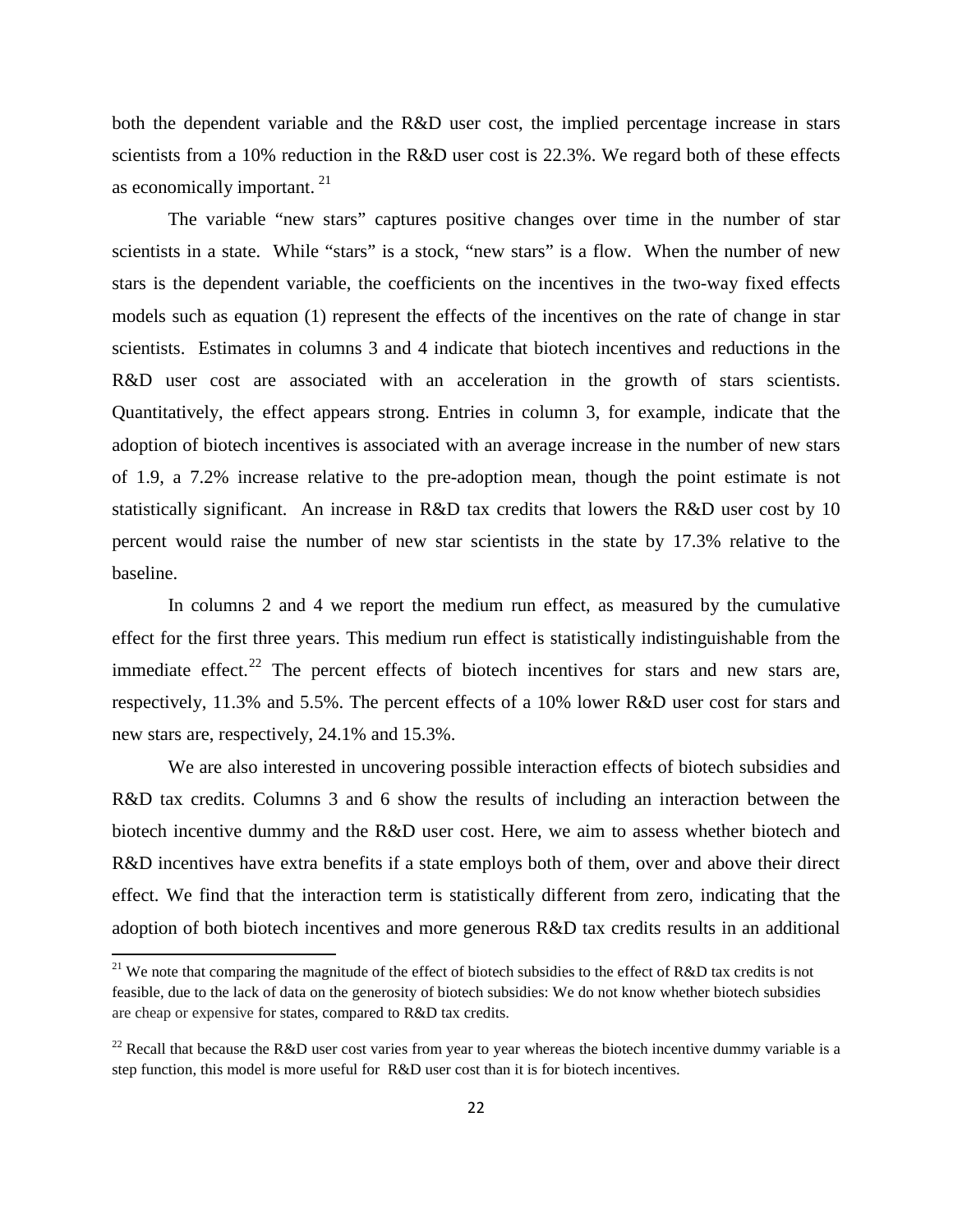positive effect on stars above and beyond their individual effects. (Recall that a negative coefficient on the interaction implies higher employment from having both a biotech incentive and a lower R&D user cost since the expected sign on the R&D user cost is negative.)<sup>[23](#page-23-0)</sup>

Difference-in-difference estimates in Table 2 are biased if states adopting incentives experience different trends in the number of biotech stars. In Appendix Table 2 we investigate the robustness of our estimates to the inclusion of four region-specific time trends (columns 1 and 2) and 9 division-specific time trends (columns 3 and 4). The models here are similar to the baseline models in panel A of Table 2. Estimates that condition on region or division trends are qualitatively consistent with the corresponding estimates in Table  $2^{24}$  $2^{24}$  $2^{24}$ .

**Intensive vs. Extensive Margin**. Overall, Panel A indicates that adoption of more generous incentives by a state results in a significant increase in the number of biotech star scientists in the state. The number of star scientists in a state can change (a) because star scientists relocate to the adopting state or (b) because incumbent scientists already present in the state increase their patenting prolificacy and move into the top tier of patenters. Separating these two sources of variation is useful because it provides some information on the possible mechanism(s) underlying the incentives' effects.

In panel B of Table 2 we address this question by separately analyzing these extensive and intensive margins. We define the extensive margin of "new stars" in a given state in year *t* as the flow of star patenters who were in a different state in the year *t-1*, based on year *t-1* patent(s).

l

<span id="page-23-0"></span> $^{23}$  In these models we do not report the percent effect because it is unclear how to define the pre-adoption means.

<span id="page-23-1"></span><sup>&</sup>lt;sup>24</sup> We have performed numerous additional robustness checks that are available on request: (1) Our baseline models are based only on states for which we have non-missing observation for at least 20 consecutive years. We do this because we need to have a sufficiently long time dimension in our panel to be able to identify (with reasonable precision) state fixed effects as well as the medium-run (over three years) effects of the incentives. However, shortening the length of the panel gives qualitatively similar results, but larger standard errors. (2) In addition, we have re-estimated all of models with the same sample of 28 states that have non-missing data for all of the outcomes to increase comparability. The results are quite similar, though as one would expect the standard errors are larger. (3) We have also re-estimated our main models replacing the R&D user cost variable with the R&D credit rate. The results are shown in Appendix Table 3. We find that the R&D credit rate generally has positive and significant effects on economic outcomes in the Biotech sector, consistent with the negative and significant effects of the R&D user cost we found in our baseline specifications (given that the user cost is inversely related to the credit rate). (4) We also attempted to estimate models that include state specific trends, but standard errors were so large to make these estimates uninformative.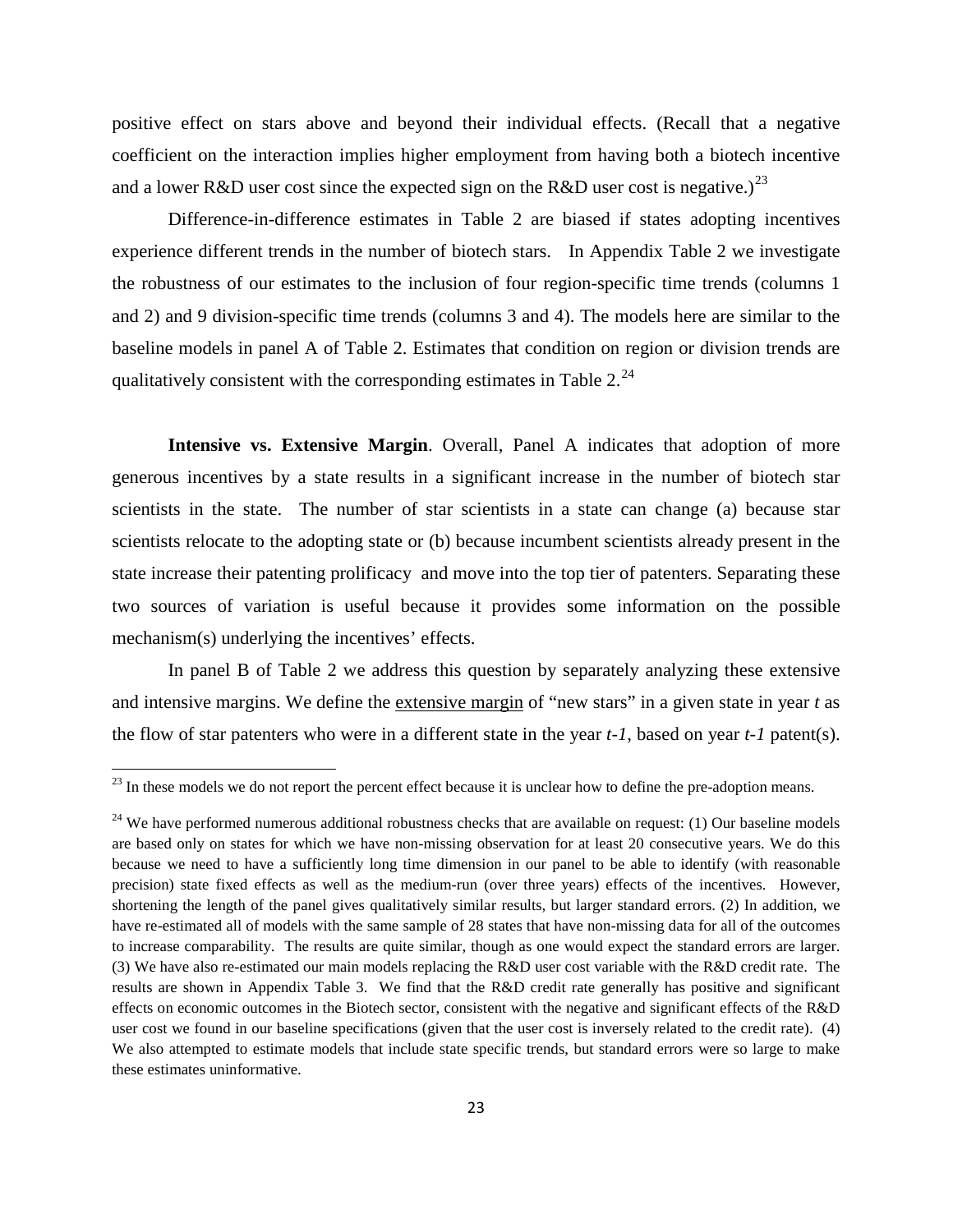(Patenters with patents in multiple states in a given year are assigned to the state where they have the most patents.). We define the intensive margin of "new stars" in a given state in year *t* as the flow of star patenters who were in the same state in year *t-1* based on year *t-1* patent(s) and did not qualify as "stars" because their 10-year trailing biotech patent count (measured in *t-1*) was not in the top 5% of all biotech patenters. By construction, the sum of the intensive and extensive margins equals the variable "new star" used in Panel A.

Estimates indicate that biotech incentives are quite effective on the extensive margin, but have no discernible effect on the intensive margin, at least within 3 years from adoption. In fact, the estimated effect of biotech incentives on the extensive margin more than accounts for the total effect on new stars, with the effect on the intensive margin being negative but statistically insignificant. (The coefficient on total new stars is of course equal to the sum of the coefficients on each of the two margins.)

We find that R&D incentives appear to stimulate both margins. The point estimate on the extensive margin is much larger, but percentage effect relative to the baseline is only slightly larger for the extensive margin. The percent effects of a 10% reduction in the R&D user cost on the extensive and intensive margin are, respectively, 18.0% and 15.3%. Overall, it seems that it is easier to incentivize existing star scientists to move to a state than it is to turn less prolific inventors already in your state into stars. We caution however, that patenting takes time. It is possible that three years are a time horizon not long enough to allow for a complete estimation of the intensive margin effect.

**Private Sector Stars vs. Academic Stars.** Biotech incentives and R&D tax credits typically target private sector research, not academic institutions, which are almost universally nontaxable organizations. As argued above, the incentives should have a smaller, possibly zero, *direct* effect on academic researchers than on private sector researchers.

In Table 3, we separately identify the effect of subsidies on stars, depending on whether they are individual patenters, patenters working for academic institutions, or patenters working for corporations and other non-academic institutions. For both biotech incentives and R&D tax credits, we uncover a larger percent effect on individual star patenters and corporate and other non-academic star patenters than on academic stars. In particular, the percentage effects of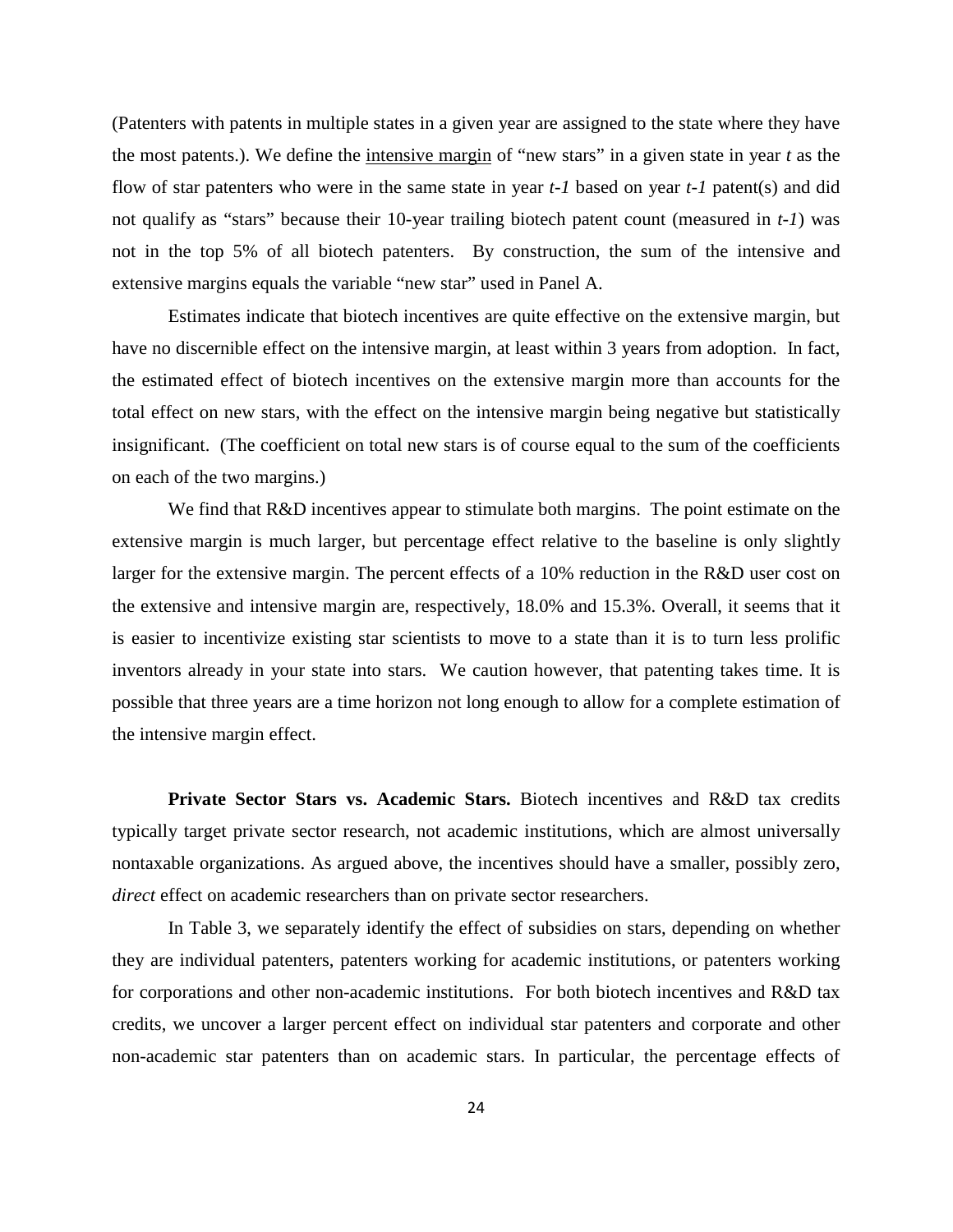biotech incentives are 16.5% for individual stars, 7.2% for corporate and other non-academic stars, and 0.1% for academic stars. For the R&D user cost, we find an effect for all three categories. The point estimates are larger for individual stars and corporate and non-academic stars than they are for university patenters, yet the estimate percentage effects are largest for university patenters. However, it must be noted that the percentage effects for university patenters are particularly difficult to measure given that the baseline (pre-credit-adoption) level of university new stars is very close to zero.

Overall, the results indicate that the incentives have a larger effect on individuals and corporations than they are on universities. This is consistent with the hypothesis that academic institutions may not benefit from tax incentives as much as private sector researchers.

#### **4.2 Overall Industry Employment**

 $\overline{\phantom{a}}$ 

The findings on star scientists are important not just in itself, but especially because of the role that stars play in the birth and growth of the biotech industry. But of course, the vast majority of workers in the biotech industry are not star scientists. Table 4 assess the effect of subsidies on total industry employment (measured in thousands of jobs) for the three industries that are closest to biotech: the Pharmaceutical and Medicine Manufacturing sector ( columns 1, 2 and 3); in the Pharmaceutical Preparation Manufacturing sector ( columns 4, 5, and 6), which is a subset of Pharmaceutical and Medicine Manufacturing; and in the Scientific R&D sector ( columns 7, 8, and 9).  $25$ 

Estimates indicate that adoption of biotech incentives is associated with a significant increase in the number of jobs in all three industries. The estimated employment effects are economically sizable. For example, the entry in column 1 suggests that the adoption of biotech incentives by a state is associated with 1,324 additional Pharmaceutical and Medicine Manufacturing jobs in the state. Compared with the average baseline industry employment level in adopting states in the year before adoption (8,043), this amounts to a 16.5% increase in

<span id="page-25-0"></span> $^{25}$  Note that the definition of the last industry group is not ideal, because it is rather expansive: not only it includes all life science R&D, but also other types of R&D outside the life science sector. A narrower definition is not feasible. While R&D biotech is identified in the County Business Patterns in recent years, it is not identified before 1998.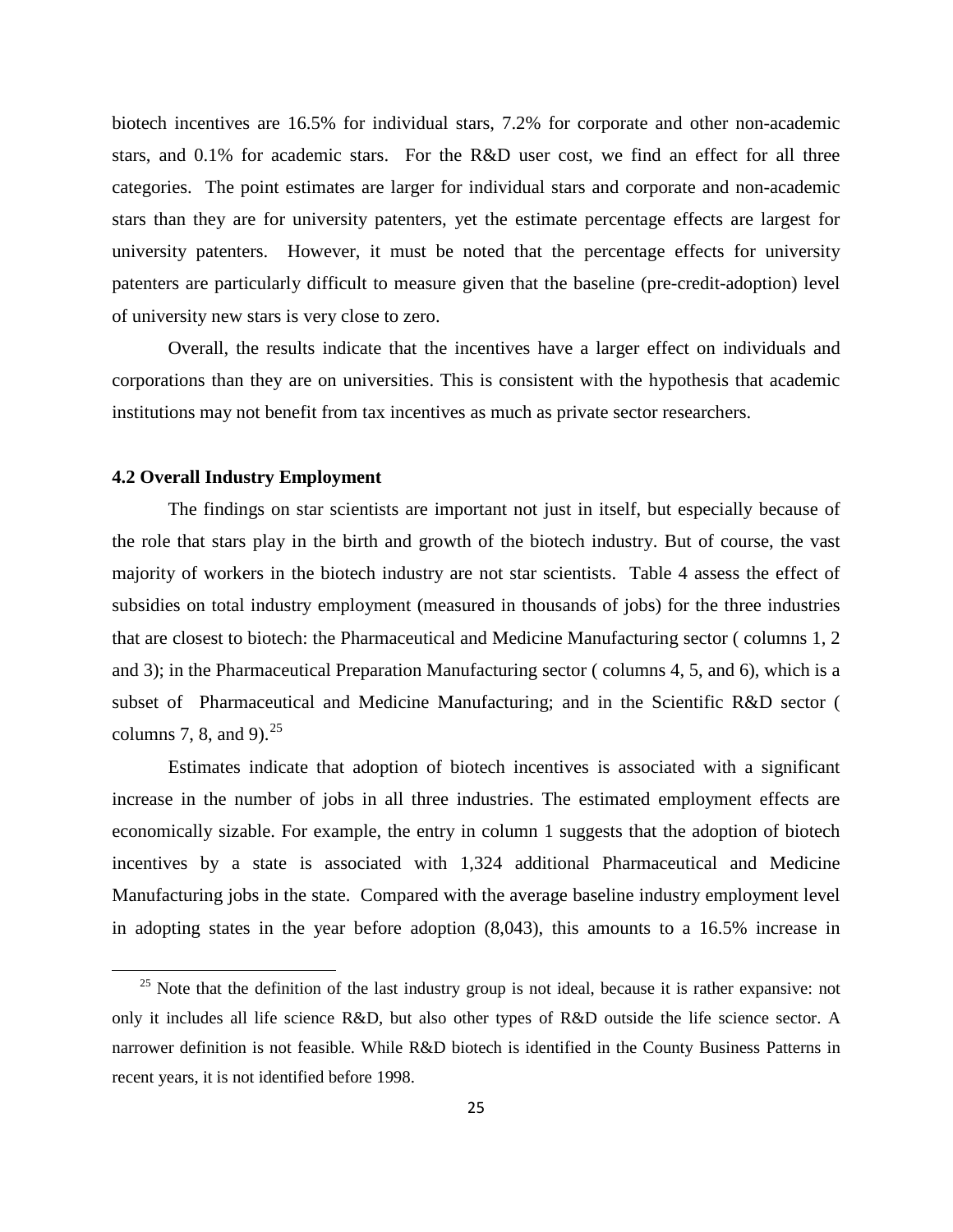employment. The medium run effect in column 2 is slightly smaller, but not statistically different. The percentage effect is similar for employment in the R&D industry ( columns 7 and 8). Not surprisingly, the percentage effects are largest for the Pharmaceutical Preparation Manufacturing sector – a subset of Pharmaceutical and Medicine Manufacturing and arguably a closer approximation of biotech employment – at about 30% ( columns 4 and 5).

More generous R&D tax credits are also associated with more employment in the three industries. An increase in R&D tax credits large enough to lower the R&D user cost by 10 percent would raise industry employment by between 6% and 18%. As with biotech incentives, the percentage effects of a 10% reduction in the R&D user cost are largest for the Pharmaceutical Preparation Manufacturing sector at 15.6%. Surprisingly, the percentage employment effect of a 10% reduction in the R&D user cost is small and insignificant in the R&D industry. However, the effect becomes significant if one allows for a delayed effect by including two lags of the R&D user cost. In this case, the cumulative effect of a 10% reduction in the user cost is 10.3%.

Columns 3, 6, and 9 investigate the possible interactions of biotech subsidies and R&D tax credits. Point estimates and percent effects suggest that having both a biotech incentive and a low R&D user cost leads to higher employment in these sectors. This is consistent with the presence of an interaction effect uncovered above for star scientists.

The estimated effects of the subsidies for total employment in Table 4 are generally similar to the estimated effects for stars in Table 2 in percent terms. This implies that the provision of incentives does not alter the ratio of stars in the workforce. In retrospect, this is not too surprising. The share of stars is largely determined by the production function, and there is no reason to expect that the provision of subsidies alter the technology used by biotech companies. The exception seems to be the Pharmaceutical Preparation Manufacturing sector where the percent effect is significantly larger for overall employment than star scientists.

Our estimates of the effect of R&D tax credits are consistent with some of the key estimates in the literature. Consider for example an increase in R&D tax credits resulting in a 10% reduction in R&D user costs. Assuming that R&D costs are one-quarter of overall costs in biotech firms, a 10% reduction in R&D user costs cause a 2.5% reduction in overall costs. Our estimates indicate that such a reduction would result in an increase in employment of 2% to 4%. This range is consistent with estimates by Bartik and Erickcek (2010). In their analysis of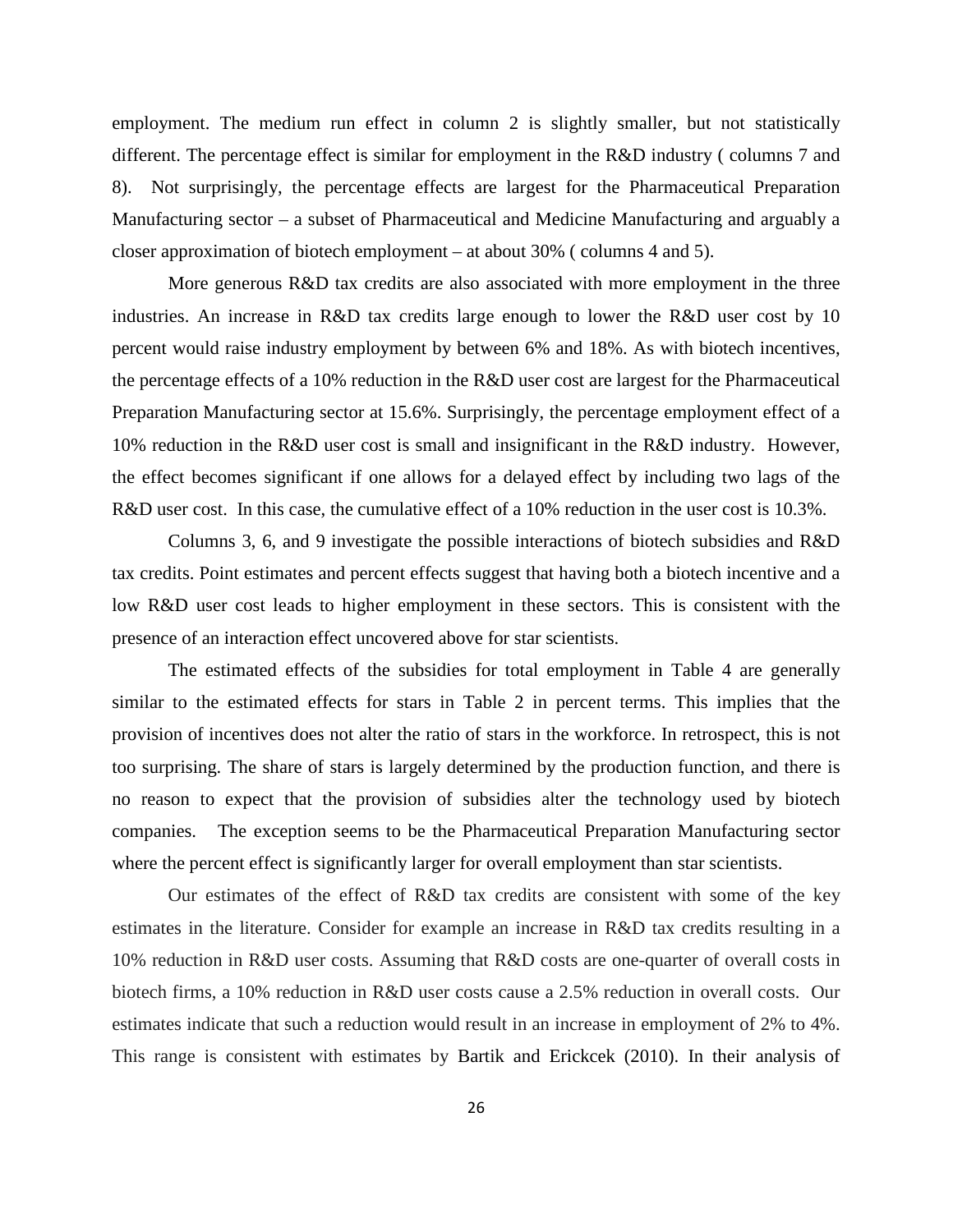Michigan's MEGA program, they find an elasticity of -0.2 of state business activity with respect to overall state and local business taxes, corresponding roughly to an elasticity of -4 with respect to a change in overall business costs, as state and local business taxes tend to be somewhere around 5% of overall business value-added.

Another study that addresses a similar question to our analysis here is Bartik and Hollenbeck (2012). They study the effects of an R&D tax credit in the state of Washington on job creation. They find that this tax credit created jobs: employment grew by between 0.5 and 0.6 percent at the firms that claimed credits because of the tax credit. Once scaled by the size of the R&D credit, this estimate is not inconsistent with our estimates, although somewhat smaller.

**Placebos and Triple-Difference Estimates**. Identification of coefficients in Table 4 comes from within-state changes over time in incentives. State fixed effects fully account for any permanent difference between states that adopt incentives and those that do not. But estimates in these difference-in-difference models may be biased if the timing of incentive adoption is correlated with unobserved shocks to a state local economy. For example, it is possible in principle that states tend to adopt biotech incentives when the local biotech sector is stronger than in the rest of the nation. This would be the case if economic strength of the local biotech industry translates into lobbying clout. If adoption is positively correlated with industry strength, our estimate of the adoption effect would be upward biased. The reverse could also be true, if states tend to adopt biotech incentives in a countercyclical/stimulate way, i.e. when the local biotech sector is weak. In this case our estimate of the adoption effect would be downward biased.

An examination of the media reporting around the time of adoption in four states did not reveal any particular pattern in the motivations used by legislators for adoption. To obtain some more systematic evidence on the validity of our identification assumption, we provide three additional pieces of information. First, as mentioned above, we include results where we condition on four region-specific trends and nine division-specific trends. Our point estimates appear robust to the inclusion of these controls (see Appendix Table 2).

Second, we test for whether the incentives are correlated with changes in employment in tradable industries other than biotech. We look only at tradable industries because increased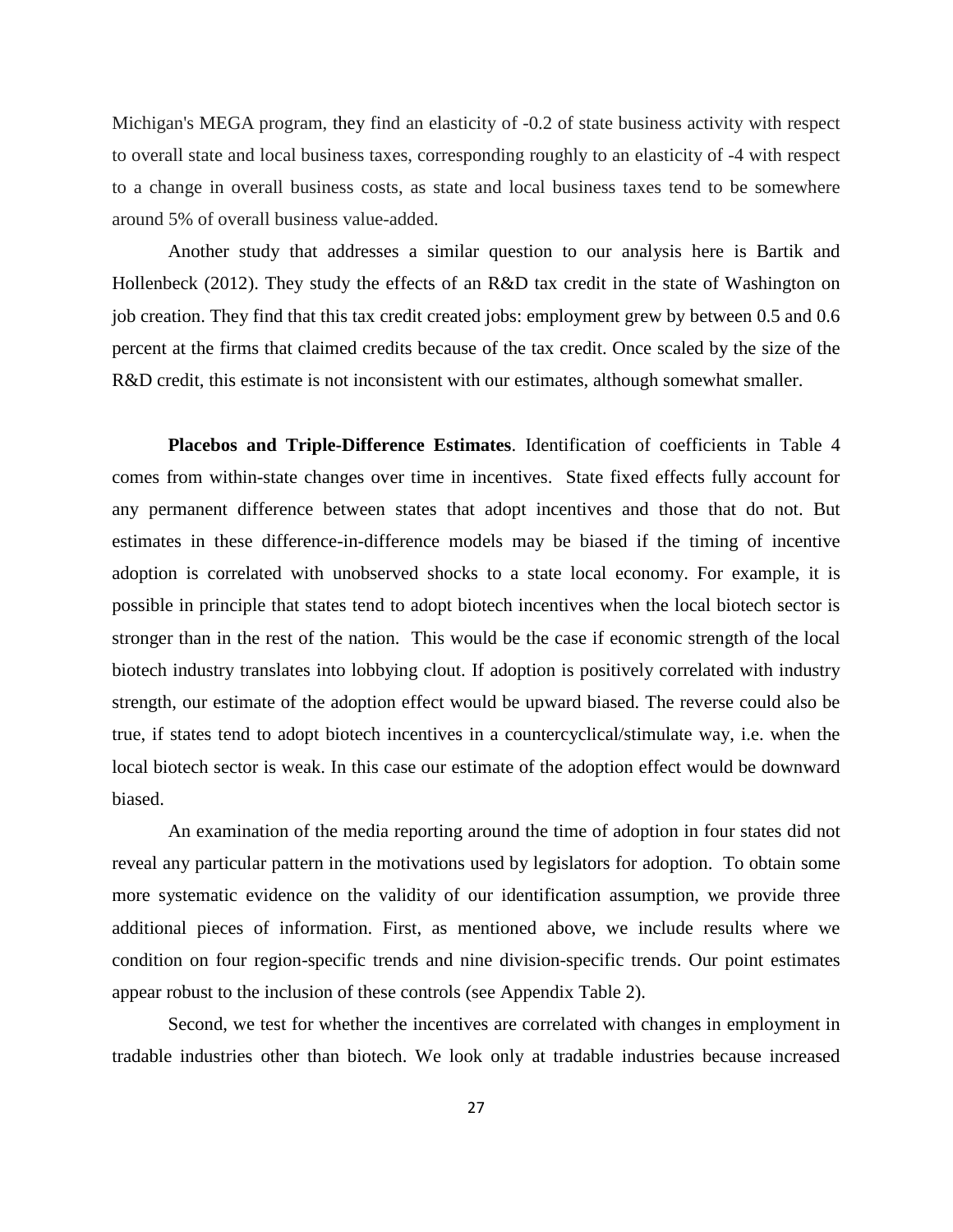activity in the biotech industry resulting from subsidies may well cause increased demand for local non-tradable services such as construction, retail, and real estate.<sup>[26](#page-28-0)</sup> Thus, for the purpose of a placebo test, we focus on other tradable industries which should not materially be affected by biotech-specific incentives, though they could be affected by more general incentives such as R&D credits. We consider overall Manufacturing excluding Chemicals; Machinery Manufacturing; Computer and Electronic Product Manufacturing; and Food Manufacturing. Other non-chemical manufacturing industries did not have sufficient state-level data coverage.

The results are shown in Table 5. The coefficient on the biotech incentive is either insignificantly different from zero or negative in all cases, suggesting no stimulative effect from the incentive. Perhaps surprisingly, the R&D user cost is also found to have no effect on employment in these industries. Possible reasons for this are that R&D scientists are a smaller share of total employment in these industries compared with the biotech industry and/or that labor supply of R&D workers in these industries is more inelastic.

We explore more systematically the idea of using other tradable industries as a control group by providing triple-difference estimates. Specifically, we report estimates of equation (2), using our baseline specification where outcomes now vary by state, year, and sector (where sector is "biotech" or "non-biotech") and interacting all right-hand-side variables, including year and state fixed effects, by a biotech sector indicator. The triple-difference estimates of the incentive is identified from the difference between the biotech sector and the non-biotech sector in the pre-adoption to post-adoption change in the outcome for adopting states relative to the change over the same period for non-adopting states. Unlike Table 5, here we include all nonbiotech industries in the tradable sector in the analysis, in order to use all available information on control industries.<sup>[27](#page-28-1)</sup> We do not include non-tradable industries because employment changes there are endogenous to biotech subsidies due to employment multiplier effects (see Section 4.3 below).

The results are shown in Table 6. The focus in the triple-difference models is on the coefficients on biotech incentives. The coefficients on R&D user cost are reported for completeness but are not particularly informative on the validity of our identifying assumption:

l

<span id="page-28-0"></span><sup>&</sup>lt;sup>26</sup> We investigate this possibility below.

<span id="page-28-1"></span> $27$  Data limitations preclude triple-difference estimates of the models for biotech stars in Tables 2 and 3.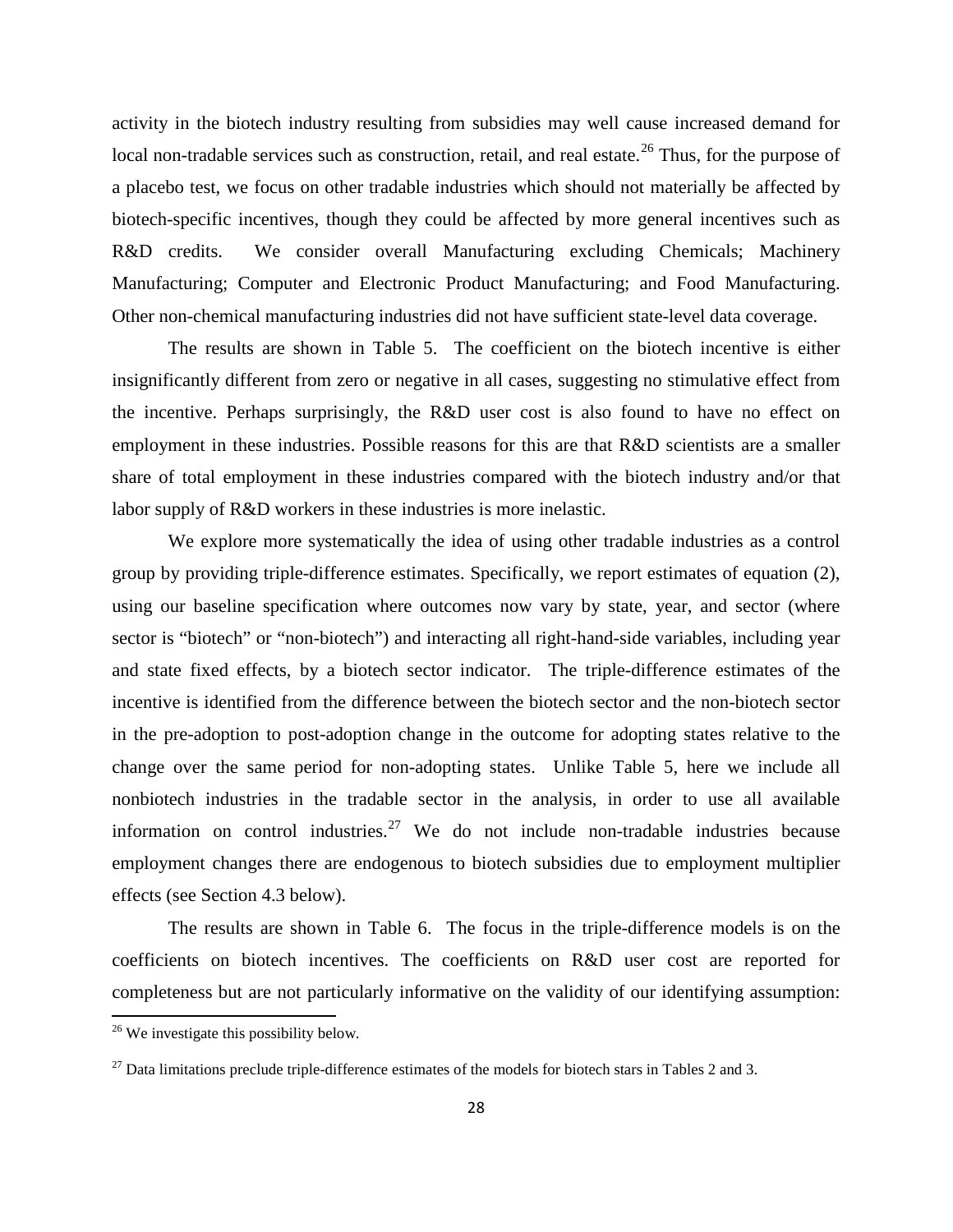unlike biotech-specific incentives, R&D tax credits affect both the treatment and the control group. The triple-difference coefficient in the table measures whether R&D tax credits differentially affect biotech relative to other traded industries.

We find estimates for the effects of biotech-specific incentives that are similar to those from difference in difference models. Notably, the percent effects of the biotech-specific incentives are very close to those in Table 4. We find that reductions in the R&D user cost increase employment in pharmaceutical manufacturing more so than in other tradable industries (as a whole), but surprisingly we find the opposite for employment in the R&D industry.

Overall, the evidence in Tables 5 and 6 is reassuring. While we cannot rule out the possibility that that the adoption of incentives reflects unobserved time-varying differences across states in the prospects of the local biotech industry, this evidence lends some credibility to our identification assumptions.

#### **4.3 Employment in the Local Non-Traded Sector**

We have found that biotech-specific incentives and tax credits for R&D result in increases in biotech employment. A related question is whether this direct effect on employment is limited to the biotech sector or it extends to other parts of the labor force through the type of multiplier effects discussed in Section 3.1 above.

Consistent with the notion of a strong local multiplier effect, Table 7 indicates that the adoption of biotech incentives results in significant employment gains in the construction industry (37,000 additional jobs, 16% of pre-adoption baseline), retail industry (31,000 additional jobs, 6.7% of the baseline) and real estate industry (6,000 additional jobs, 8.0% of the baseline). States adopting tax credits for R&D experience significant employment gains in construction but not in retail or real estate. The percent effect for construction is 7.6%.

These indirect effects are quantitatively very large, especially the ones for biotech incentives. Taken at face value, these effects imply significantly larger multiplier effects that the one found by Moretti (2011b) for high tech, human capital intensive industries. We note that the magnitude of these effects could in principle reflect the possibility that other policies are enacted simultaneously with the changes in biotech incentives or with changes in the generosity of R&D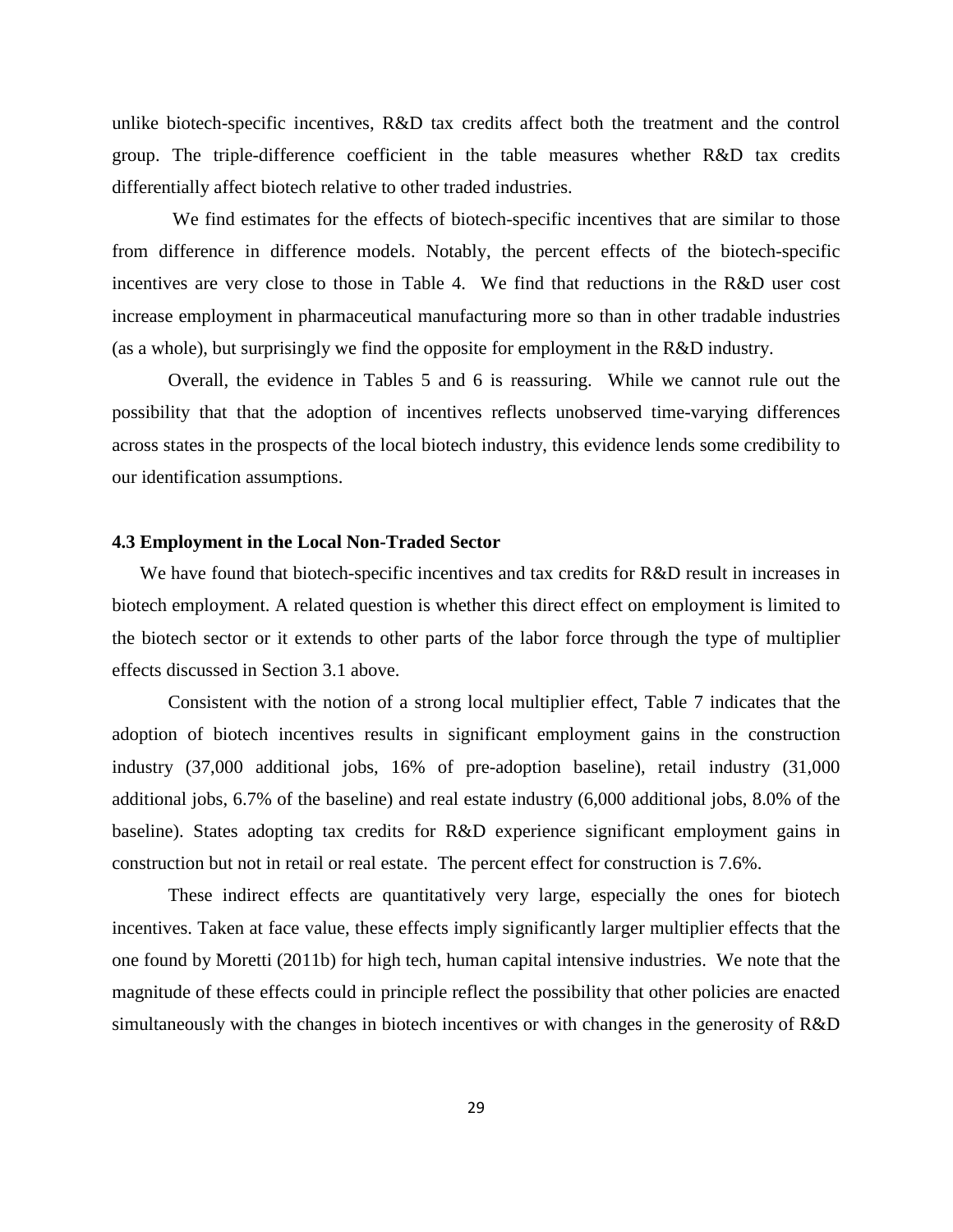tax credits that might affect the non-traded sector. It could also reflect the presence of unobserved shocks to the local economy that are positively correlated with adoption.  $^{28}$  $^{28}$  $^{28}$ 

#### **4.4 Salaries in the Biotech Industry**

Our main focus is on employment, measured both by the number of jobs and by the number of star scientists. In additional models, we also look at salaries. Table 8 focuses on salaries. Following the standard in the literature estimating wage equations, we measure the dependent variable in log values. The coefficients on the biotech incentives thus represent elasticities; percentage effects are simply the elasticities times 100. The coefficients on the R&D user cost represent the percent effect of a one-unit change in the R&D user cost. We compute the percent effects of a 10% reduction in the R&D user cost, shown in the table, by multiplying the coefficient by 10% of the mean R&D user cost in the year prior to credit adoption for adopting states. Consistent with a model where labor supply of biotech workers at the state level is fairly elastic, we find the effect of subsidies on salaries to be limited. Biotech incentives are not associated with wage increases in the Pharmaceutical and Medicine Manufacturing (columns 1 and 2) and in the Pharmaceutical Preparation Manufacturing sectors. There is a positive although small effect of adoption for the Scientific R&D sector: adoption is associated with 0.5% percent increase in the sector's salaries (column 5), but over a three year period the effect disappears. Turning to R&D user costs, we find that changes in the user cost get capitalized to some extent into salaries in the pharmaceutical industries but not in the R&D industry. However, the effect is quite small: a 10% reduction in the R&D user cost results in a 0.4% increase in the average salary in Pharmaceutical and Medicine Manufacturing as well as in the subsector of Pharmaceutical Preparation Manufacturing. In Appendix Table 2 we include of four regionspecific trends and 9 division specific trends. Our point estimates appear robust to the inclusion of these controls.

The small wage effects in Table 8 stand in contrast with Goolsbee's (1998) findings of large wage effects following labor demand increases due to policy changes. The difference is likely to be explained by the differences in the geographical scope of the analysis, as discussed in Section

<span id="page-30-0"></span> $28$  This would cast doubt on our identification strategy. However, we are not aware of any specific examples of statesponsored subsidies to the non-traded sector that tend to be systematically associated with biotech incentives.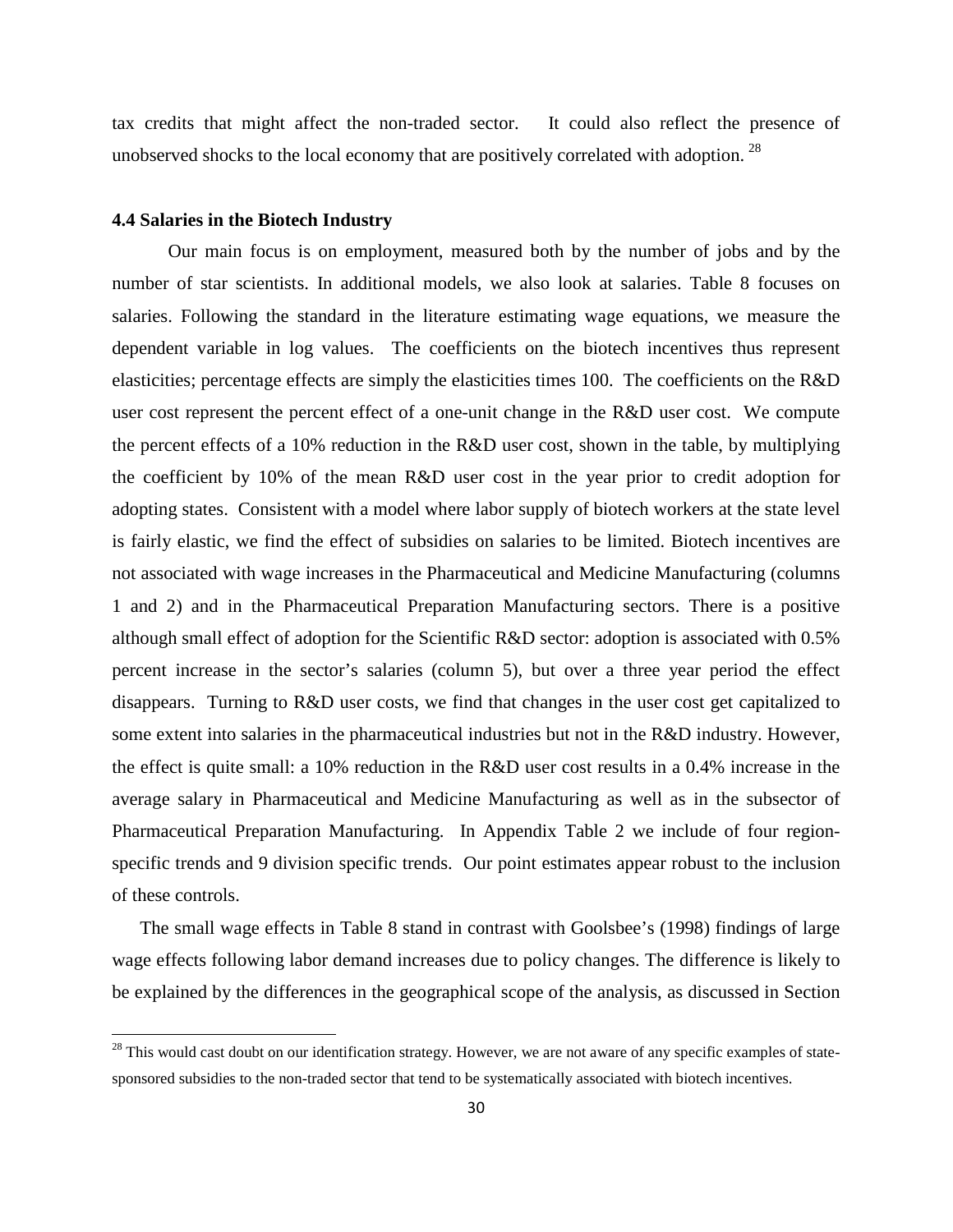3.1 above. In our analysis policy variation occurs at the state level – thus allowing for inter-state mobility to induce significant shifts in local labor supply –while in Goolsbee's analysis the policy variation is national.

In addition, workers in the three industries under consideration are unlikely to be all specialized. A significant fraction of workers employed in biotech have skills that are not specific only to that industry. Thus, there is likely to be significant within-state, cross-sector reallocation, at least for workers in non-scientific occupations. For example, when demand for administrative staff increases in biotech in response to an increase in state subsidies, some administrative staff might leave other sectors to move to biotech. Unfortunately, we do not have salary data for scientists. In theory we would expect their salaries to be more sensitive to demand shifts than the salary of the general population, as movements across industries are less likely.

#### **4.5 Biotech Establishments and Biotech Patents**

One important question is whether state subsidies for innovation help the formation of start-ups. We do not have direct measures of start-up creation, but we report the effect on number of establishments. Increases in the number of establishments may arise either because state incentives foster more start up creation, or because established companies open new facilities in a state.

In Table 9 we report the effect on number of establishments. Increases in the number of establishments may arise either because state incentives foster more start up creation, or because established companies open new facilities in a state.

We find a significant effect of biotech incentives on the number of establishments in both Pharmaceutical Manufacturing and the R&D industry. The percent effects are between 10% and 18%. By contrast, we find no significant effect of declines in the user cost of R&D on number of establishments in Pharmaceutical Manufacturing but we find a significant increase in Scientific R&D establishments. We find that a 10% reduction in the user cost of R&D is associated with about a 14% increase in R&D establishments, and the effect appears to grow slightly over time.

The analysis so far has focused on the inputs used by biotech firms. We now examine one measure of output: biotech patents. Given that we find an increase in employment and in star scientists – arguably important inputs in the production of innovation – one might expect a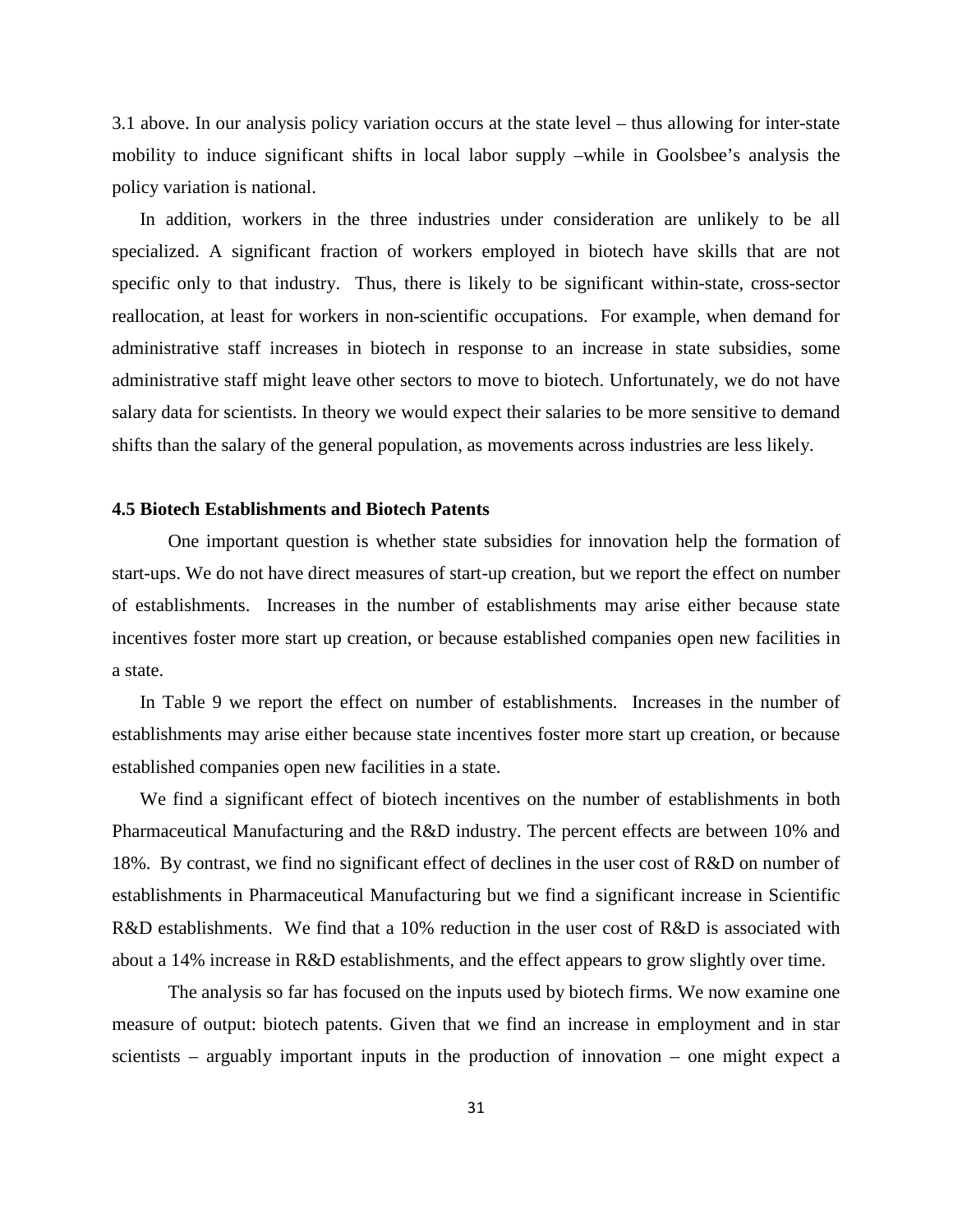significant increase in number of patents filed – arguably a good proxy for output in the process of innovation. The findings, shown in Table 10, are mixed. On the one hand, we fail to find a statistically significant effect of biotech incentives on biotech patents, though the point estimate implies a fairly large percentage effect (about 14%). On the other hand, we find a significant effect of R&D user costs, indicating that variation in R&D user costs has a more immediate effect on patent filings. The percentage effect of a 10% reduction in the R&D user cost is found to be 27.8%. In Appendix Table 2 we include of four region-specific trends and 9 division specific trends. Our point estimates appear robust to the inclusion of these controls.

We also look at biotech patent counts broken out by those patented by individuals versus universities versus corporations and other non-academic institutions. The estimated percentage effects are similar across the three categories. As with total patents, the biotech incentives have no statistically significant effect while reductions in the R&D user cost increase patents for each category by roughly 25%.

#### **4.6 Models with Spatial Lags**

 $\overline{\phantom{a}}$ 

We now turn to the question of whether the provision of local incentives is a zero sum game across jurisdictions, or whether it increases aggregate biotech activity. Previous work on state tax incentives (not specific to biotech) have tended to find negative, or "beggar thy neighbor," effects of own-state incentives on other states and a zero-sum game nationally (Wilson 2009, Chirinko and Wilson 2008, and Goolsbee and Maydew 2000). We cannot directly evaluate this question, but we provide some indirect evidence by testing whether the provision of incentives results in a decline (or increase) in star scientists and employment in nearby states (see equation 4). [29](#page-32-0)

We measure proximity using either a geographical definition or an economic one. In panel A of Table 11 we measure distance using a spatial weighting matrix based on population flows between states. In particular, population flows between state i and state j is defined as the average between the annual percent of population moving from state i to state j, and the annual percent of population moving from state j to state i, based on Census Bureau data. For the

<span id="page-32-0"></span><sup>&</sup>lt;sup>29</sup> Kline and Moretti (2013) provide a model-based approach to estimating the aggregate effects of place based policies.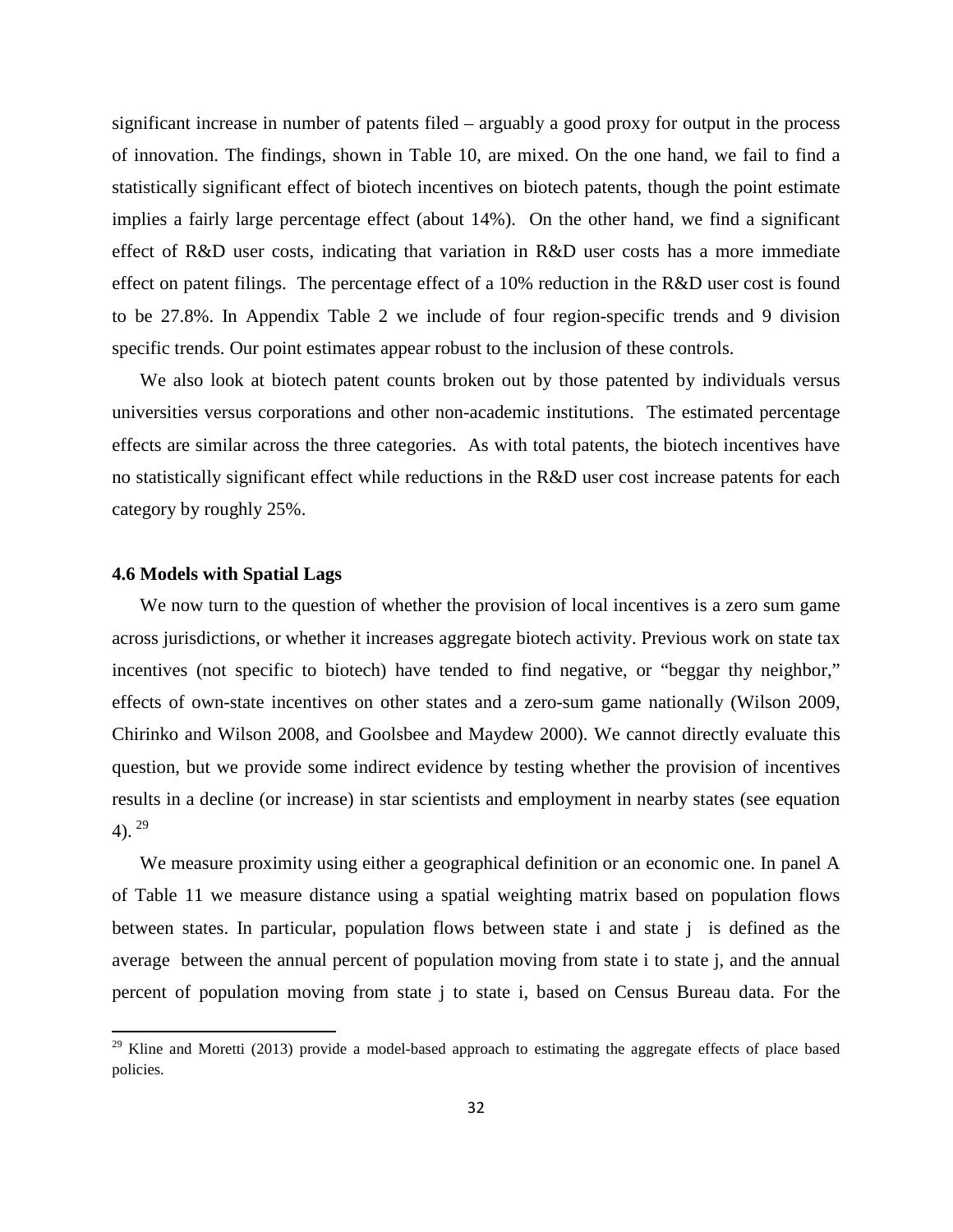biotech incentive, which is expected to have a positive in-state effect on star scientists, a positive coefficient on the spatial lag would imply a positive spillover of one state's incentives to star scientist employment in "nearby" states while a negative coefficient implies a negative or "beggar thy neighbor" effect. For the R&D user cost, increases in which are expected to lower the number of star scientists, a negative coefficient implies a positive spillover while a positive coefficient implies a "beggar thy neighbor" effect.

The table indicates that for the total stock of stars, there is a significant negative effect of one state's incentives on neighboring states. The magnitude of the out-of-state effect is roughly similar to that of the own state effect, suggesting a zero-sum game nationally. However, we should note that the point estimates on the spatial lags are imprecisely estimated. Hence, we are hesitant to make definitive statements about the net effect of the incentives nationally. In contrast to this finding for the stock of star scientists, we find no evidence of spatial spillovers for entry of new stars or total employment in biotech industries. For the R&D user cost, we find no evidence of statistically significant spatial spillovers except for the flow of new star scientist for which we find a positive spillover.<sup>[30](#page-33-0)</sup> That is, a reduction in the R&D user cost in one state appears to increase the flow of new star scientists to both that state and its neighbors. This positive spillover could reflect regional agglomeration forming as a result of one state reducing R&D costs.

The results are quite similar if we use a spatial weighting matrix based on geographical proximity. Panel B shows estimates from model that use a distance-based weighting matrix based on the inverse of the distance between each pair of states. It includes only those states with non-missing data for the particular dependent variable in that particular regression.<sup>[31](#page-33-1)</sup>

<span id="page-33-0"></span> $30$  The lack of significant negative spillovers from R&D tax incentives on biotech stars and employment contrasts with the negative spillovers of such incentives on R&D spending found in Wilson (2009). It is possible that spillovers are more negative outside of the biotech sector where positive agglomeration-related spillovers could be more prevalent. Another possible explanation is that R&D spending is much more geographically mobile than is employment. Part of the spending mobility may reflect increases in salaries of R&D workers in tax-advantaged states. Part of it could also reflect corporations relabeling R&D spending from one location to another in response to differentials in R&D tax incentives.

<span id="page-33-1"></span> $31$  One obvious alternative measure of distance would be an indicator for contiguity. A contiguity-based spatial weighting matrix is appealing in theory, but it is unfeasible in our setting. For employment, salaries, and establishments, there are states with missing data. This makes the contiguity weighting matrix unmeasurable for many states.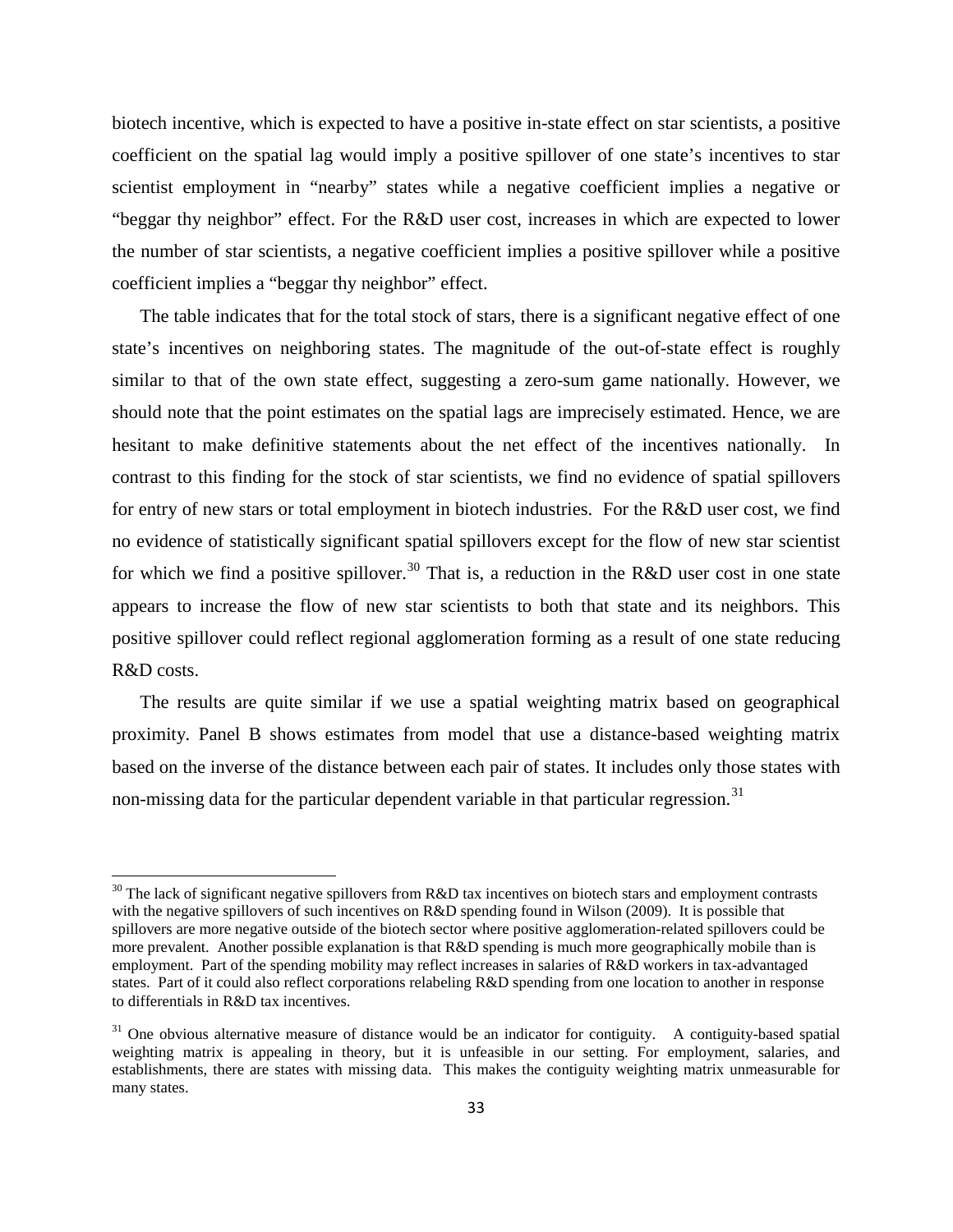The point estimates using a distance-based spatial lag are very similar to estimates in panel B, although the standard errors are higher. The two statistically significant cells in panel A are no longer significant. Overall, the findings of panel A and B points to some displacement, but are not precise enough to draw firm conclusions.

#### **4.7 The Effect of Early Adoption**

Finally, we test whether the effect of adopting biotech incentives is stronger for earlier adopters, as one would expect in the presence of strong agglomeration forces. To do so, we add an interaction between the biotech incentive dummy and an indicator for whether the state is one of the first four adopters of biotech incentives (see equation 5).<sup>[32](#page-34-0)</sup> Similarly, we include an interaction between the R&D user cost and an indicator for whether the state is one of the first four adopters of an R&D tax credit. We focus on the effects on stars, new stars, and employment in each of the three biotech-related industries.

Our estimates in Appendix Table 4 point to a generally small effect of biotech incentives for earlier adopters. For each of the five outcomes, it appears that the effect for earlier adopters is virtually zero (as the interaction effects roughly cancels out the total effects), while the effect for later adopters is stronger. For R&D tax credits, we find that early credit adopters experienced larger pharmaceutical employment gains from the resulting drops in the R&D user cost than did later adopters. However, for star scientists and R&D employment, we find no significant difference in the R&D user cost effect between early and later adopters.<sup>[33](#page-34-1)</sup>

Overall, there is little evidence that early adopters enjoy larger benefits from adoption. We caution, however, that we cannot draw strong conclusions from this test, as the magnitude of the biotech incentives is unknown, and may have been set endogenously by states. In the presence of agglomeration economies, for example, late adopters face stronger incentives to overcome the early adopters' advantage, and may provide more generous subsidies.

<span id="page-34-0"></span><sup>&</sup>lt;sup>32</sup> We originally intended to use an indicator for whether the state is one of the first three adopters, but the place of third adopter is a tie between Colorado and Missouri.

<span id="page-34-1"></span> $33$  Findings are robust to the controlling for the state share of national biotech employment.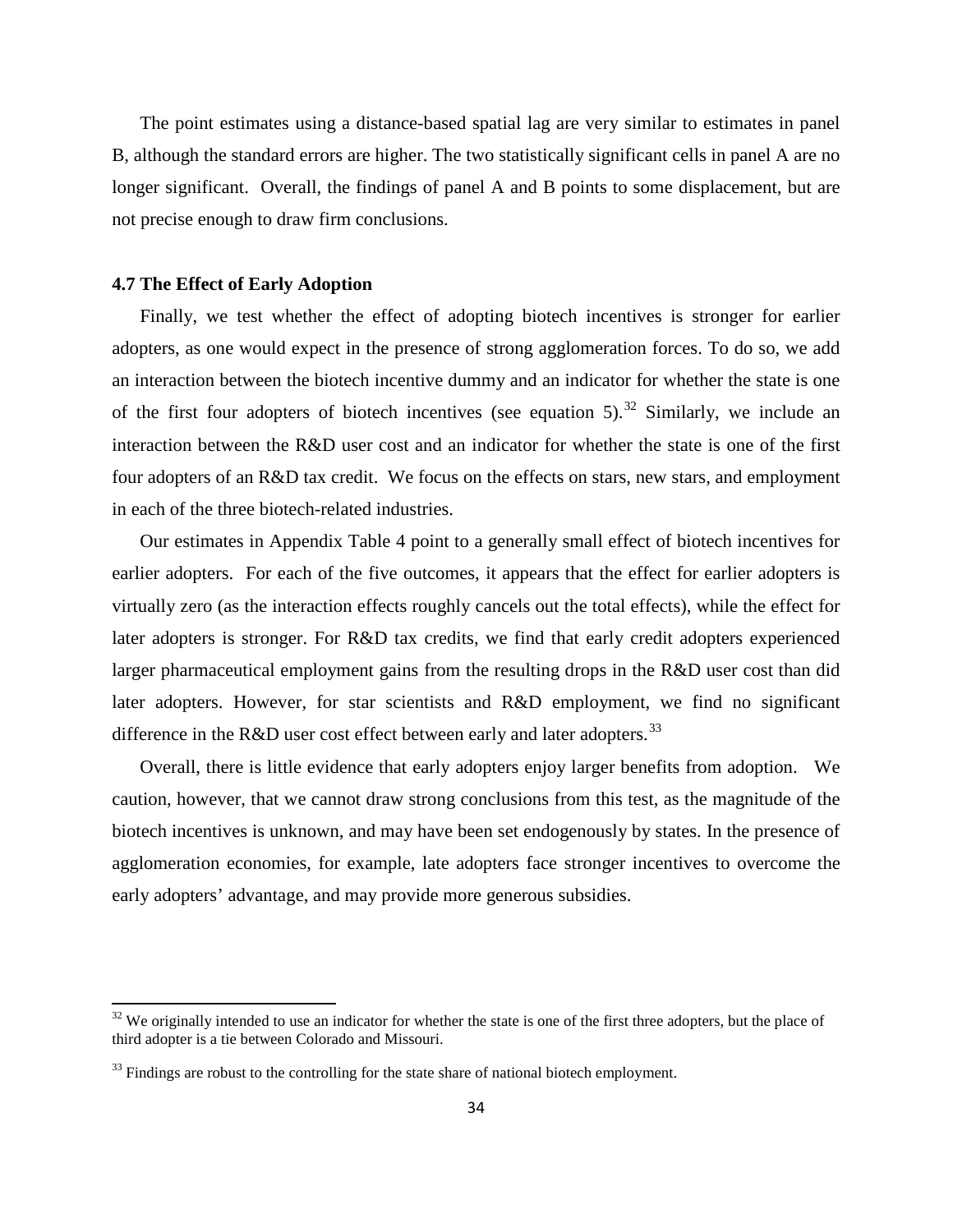### **5 Conclusions**

States spend billions of dollars to attract R&D activity to their jurisdiction. We shed light on how effective these policies are at attracting jobs in biotech. We find significant increases in the number of star scientists, the number of biotech workers and the number of establishments, but limited effects on salaries and patents. While we think that the timing of the variation in the incentive levels is largely driven by idiosyncratic political factors, we cannot rule out the possibility that it may be endogenous.

We stress that the finding that subsidies to biotech R&D raise biotech employment in a state does not tell us whether those subsidies are economically justified. Knowledge of the magnitude, the geographical scope and the direction of localized spillovers is a prerequisite for an appropriate design of an efficient innovation policy.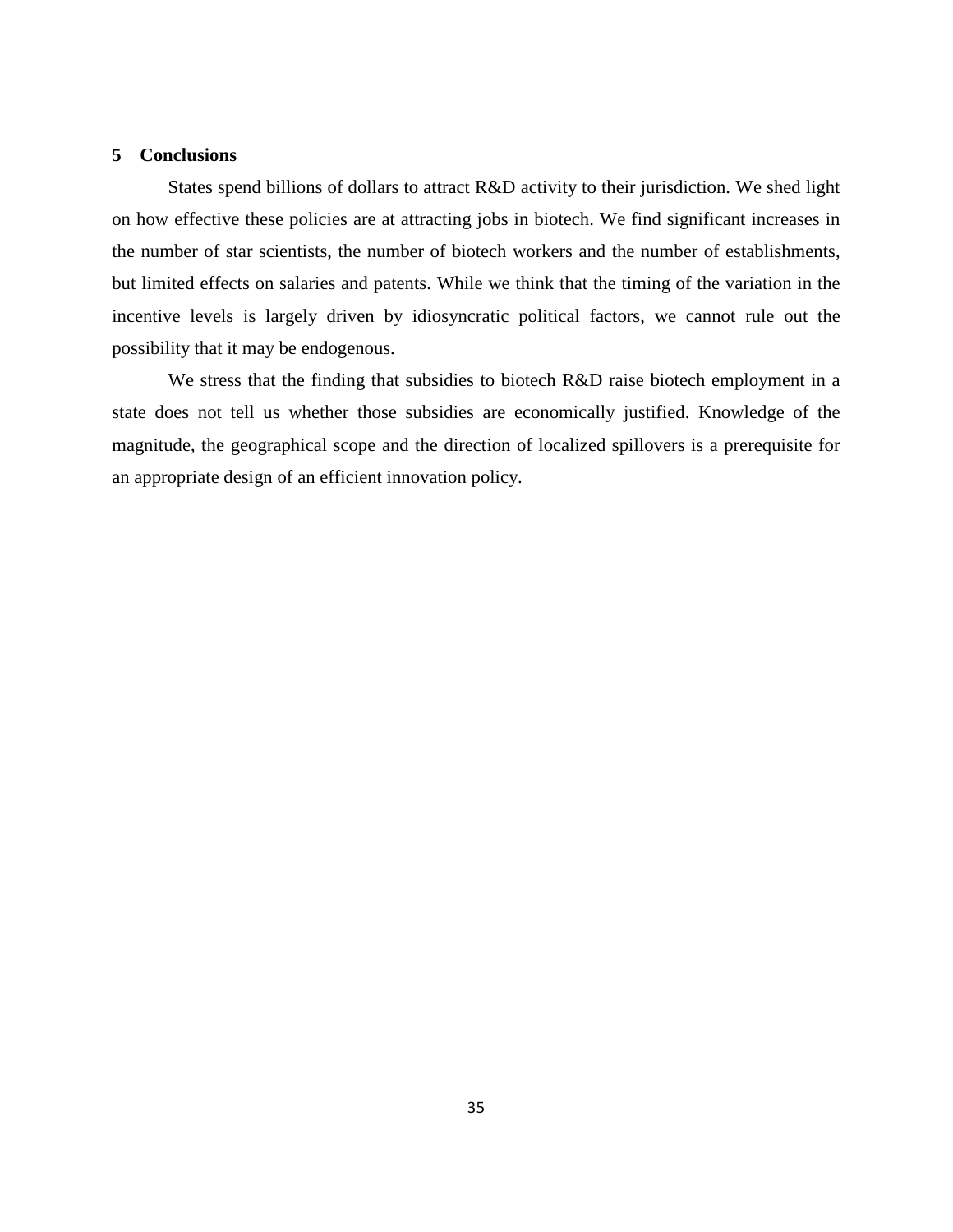### **Bibliography**

- Bartik, Timothy J. (1991). "Who Benefits from State and Local Economic Development Policies?" Kalamazoo: W.E. Upjohn Institute for Employment Research.
- Bartik, Timothy J., 2002. Evaluating the impacts of local economic development policies on local economic outcomes: what has been done and what is doable? Upjohn Working Papers 03-89, W.E. Upjohn Institute for Employment Research.
- Bartik, Timothy J. and George Erickcek. (2010). "The Employment and Fiscal Effects of Michigan's MEGA Tax Credit Program," Upjohn Working Papers and Journal Articles 10-164, W.E. Upjohn Institute for Employment Research.
- Bartik, Timothy J. and Randal W. Eberts. (2012). "The Role of Tax Incentives and Other Business Incentives in Local Economic Development", Book chapters authored by Upjohn Institute researchers, in: Nancy Brooks & Kieran Donaghy & Gerrit-Jan Knaap (ed.), Oxford Handbook of Urban Economics and Planning, pages 634-654 W.E. Upjohn Institute for Employment Research.
- Bartik, Timothy J., and Kevin Hollenbeck (2012). "An Analysis of the Employment Effects of the Washington High Technology Business and Occupation (B&O) Tax Credit: Technical Report" W.E. Upjohn Institute, Upjohn Institute working paper; 12-187
- Black, Dan, Natalia Kolesnikova, and Lowell Taylor, 2009. "Earnings Functions When Wages and Prices Vary by Location," Journal of Labor Economics, University of Chicago Press, vol. 27(1), pages 21-47, 01.
- Bertrand, Marianne, Esther Duflo and Sendhil Mullainathan; How Much Should We Trust Differences-in-Differences Estimates?" Quarterly Journal of Economics, 2004, 119(1), pp. 249-75.
- Busso, Matias, Jesse Gregory, and Patrick M. Kline. "Assessing the Incidence and Efficiency of a Prominent Place Based Policy." NBER Working Paper 16096. National Bureau of Economic Research, June 2010.
- Chirinko, Robert, and Daniel J. Wilson. "State Investment Tax Incentives: A Zero‐Sum Game?" Journal of Public Economics 92(12), Dec. 2008, pp. 2362‐2384.
- Chirinko, Robert, and Daniel J. Wilson. (2010) "Job Creation Tax Credits: Whether, When, and Where?" FRBSF Working Paper 2010‐25.
- Chirinko, Robert, and Daniel J. Wilson. (2013). "Tax Competition among U.S. States: Racing to the Bottom or Riding on a Seesaw?" FRBSF Working Paper 2008-03.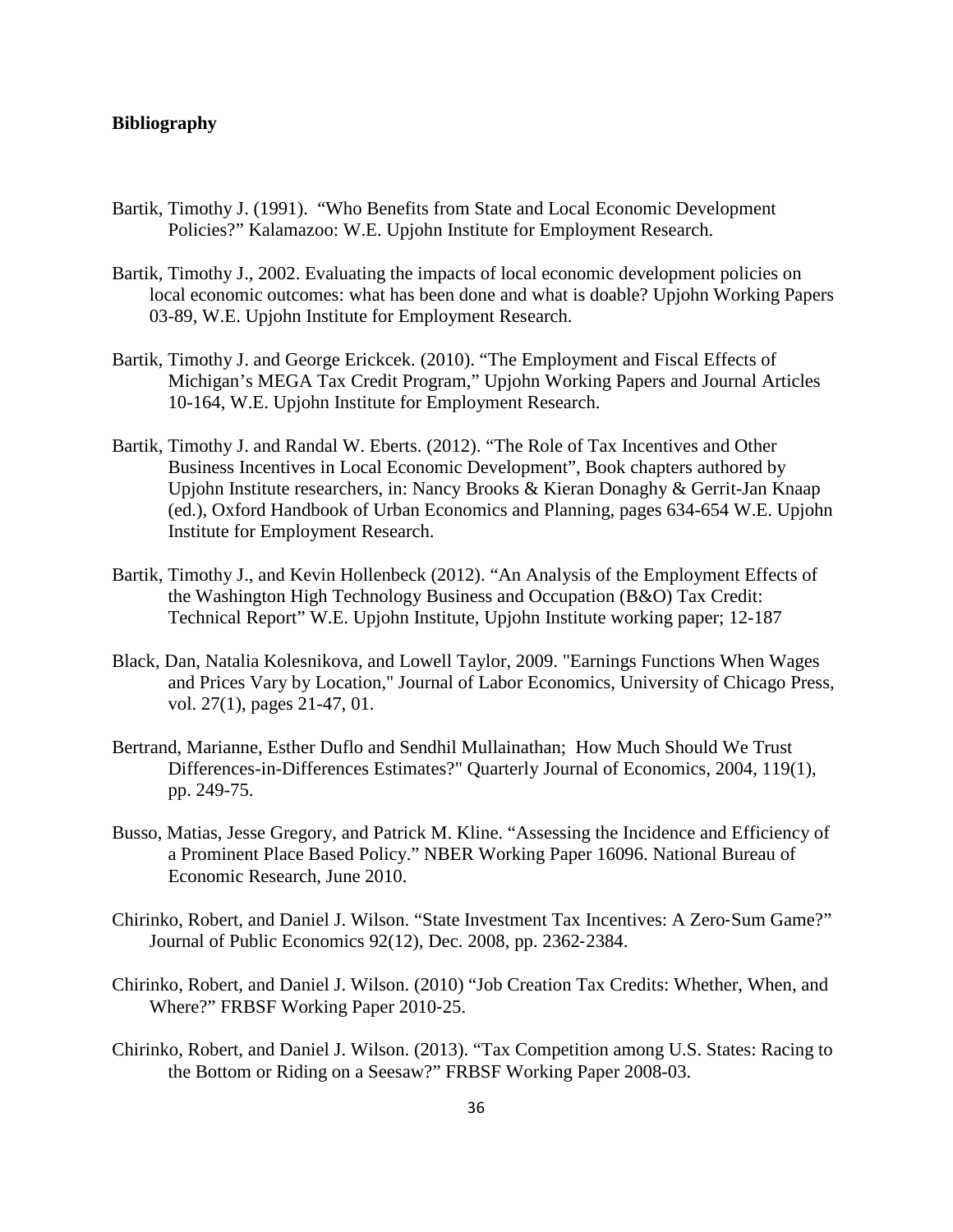- Combes, Pierre Philippe, Gilles Duranton, and Henry G. Overman, 2005. Agglomeration and the adjustment of the spatial economy. Papers in Regional Science 84 (3), 311-349.
- Duranton, Gilles, Laurent Gobillon & Henry G. Overman, 2011. "Assessing the Effects of Local Taxation using Microgeographic Data," Economic Journal, Royal Economic Society, vol. 121(555), pages 1017-1046, 09.
- Duranton, Gilles, and Diego Puga, 2004. Micro-foundations of urban agglomeration economies. In: Henderson, J. Vernon, Thisse, Jacques-Francois (Eds.), Handbook of Urban and Regional Economics, vol. 4. North-Holland, Amsterdam.
- Duranton, Gilles, Overman, Henry G., 2005. Testing for localization using microgeographic data. Review of Economic Studies 72 (4), 1079-1106.
- Duranton Gilles. "California Dreamin': The feeble case for cluster policies" Review of Economic Statistics, 2011, 3(1), 3-45.
- Duranton Gilles, Philippe Martin, Thierry Mayer, and Florian Mayneris. "The Economics of Clusters: Evidence from France," Oxford University Press, 2010.
- Ellison, Glenn, and Edward L. Glaeser, 1999. The geographic concentration of industry: does natural advantage explain agglomeration? American Economic Review Papers and Proceedings 89(2), 311-316.
- Faulk, Dagney. "Do State Economic Development Incentives Create Jobs? An Analysis of State Employment Tax Credits. National Tax Journal. 2002.
- Government Accountability Office. 2012. "Federal Economic Development Grants to Communities with High Rates of Poverty and Unemployment." GAO-12-938R.
- Glaeser, Edward L. (2001). "The economics of location-based tax incentives." Harvard Institute of Economic Research, Discussion Paper Number 1932.
- Glaeser, Edward, and Joshua Gottlieb (2008). The economics of place-making policies. Brookings Papers on Economic Activity.
- Goolsbee, Austan (1998). "Does Government R&D Policy Mainly Benefit Scientists and Engineers?," American Economic Review, American Economic Association, vol. 88(2), pages 298-302, May.
- Goolsbee, Austan, and Edward L. Maydew (2000). "Coveting thy neighbor's manufacturing: the dilemma of state income apportionment." Journal of Public Economics, vol. 75, pp. 125- 143.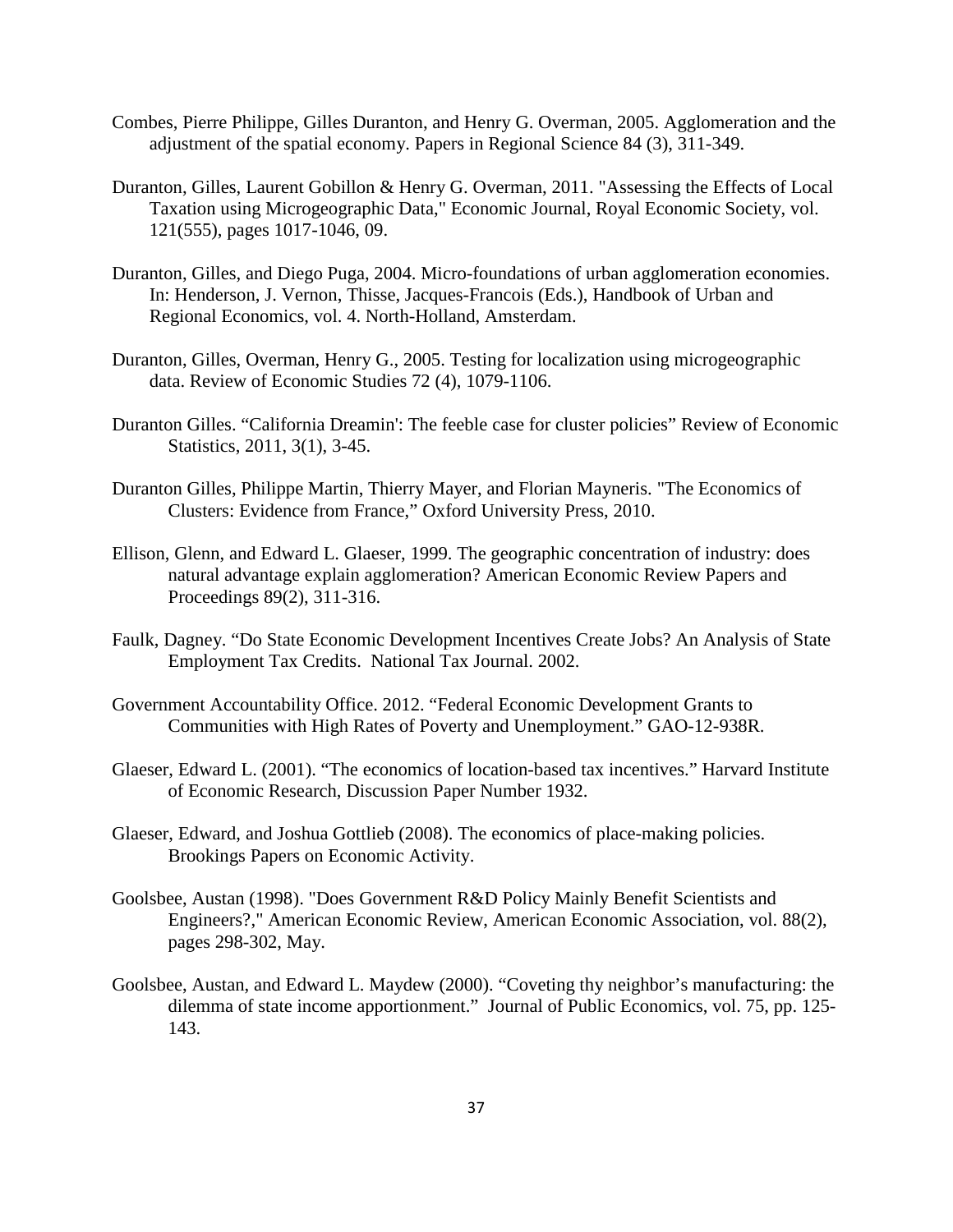- Greenstone, Michael and Enrico Moretti. (2004). "Bidding for Industrial Plants: Does Winning a 'Million Dollar Plant' Increase Welfare?" MIT Department of Economics Working Paper No. 04-39.
- Greenstone, Michael, Rick Hornbeck, and Enrico Moretti. (2010). "Identifying Agglomeration Spillovers: Evidence from Million Dollar Plants", Journal of Political Economy.
- Hall, Robert E. and Dale Jorgenson. (1967). "Tax Policy and Investment Behavior", American Economic Review, 57.
- Head, K., Ries, J., and Swenson, D., 1999. Attracting foreign manufacturing: investment promotion and agglomeration. Regional Science and Urban Economics 29 (2), 197 – 218.
- Helsley, Robert W. and William C. Strange, "Matching and Agglomeration Economics in a System of Cities," Regional Science and Urban Economics, 20,1990, pp. 189-212.
- Kline, Patrick. and Enrico Moretti (2012). "Local Economic Development, Agglomeration Economies and the Big Push: 100 Years of Evidence from the Tennessee Valley Authority." 2012.
- Kline, Patrick and Enrico Moretti (2013). "Place Based Policies with Unemployment", NBER Working Paper 18758.
- Marshall, Alfred (1920): Principles of Economics. London, U.K.: MacMillan and Co.
- Moretti, Enrico, 2004a. Estimating the external return to higher education: evidence from crosssectional and longitudinal data. Journal of Econometrics 120 (July-August), 175-212.
- Moretti, Enrico, 2004b. Workers' education, spillovers and productivity: evidence from plantlevel production functions. American Economic Review 94 (June), 656-690.
- Moretti, Enrico, 2004c. Human capital externalities in cities. In: Henderson, J. Vernon, Thisse, Jacques-Francois (Eds.), Handbook of Urban and Regional Economics, vol. 4. North-Holland, Amsterdam.
- Moretti, Enrico (2011). "Local labor Markets," Handbook of Labor Economics.
- Moretti, Enrico, "Local Multipliers" American Economic Review, Papers and Proceedings (2011b).
- Moretti, Enrico. "The New Geography of Jobs," Houghton Mifflin, Boston, 2012.
- Rosenthal, Stuart S., William C. Strange, 2004. Evidence on the nature and sources of agglomeration. In: Henderson, J. Vernon, Thisse, Jacques-Francois (Eds.), Handbook of Urban and Regional Economics, vol. 4. North-Holland, Amsterdam.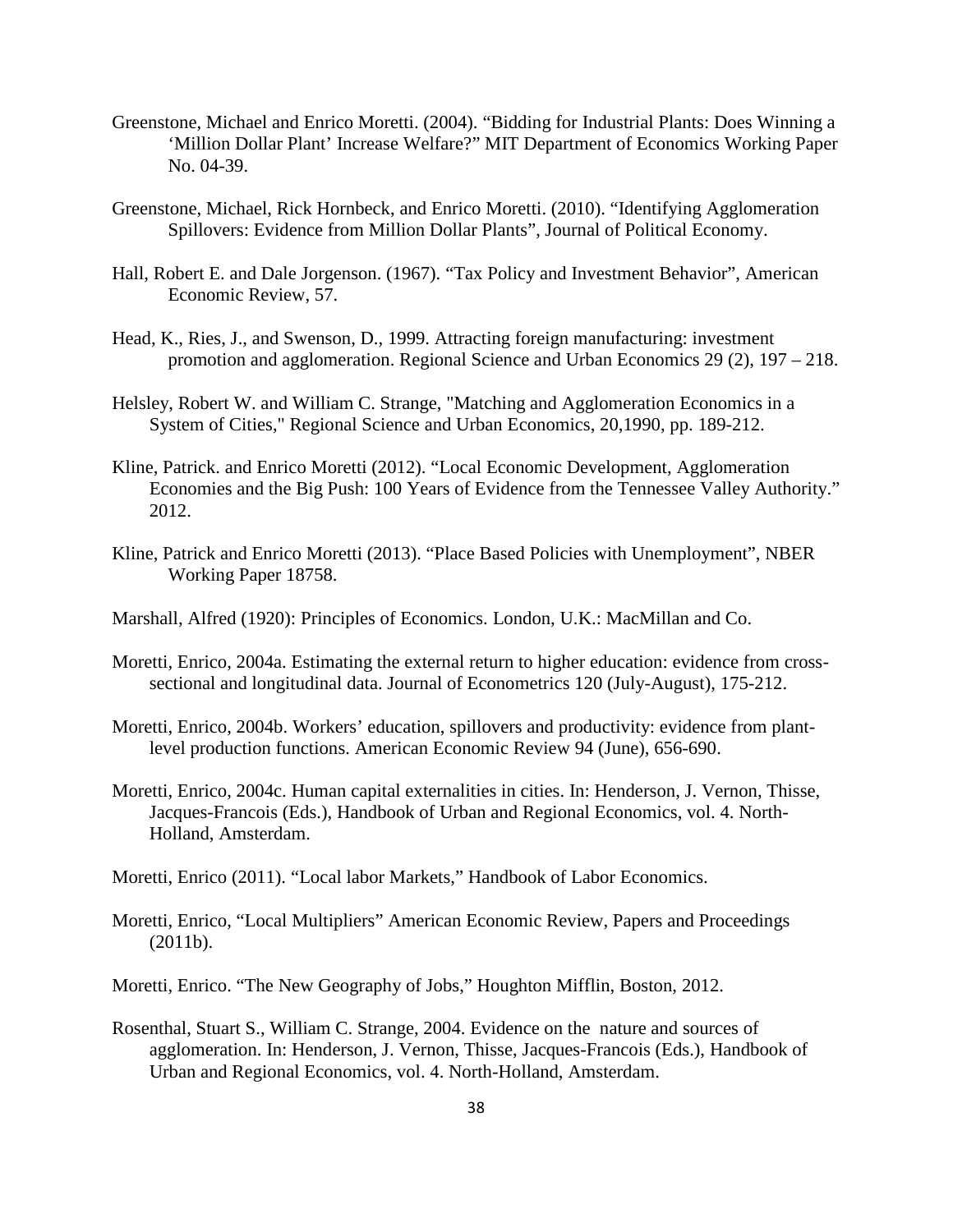- Rosenthal, Stuart S., William C. Strange, 2003. Geography, industrial organization, and agglomeration. Review of Economics and Statistics 85 (2), 377-393.
- Rosenthal, Stuart S., William C. Strange, 2008. The attenuation of human capital spillovers. Journal of Urban Economics 64 (2), 373-389.
- Story, Louise 2013 "As Companies Seek Tax Deals, Governments Pay High Price", New York Times, Dec 1, 2013.
- Wilson, Daniel J. (2009). "Beggar Thy Neighbor? The In-State, Out-of-State, and Aggregate Effects of R&D Tax Credits." Review of Economics and Statistics 91(2), 431-436.
- Zucker, Lynne G, Michael R. Darby, and Marilynn B. Brewer, 1998. "Intellectual Human Capital and the Birth of U.S. Biotechnology Enterprises," American Economic Review, American Economic Association, vol. 88(1), pages 290-306, March.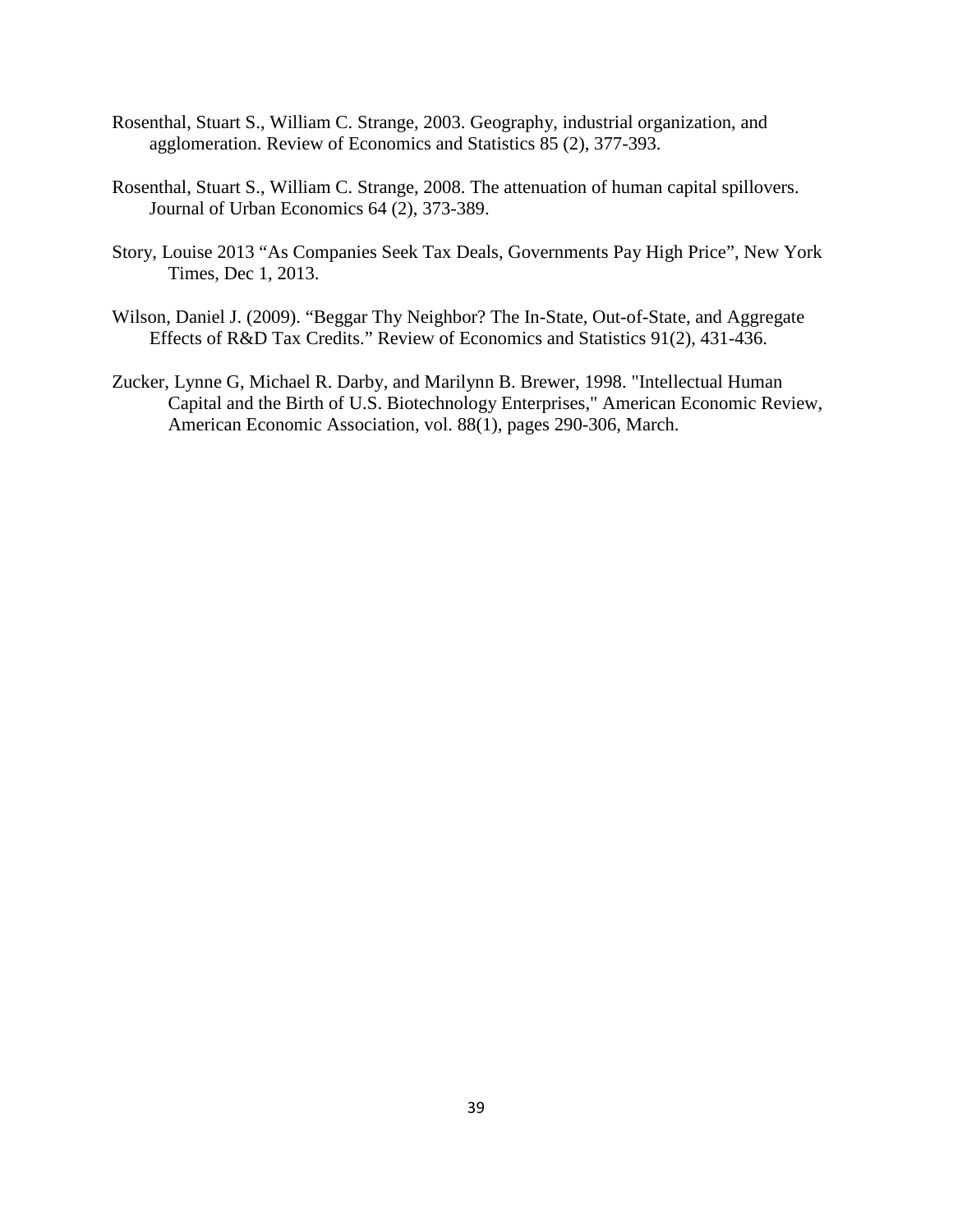#### **Table 1. Summary Statistics**

#### **Panel A. Means**

| Mean (in levels)                                       |            |                                  |                  |                     | Mean (per 100,000 residents)     |                                       | Mean (in levels) -- Adopting States Only |                    |  |  |
|--------------------------------------------------------|------------|----------------------------------|------------------|---------------------|----------------------------------|---------------------------------------|------------------------------------------|--------------------|--|--|
| Variable Name                                          | All States | Biotech<br>Incentive<br>Adopters | Non-<br>adopters | All States          | Biotech<br>Incentive<br>Adopters | Non-adopters                          | Pre-adoption mean                        | Post-adoption mean |  |  |
| <b>Star Scientists</b>                                 | 28.04      | 80.19                            | 15.32            | 0.436               | 0.790                            | 0.349                                 | 90.78                                    | 63.30              |  |  |
| <b>New Star Scientists</b>                             | 9.17       | 24.37                            | 5.46             | 0.053               | 0.096                            | 0.043                                 | 26.37                                    | 18.13              |  |  |
| Employment in Pharmaceutical and Medicine Manuf.       | 5,529      | 8,058                            | 4,853            | 74.145              | 83.348                           | 71.687                                | 7,211                                    | 9,257              |  |  |
| Employment in Pharmaceutical Preparation Manufact.     | 4,563      | 5,958                            | 4,191            | 52.809              | 52.136                           | 52.990                                | 4,742                                    | 7,920              |  |  |
| Employment in Scientific R&D                           | 9,026      | 18,465                           | 6,655            | 175.131             | 199.365                          | 169.043                               | 20,115                                   | 16,132             |  |  |
| Salaries in Pharmaceutical and Medicine Manuf.         | 48,656     | 52,710                           | 47,329           |                     |                                  | --                                    | 50,264                                   | 56,904             |  |  |
| Salaries in Pharmaceutical Preparation Manufact.       | 50,294     | 51,960                           | 49,631           | $\hspace{0.05cm} -$ | $\qquad \qquad -$                | $\hspace{0.05cm}$ – $\hspace{0.05cm}$ | 51,494                                   | 52,742             |  |  |
| Salaries in Scientific R&D                             | 46,420     | 51,869                           | 44,943           | --                  | --                               | $\overline{\phantom{a}}$              | 42,574                                   | 67,360             |  |  |
| Establishments in Pharmaceutical and Medicine Manuf.   | 35.20      | 67.01                            | 27.02            | 0.599               | 0.781                            | 0.552                                 | 70.55                                    | 61.46              |  |  |
| Establishments in Pharmaceutical Preparation Manufact. | 17.89      | 29.84                            | 14.72            | 0.298               | 0.319                            | 0.292                                 | 30.56                                    | 28.72              |  |  |
| Establishments in Scientific R&D                       | 226.81     | 513.70                           | 156.84           | 4.465               | 5.336                            | 4.252                                 | 546.68                                   | 462.12             |  |  |
| Number of Patents                                      | 78.33      | 211.78                           | 45.78            | 1.288               | 2.090                            | 1.093                                 | 239.12                                   | 169.62             |  |  |
| Biotech Incentive Dummy                                | 0.081      | 0.414                            |                  | 0.002               | 0.011                            | 0.000                                 | 0.000                                    | 1.000              |  |  |
| R&D User Cost                                          | 1.175      | 1.171                            | 1.176            | 0.059               | 0.027                            | 0.066                                 | 1.171                                    | 1.171              |  |  |

#### **Panel B. Observation Counts**

|                                                        | <b>Total Sample</b><br><b>Regression Sample</b> |              |             |      |             |            |
|--------------------------------------------------------|-------------------------------------------------|--------------|-------------|------|-------------|------------|
| Variable Name                                          |                                                 | # of states* | # of years* |      | # of states | # of years |
| <b>Star Scientists</b>                                 | 1071                                            | 51           | 21          | 1071 | 51          | 21         |
| <b>New Star Scientists</b>                             | 1071                                            | 51           | 21          | 1071 | 51          | 21         |
| Employment in Pharmaceutical and Medicine Manuf.       | 996                                             | 47           | 21          | 798  | 38          | 21         |
| Employment in Pharmaceutical Preparation Manufact.     | 929                                             | 44           | 21          | 588  | 28          | 21         |
| Employment in Scientific R&D                           | 1046                                            | 49           | 21          | 987  | 47          | 21         |
| Salaries in Pharmaceutical and Medicine Manuf.         | 693                                             | 47           | 20          | 618  | 43          | 18         |
| Salaries in Pharmaceutical Preparation Manufact.       | 499                                             | 28           | 20          | 438  | 37          | 18         |
| Salaries in Scientific R&D                             | 900                                             | 45           | 20          | 670  | 40          | <b>18</b>  |
| Establishments in Pharmaceutical and Medicine Manuf.   | 1020                                            | 51           | 20          | 1020 | 51          | <b>20</b>  |
| Establishments in Pharmaceutical Preparation Manufact. | 1000                                            | 50           | 20          | 1000 | 50          | 20         |
| Establishments in Scientific R&D                       | 1020                                            | 51           | 20          | 1020 | 51          | <b>20</b>  |
| Number of Patents                                      | 1071                                            | 51           | 21          | 1071 | 51          | 21         |
| <b>Biotech Incentive Dummy</b>                         | 1071                                            | 51           | 21          | 1071 | 51          | 21         |
| <b>R&amp;D User Cost</b>                               | 1071                                            | 51           | 21          | 1071 | 51          | 21         |

\* With at least one non‐missing observation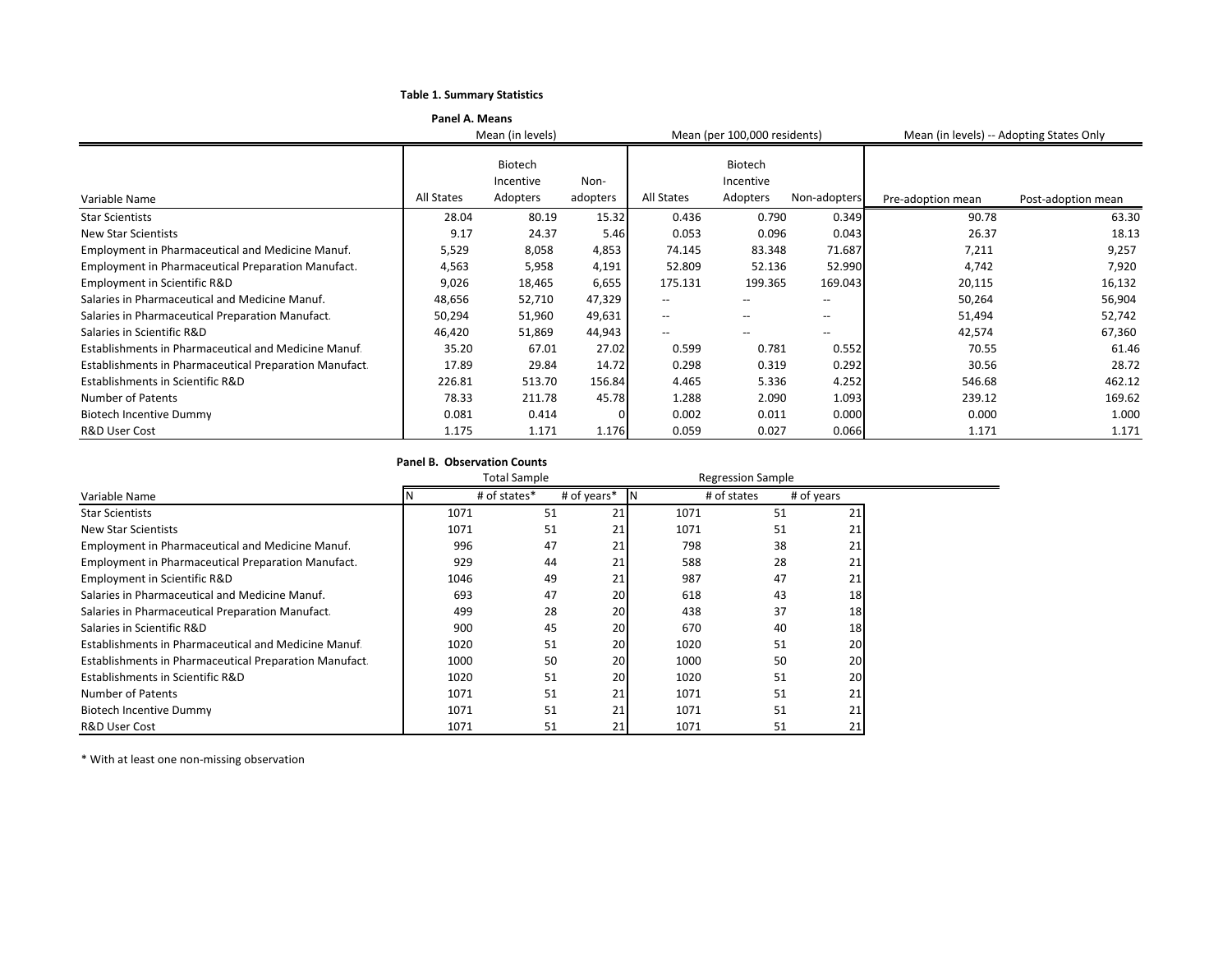|                                      |              | Table 2. The Effect of Incentives on the Number of Star Scientists |               |                  |                             |             |  |
|--------------------------------------|--------------|--------------------------------------------------------------------|---------------|------------------|-----------------------------|-------------|--|
|                                      | $\mathbf{1}$ | $\overline{2}$                                                     | 3             | 4                | 5                           | 6           |  |
| Panel A. Stars & New Stars           |              | <b>Stars</b>                                                       |               | <b>New Stars</b> |                             |             |  |
| A1 Contemporaneous Effects           |              |                                                                    |               |                  |                             |             |  |
| <b>Biotech Incentive</b>             | 14.680 *     |                                                                    | 632.270 *     | 1.905            |                             | 104.468     |  |
|                                      | (8.527)      |                                                                    | (356.313)     | (1.987)          |                             | (81.742)    |  |
| R&D User Cost                        | -77.786 ***  |                                                                    | $-62.186**$   | $-18.402**$      |                             | $-15.812**$ |  |
|                                      | (28.908)     |                                                                    | (25.595)      | (7.864)          |                             | (7.403)     |  |
| Biotech Incentive * R&D User Cost    |              |                                                                    | $-531.288*$   |                  |                             | $-88.230$   |  |
|                                      |              |                                                                    | (301.021)     |                  |                             | (68.852)    |  |
| A2 Cumulative Effects (0-2 years)    |              |                                                                    |               |                  |                             |             |  |
| <b>Biotech Incentive</b>             |              | 11.421                                                             |               |                  | 1.451                       |             |  |
|                                      |              | (8.072)                                                            |               |                  | (1.926)                     |             |  |
| R&D User Cost                        |              | $-84.113**$                                                        |               |                  | $-16.290*$                  |             |  |
|                                      |              | (33.011)                                                           |               |                  | (8.583)                     |             |  |
| Pre-Biotech-Incentive-Adoption Mean  |              | 100.667                                                            |               |                  | 26.556                      |             |  |
| Pre-Credit-Adoption Mean             |              | 40.158                                                             |               |                  | 12.248                      |             |  |
| Percent Effect of Biotech Incentives | 14.582       | 11.345                                                             |               | 7.175            | 5.466                       |             |  |
| Percent Effect of R&D User Cost      | 22.303       | 24.118                                                             |               | 17.300           | 15.314                      |             |  |
| <b>Panel B. New Stars</b>            |              | New Stars, Extensive Margin                                        |               |                  | New Stars, Intensive Margin |             |  |
| <b>B1 Contemporaneous Effects</b>    |              |                                                                    |               |                  |                             |             |  |
| <b>Biotech Incentive</b>             | $3.037*$     |                                                                    | 141.826 **    | $-1.132$         |                             | $-37.358$   |  |
|                                      | (1.758)      |                                                                    | (70.035)      | (.847)           |                             | (36.058)    |  |
| R&D User Cost                        | $-14.027$ ** |                                                                    | $-10.522$ *   | $-4.375*$        |                             | $-5.290$ ** |  |
|                                      | (6.474)      |                                                                    | (6.053)       | (2.531)          |                             | (2.475)     |  |
| Biotech Incentive * R&D User Cost    |              |                                                                    | $-119.394$ ** |                  |                             | 31.164      |  |
|                                      |              |                                                                    | (59.183)      |                  |                             | (30.418)    |  |
| B2 Cumulative Effects (0-2 years)    |              |                                                                    |               |                  |                             |             |  |
| <b>Biotech Incentive</b>             |              | 2.674                                                              |               |                  | $-1.223$                    |             |  |
|                                      |              | (1.843)                                                            |               |                  | (.974)                      |             |  |
| R&D User Cost                        |              | $-13.455$ *                                                        |               |                  | $-2.835$                    |             |  |
|                                      |              | (7.097)                                                            |               |                  | (3.259)                     |             |  |
| Pre-Biotech-Incentive-Adoption Mean  |              | 20.778                                                             |               |                  | 5.778                       |             |  |
| Pre-Credit-Adoption Mean             |              | 8.959                                                              |               |                  | 3.289                       |             |  |
| Percent Effect of Biotech Incentives | 14.617       | 12.870                                                             |               | $-19.585$        | $-21.161$                   |             |  |
| Percent Effect of R&D User Cost      | 18.029       | 17.294                                                             |               | 15.315           | 9.924                       |             |  |
| Sample Period                        | 1990-2010    | 1992-2011                                                          | 1990-2010     | 1990-2010        | 1992-2010                   | 1990-2010   |  |
| Number of Observations               | 1071         | 969                                                                | 1071          | 1071             | 969                         | 1071        |  |

Notes. Regressions estimated via OLS. Standard errors based on Newey-West VC estimator with within-state AR(2) errors. Pre-adoption means are the baseline numbers of star scientist in adopting states in the year before adoption of incentive or credit. For biotech incentives, the percent effect is defined as the ratio of the coefficient over the pre-adoption mean, holding constant R&D tax credits. For R&D user cost, is the effect of an increase in R&D tax credits large enough to lower the R&D user cost by 10 percent (relative to its average among adopting states), holding constant biotech incentives. Panel A includes all patenters. In Panel B, we define the extensive margin of "new stars" in a given state in year t as the flow of star patenters who were in a different state in the year t-1, based on year's t-1 patent(s). Patenters with patents in multiple states in year t-1 are assigned to a single state based on their modal state. We define the intensive margin of "new stars" in a given state in year t as the flow of star patenters who were in the same state in year t-1 based on year's t-1 patent(s) and did not qualify as "stars" because their 10-year trailing biotech patent count measured in t‐1 was not in the top 5% of all biotech patenters. Sample includes data for 51 states. All models include state fixed effects and year fixed effects.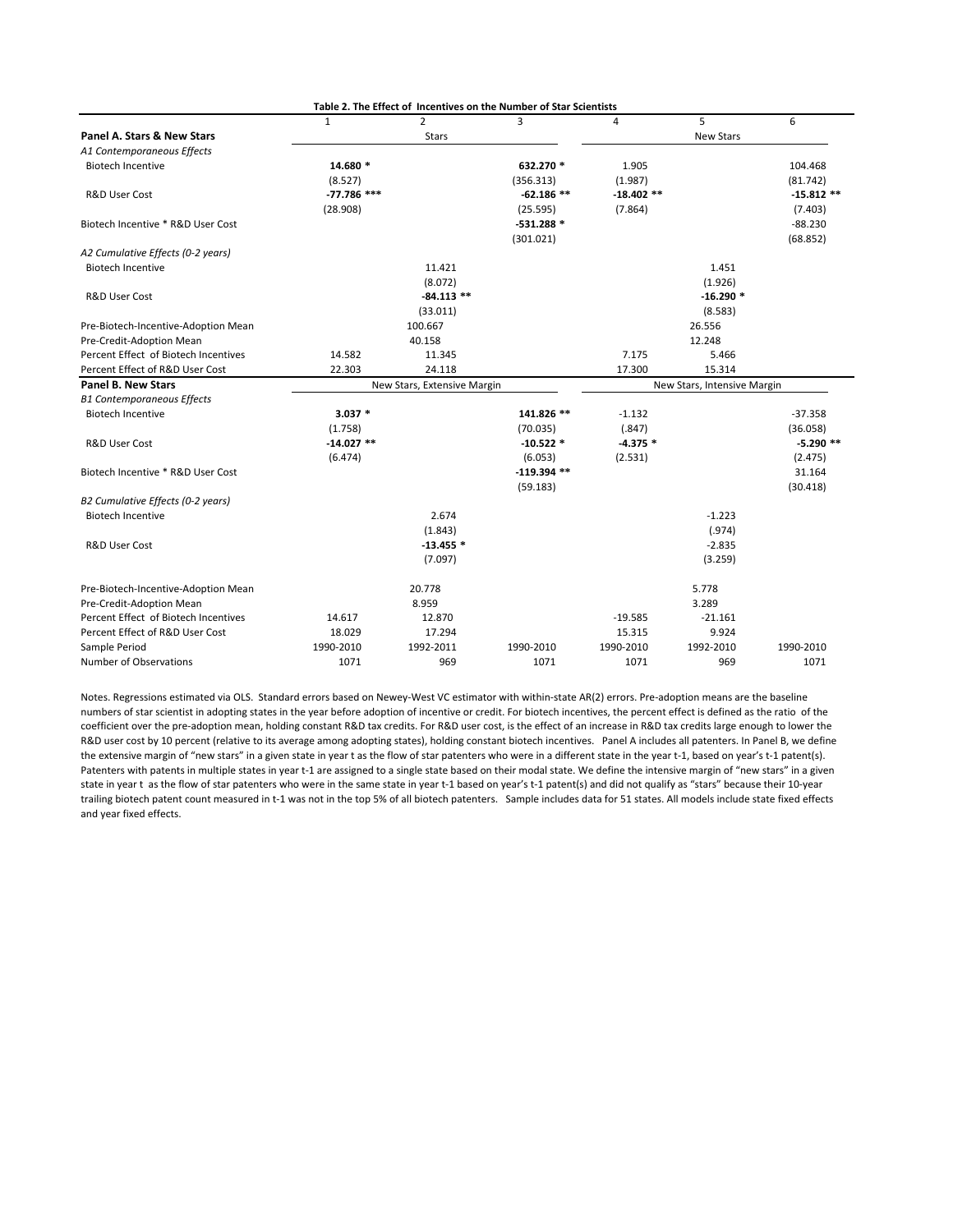|                                                               |                          | <b>Stars</b>             |                          | New Stars              |                       |                        |  |
|---------------------------------------------------------------|--------------------------|--------------------------|--------------------------|------------------------|-----------------------|------------------------|--|
|                                                               | (1)                      | (2)                      | (3)                      | (4)                    | (5)                   | (6)                    |  |
| Panel A. Individual                                           |                          |                          |                          |                        |                       |                        |  |
| A1 Contemporaneous Effects                                    |                          |                          |                          |                        |                       |                        |  |
| <b>Biotech Incentive</b>                                      | 13.171 *<br>(7.325)      |                          | 565.095 *<br>(305.030)   | 2.249<br>(1.888)       |                       | 119.119<br>(77.656)    |  |
| R&D User Cost                                                 | $-61.609$ **<br>(23.957) |                          | -47.669 **<br>(20.883)   | $-15.982**$<br>(7.345) |                       | $-13.030*$<br>(6.825)  |  |
| Biotech Incentive * R&D User Cost                             |                          |                          | $-474.798*$<br>(257.737) |                        |                       | $-100.539$<br>(65.490) |  |
| A2. Cumulative Effects (0-2 years)                            |                          |                          |                          |                        |                       |                        |  |
| <b>Biotech Incentive</b>                                      |                          | 10.806<br>(6.974)        |                          |                        | 1.830<br>(1.826)      |                        |  |
| R&D User Cost                                                 |                          | $-66.265$ **<br>(27.325) |                          |                        | $-14.642*$<br>(8.159) |                        |  |
| Pre-Biotech-Incentive-Adoption Mean                           |                          | 79.778                   |                          |                        | 24.556                |                        |  |
| Pre-Credit-Adoption Mean                                      |                          | 31.930                   |                          |                        | 11.506                |                        |  |
| Percent Effect of Biotech Incentives                          | 16.509                   | 13.545                   |                          | 9.161                  | 7.454                 |                        |  |
| Percent Effect of R&D User Cost                               | 22.217                   | 23.896                   |                          | 15.994                 | 14.653                |                        |  |
| Panel B. Corporate                                            |                          |                          |                          |                        |                       |                        |  |
| <b>B1 Contemporaneous Effects</b><br><b>Biotech Incentive</b> |                          |                          |                          |                        |                       |                        |  |
|                                                               | 1.263                    |                          | 62.425                   | $-0.434$               |                       | $-14.668$              |  |
|                                                               | (1.309)                  |                          | (56.429)                 | (.293)                 |                       | (11.781)               |  |
| <b>R&amp;D User Cost</b>                                      | $-14.800$ ***            |                          | $-13.255$ ***            | $-2.137**$             |                       | $-2.497$ ***           |  |
|                                                               | (4.770)                  |                          | (4.422)                  | (.975)                 |                       | (.968)                 |  |
| Biotech Incentive * R&D User Cost                             |                          |                          | $-52.615$<br>(47.642)    |                        |                       | 12.245<br>(9.957)      |  |
| B2 Cumulative Effects (0-2 years)                             |                          |                          |                          |                        |                       |                        |  |
| <b>Biotech Incentive</b>                                      |                          | 0.431<br>(1.238)         |                          |                        | $-0.441$<br>(.322)    |                        |  |
| R&D User Cost                                                 |                          | $-16.334$ ***<br>(5.524) |                          |                        | $-1.500$<br>(1.030)   |                        |  |
| Pre-Biotech-Incentive-Adoption Mean                           |                          | 17.667                   |                          |                        | 2.000                 |                        |  |
| Pre-Credit-Adoption Mean                                      |                          | 7.316                    |                          |                        | 1.064                 |                        |  |
| Percent Effect of Biotech Incentives                          | 7.150                    | 2.438                    | 353.347                  | $-21.676$              | $-22.068$             | $-733.379$             |  |
| Percent Effect of R&D User Cost                               | 23.293                   | 25.709                   | 20.862                   | 23.131                 | 16.237                | 27.023                 |  |
| <b>Panel C. University</b>                                    |                          |                          |                          |                        |                       |                        |  |
| C1 Contemporaneous Effects                                    |                          |                          |                          |                        |                       |                        |  |
| <b>Biotech Incentive</b>                                      | 0.004                    |                          | 0.644                    | $-0.029$               |                       | $-1.750$               |  |
|                                                               | (.191)                   |                          | (6.226)                  | (.057)                 |                       | (1.746)                |  |
| <b>R&amp;D User Cost</b>                                      | $-2.027$ *               |                          | $-2.011*$                | $-0.624$ *             |                       | $-0.667*$              |  |
|                                                               | (1.221)                  |                          | (1.213)                  | (.368)                 |                       | (.368)                 |  |
| Biotech Incentive * R&D User Cost                             |                          |                          | $-0.550$<br>(5.299)      |                        |                       | 1.481<br>(1.494)       |  |
| C2 Cumulative Effects (0-2 years)                             |                          |                          |                          |                        |                       |                        |  |
| <b>Biotech Incentive</b>                                      |                          | $-0.083$                 |                          |                        | $-0.054$              |                        |  |
| R&D User Cost                                                 |                          | (.200)<br>$-2.277*$      |                          |                        | (.063)<br>$-0.819**$  |                        |  |
|                                                               |                          | (1.340)                  |                          |                        | (.412)                |                        |  |
| Pre-Biotech-Incentive-Adoption Mean                           |                          | 3.333                    |                          |                        | 0.222                 |                        |  |
| Pre-Credit-Adoption Mean                                      |                          | 2.056                    |                          |                        | 0.120                 |                        |  |
| Percent Effect of Biotech Incentives                          | 0.119                    | $-2.502$                 |                          | $-13.121$              | $-24.386$             |                        |  |
| Percent Effect of R&D User Cost                               | 11.352                   |                          |                          |                        |                       |                        |  |
| Sample Period                                                 | 1990-2010                | 12.747                   |                          | 59.720<br>1990-2010    | 78.404<br>1992-2010   |                        |  |
|                                                               |                          | 1992-2010                | 1990-2010                |                        |                       | 1990-2010              |  |
| Number of Observations                                        | 1071                     | 969                      | 1071                     | 1071                   | 969                   | 1071                   |  |

Notes: Regressions estimated via OLS. Standard errors based on Newey-West VC estimator with within-state AR(2) errors. Pre-adoption means are the baseline numbers of star scientist in adopting states in the year before adoption of incentive or credit. For biotech incentives, the percent effect is defined as the ratio of the coefficient over the pre-adoption mean, holding constant R&D tax credits. For R&D user cost, is the effect of an increase in R&D tax credits large enough to lower the R&D user cost by 10 percent (relative to its average among adopting states), holding constant biotech incentives. Panel A includes individual patenters. Panel includes corporae patenters. Panel C includes aacdemic patenters. Sample includes data for 51 states. All models include state fixed effects and year fixed effects.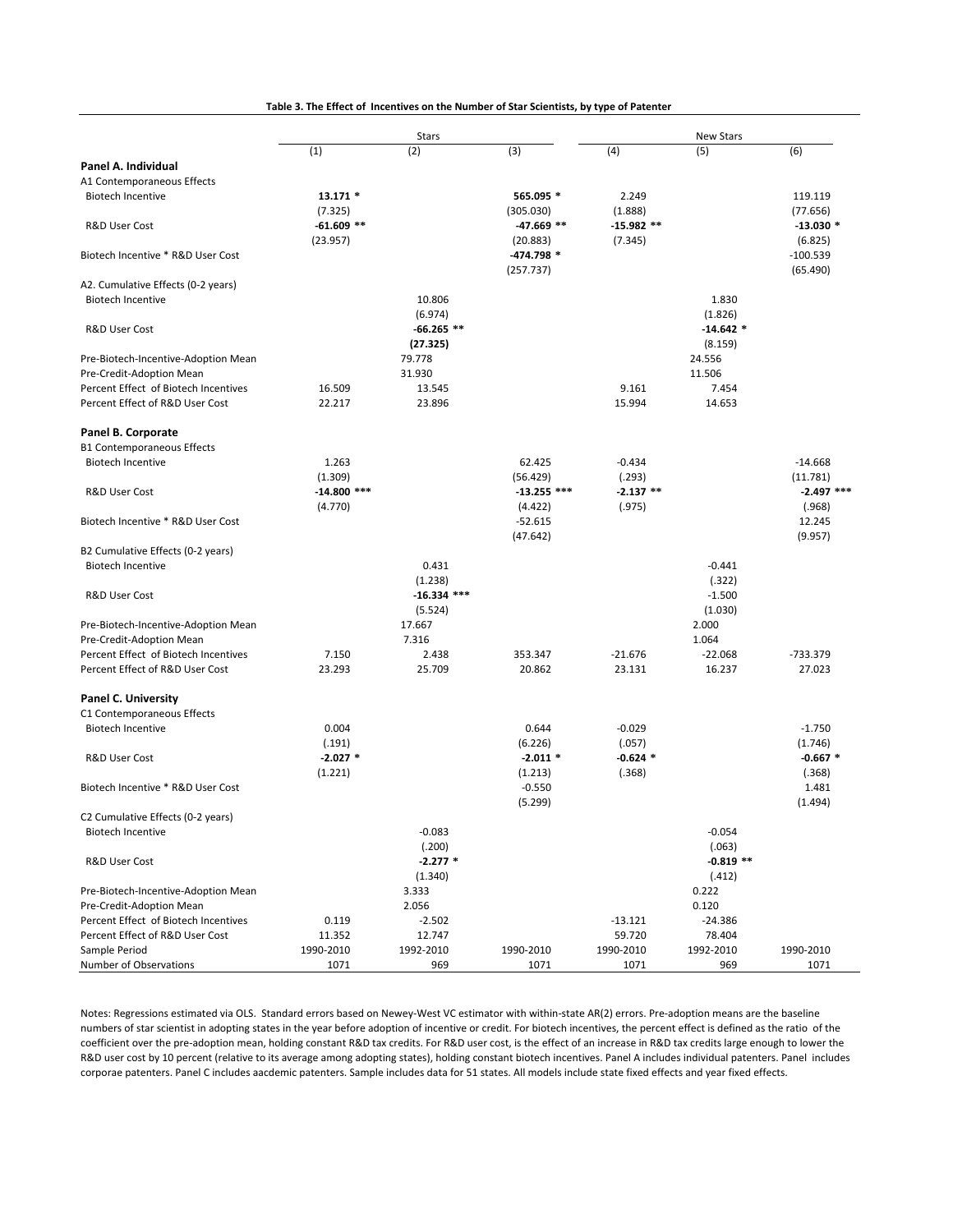|                                       |             | Pharmaceutical and Medicine Manufacturing (3254) |              |             | Pharmaceutical Preparation Manufacturing (325412) |            |             | Research & Development in the Physical,<br>Engineering, and Life Sciences (54171) |                |  |
|---------------------------------------|-------------|--------------------------------------------------|--------------|-------------|---------------------------------------------------|------------|-------------|-----------------------------------------------------------------------------------|----------------|--|
|                                       | (1)         | (2)                                              | (3)          | (4)         | (5)                                               | (6)        | (7)         | (8)                                                                               | (9)            |  |
| <b>Contemporaneous Effects</b>        |             |                                                  |              |             |                                                   |            |             |                                                                                   |                |  |
| <b>Biotech Incentive</b>              | $1.324$ **  |                                                  | 64.682 **    | $1.796$ **  |                                                   | 47.858 *   | $3.951$ *** |                                                                                   | 157.398 ***    |  |
|                                       | (.658)      |                                                  | (29.513)     | (.740)      |                                                   | (27.334)   | (1.482)     |                                                                                   | (59.433)       |  |
| R&D User Cost                         | $-8.355$ ** |                                                  | $-6.115$ *   | $-8.793$ ** |                                                   | $-6.327$   | $-5.844$    |                                                                                   | $-1.801$       |  |
|                                       | (3.476)     |                                                  | (3.167)      | (4.402)     |                                                   | (3.943)    | (4.150)     |                                                                                   | (3.579)        |  |
| Biotech Incentive * R&D User Cost     |             |                                                  | $-54.761$ ** |             |                                                   | $-39.848*$ |             |                                                                                   | $-132.002$ *** |  |
|                                       |             |                                                  | (25.317)     |             |                                                   | (23.416)   |             |                                                                                   | (50.520)       |  |
| <b>Cumulative Effects (0-2 years)</b> |             |                                                  |              |             |                                                   |            |             |                                                                                   |                |  |
| <b>Biotech Incentive</b>              |             | $1.190*$                                         |              |             | $1.741$ **                                        |            |             | $4.037**$                                                                         |                |  |
|                                       |             | (.700)                                           |              |             | (.784)                                            |            |             | (1.980)                                                                           |                |  |
| <b>R&amp;D User Cost</b>              |             | $-10.030$ **                                     |              |             | $-9.819*$                                         |            |             | $-9.517*$                                                                         |                |  |
|                                       |             | (3.953)                                          |              |             | (5.329)                                           |            |             | (5.593)                                                                           |                |  |
| Pre-Biotech-Incentive-Adoption        |             |                                                  |              |             |                                                   |            |             |                                                                                   |                |  |
| Mean                                  |             | 8.043                                            |              |             | 5.792                                             |            |             | 21.701                                                                            |                |  |
| Pre-Credit-Adoption Mean              |             | 7.698                                            |              |             | 6.495                                             |            |             | 10.611                                                                            |                |  |
| Percent Effect of Biotech Incentive   | 16.456      | 14.791                                           |              | 31.016      | 30.062                                            |            | 18.206      | 18.601                                                                            |                |  |
| Percent Effect of R&D User Cost       | 12.496      | 15.003                                           |              | 15.589      | 17.409                                            |            | 6.341       | 10.327                                                                            |                |  |
| Sample Period                         | 1990-2009   | 1990-2009                                        | 1990-2009    | 1990-2009   | 1990-2009                                         | 1990-2009  | 1990-2009   | 1990-2009                                                                         | 1990-2009      |  |
| Number of States                      | 38          | 38                                               | 38           | 28          | 28                                                | 28         | 47          | 47                                                                                | 47             |  |
| Number of Observations                | 798         | 722                                              | 798          | 588         | 532                                               | 588        | 987         | 893                                                                               | 987            |  |

#### **Table 4. The Effect of Incentives on Employment in Biotech Related Industries**

Notes: Employment is measured in thousands. Regressions estimated via OLS. Standard errors based on Newey‐West VC estimator with within‐state AR(2) errors. For biotech incentives, the percent effect is defined as the ratio of the coefficient over the pre‐adoption mean, holding constant R&D tax credits. For R&D user cost, is the effect of an increase in R&D tax credits large enough to lower the R&D user cost by 10 percent (relative to its average among adopting states), holding constant biotech incentives. All models include state fixed effects and year fixed effects.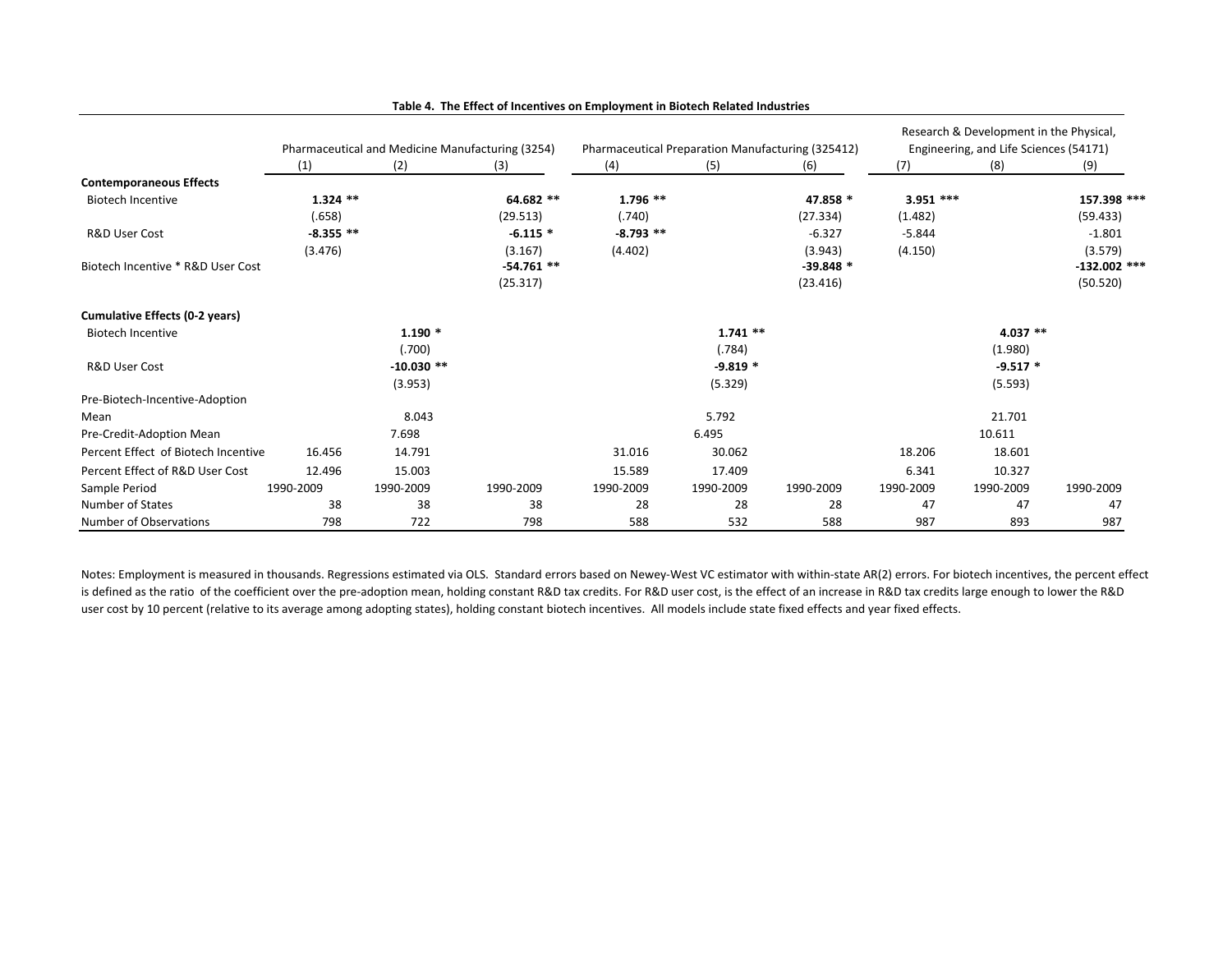|                                      | Chemical  |           |           | <b>Machinery Manufacturing</b> | <b>Computer and Electronic Products</b> |              | <b>Food Manufacturing</b> |              |
|--------------------------------------|-----------|-----------|-----------|--------------------------------|-----------------------------------------|--------------|---------------------------|--------------|
|                                      | (1)       | (2)       | (3)       | (4)                            | (5)                                     | (6)          | (7)                       | (8)          |
| Contemporaneous Effects              |           |           |           |                                |                                         |              |                           |              |
| <b>Biotech Incentive</b>             | $-22.240$ |           | $-0.098$  |                                | $-12.825$ **                            |              | $-2.158$ ***              |              |
|                                      | (18.917)  |           | (1.273)   |                                | (5.386)                                 |              | (.748)                    |              |
| <b>R&amp;D User Cost</b>             | 56.965    |           | $-1.383$  |                                | 22.497                                  |              | 4.376                     |              |
|                                      | (83.436)  |           | (9.663)   |                                | (15.182)                                |              | (4.085)                   |              |
| Cumulative Effects (0-2 years)       |           |           |           |                                |                                         |              |                           |              |
| <b>Biotech Incentive</b>             |           | $-17.571$ |           | 0.487                          |                                         | $-12.836$ ** |                           | $-2.410$ *** |
|                                      |           | (22.833)  |           | (1.556)                        |                                         | (6.291)      |                           | (.659)       |
| R&D User Cost                        |           | 31.212    |           | $-1.097$                       |                                         | 23.770       |                           | 3.167        |
|                                      |           | (101.754) |           | (11.653)                       |                                         | (18.456)     |                           | (4.508)      |
| Pre-Biotech-Incentive-Adoption Mean  | 368.308   |           | 23.735    |                                | 63.676                                  |              |                           | 42.436       |
| Pre-Credit-Adoption Mean             | 322.756   |           | 29.093    |                                | 40.551                                  |              |                           | 34.513       |
| Percent Effect of Biotech Incentives | $-6.038$  | $-4.771$  | $-0.415$  | 2.053                          | $-20.141$                               | $-20.158$    | $-5.084$                  | $-5.679$     |
| Percent Effect of R&D User Cost      | $-2.032$  | $-1.113$  | 0.547     | 0.434                          | $-6.388$                                | $-6.749$     | $-1.460$                  | $-1.057$     |
| Sample Period                        | 1990-2009 | 1990-2009 | 1990-2009 | 1990-2009                      | 1990-2009                               | 1990-2009    | 1990-2009                 | 1990-2009    |
| Number of States                     | 48        | 48        | 49        | 49                             | 49                                      | 49           | 51                        | 51           |
| Number of Observations               | 1008      | 912       | 1029      | 931                            | 1029                                    | 931          | 1071                      | 969          |

Notes. Regressions estimated via OLS. Standard errors based on Newey‐West VC estimator with within‐state AR(2) errors. Employment is measured in thousands. For biotech incentives, the percent effect is defined as the ratio of the coefficient over the pre‐adoption mean, holding constant R&D tax credits. For R&D user cost, is the effect of an increase in R&D tax credits large enough to lower the R&D user cost by 10 percent (relative to its average among adopting states), holding constant biotech incentives. Sample includes data for 51 states. All models include state fixed effects and year fixed effects.

#### **Table 5. The Effect of Biotech Incentives on Employment in Other Industries in the Traded Sector**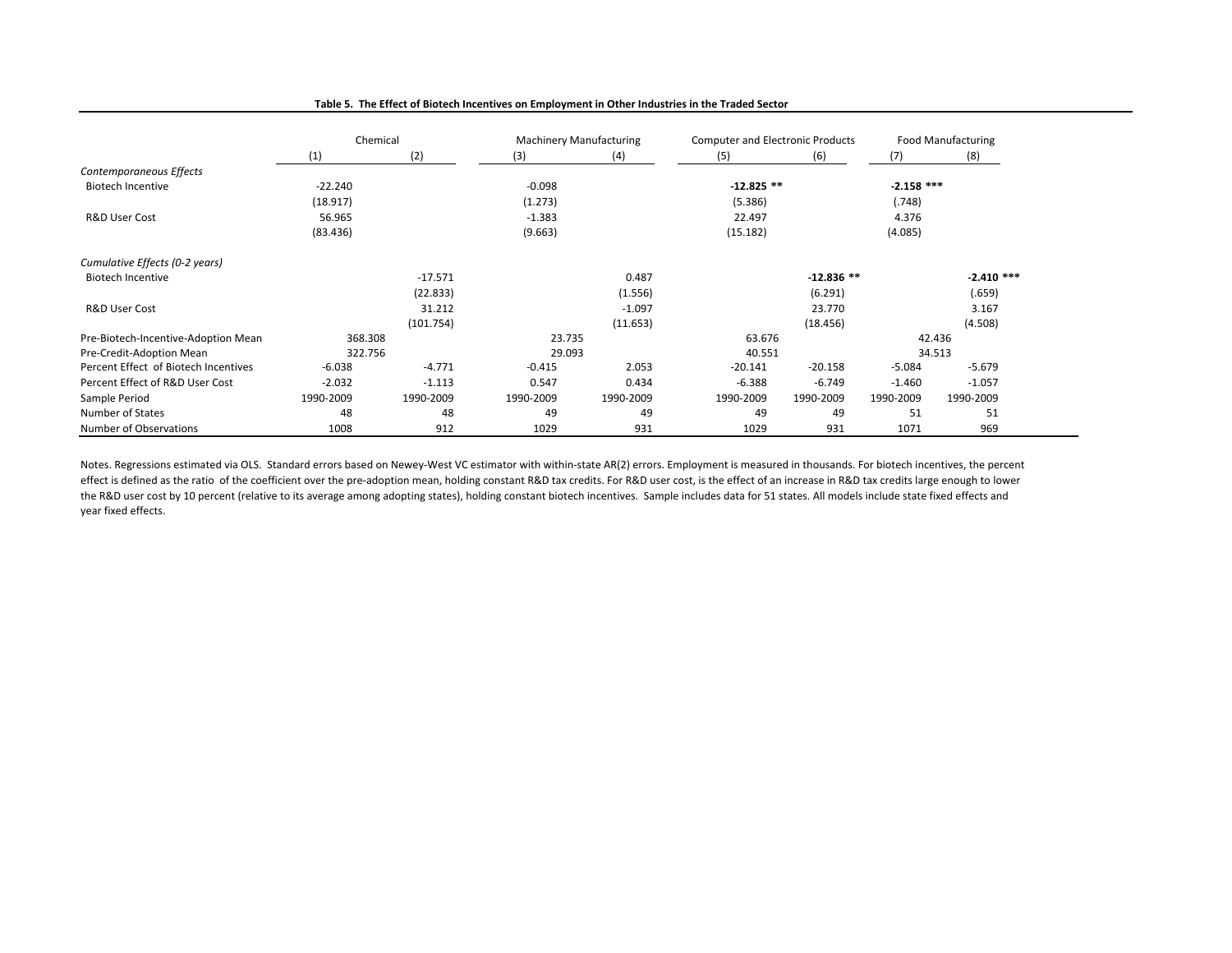#### **Table 6. Triple Difference Estimates**

|                                      | Employment (3254) | Employment (325412) | Employment (54171) |  |
|--------------------------------------|-------------------|---------------------|--------------------|--|
|                                      | (1)               | (2)                 | (3)                |  |
| Contemporaneous Effects              |                   |                     |                    |  |
| Biotech Incentive - Biotech Industry | $1.290**$         | $1.801$ **          | 3.862 ***          |  |
|                                      | (.658)            | (.741)              | (1.470)            |  |
| R&D User Cost - Biotech Industry     | $-1.165$ ***      | $-8.996$ **         | 4.447 ***          |  |
|                                      | (.324)            | (4.406)             | (.837)             |  |
| Pre-Biotech-Incentive-Adoption Mean  | 8.043             | 5.792               | 21.701             |  |
| Pre-Credit-Adoption Mean             | 7.698             | 6.495               | 10.611             |  |
| Percent Effect of Biotech Incentives | 16.042            | 31.098              | 17.795             |  |
| Percent Effect of R&D User Cost      | 1.742             | 15.950              | -4.826             |  |
| Sample Period                        | 1990-2009         | 1990-2009           | 1990-2009          |  |
| Number of Observations               | 1595              | 1176                | 1973               |  |

Notes: Regressions estimated via OLS. Standard errors based on Newey‐West VC estimator with within‐state AR(2) errors. Pre‐adoption means are the baseline numbers of star scientists in adopting states in the year before adoption of incentive or credit. For biotech incentives, the percent effect is defined as the ratio of the coefficient over the pre‐adoption mean, holding constant R&D tax credits. Sample includes data for 51 states. All models include indicators for state, year, biotech sector, as well as the the interaction of state and biotech, and year and biotech.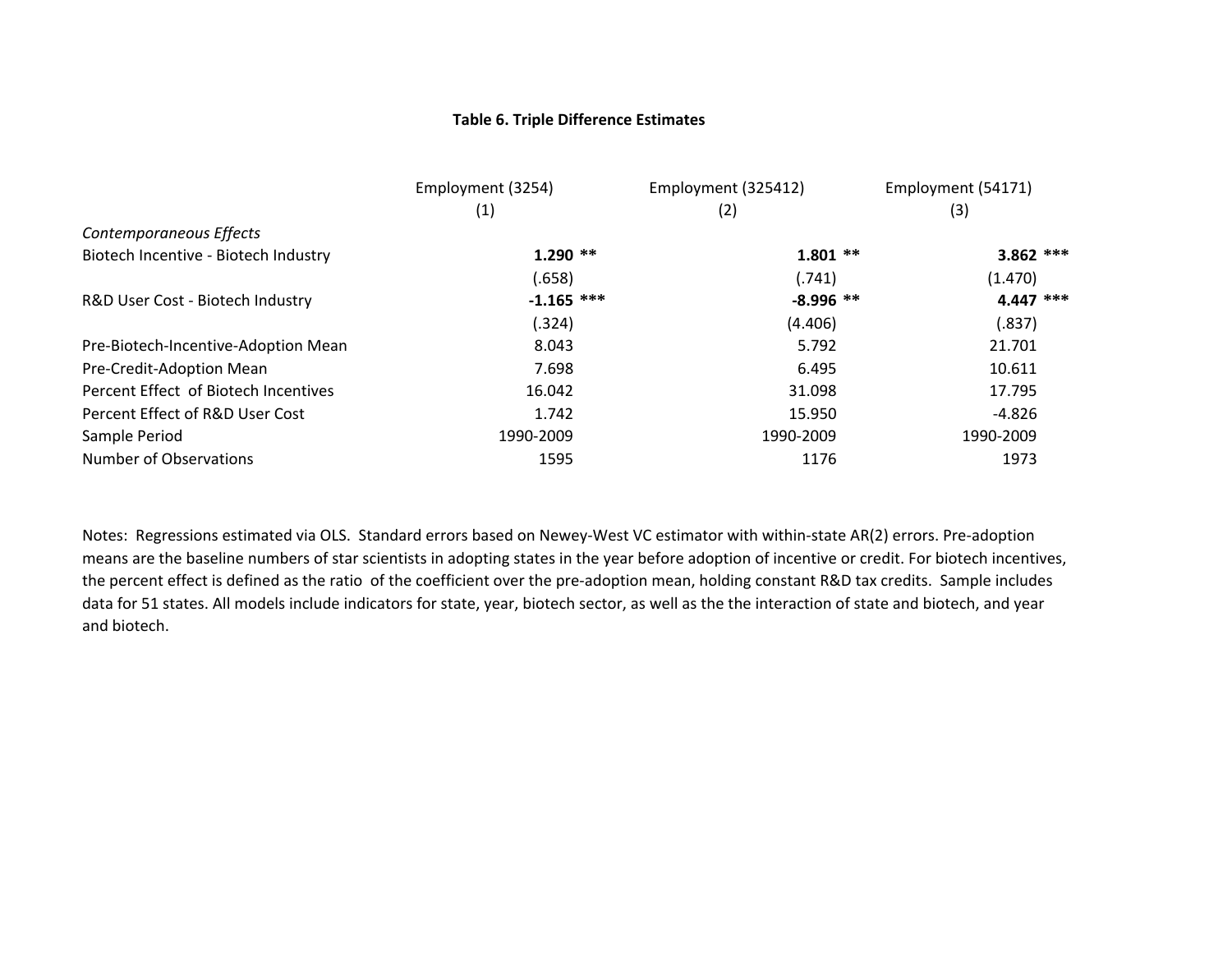|                                      | Constr     |               | Retail     |            | Real Estate |           |  |
|--------------------------------------|------------|---------------|------------|------------|-------------|-----------|--|
|                                      | (1)        | (2)           | (3)        | (4)        | (5)         | (6)       |  |
| Contemporaneous Effects              |            |               |            |            |             |           |  |
| <b>Biotech Incentive</b>             | 36.819 **  |               | 31.349 *** |            | 5.814 ***   |           |  |
|                                      | (14.623)   |               | (10.867)   |            | (2.034)     |           |  |
| R&D User Cost                        | $-87.570*$ |               | $-18.286$  |            | $-5.021$    |           |  |
|                                      | (49.198)   |               | (40.324)   |            | (6.680)     |           |  |
| Cumulative Effects (0-2 years)       |            |               |            |            |             |           |  |
| <b>Biotech Incentive</b>             |            | 35.121 **     |            | 32.185 *** |             | 6.098 *** |  |
|                                      |            | (16.028)      |            | (11.447)   |             | (2.324)   |  |
| R&D User Cost                        |            | $-133.096$ ** |            | $-43.734$  |             | $-10.560$ |  |
|                                      |            | (57.853)      |            | (46.676)   |             | (7.712)   |  |
| Pre-Biotech-Incentive-Adoption Mean  | 229.83     |               | 470.79     |            |             | 73.12     |  |
| Pre-Credit-Adoption Mean             | 131.86     |               | 312.45     |            | 40.68       |           |  |
| Percent Effect of Biotech Incentives | 16.02      | 15.28         | 6.66       | 6.84       | 7.95        | 8.34      |  |
| Percent Effect of R&D User Cost      | 7.647      | 11.623        | 0.674      | 1.612      | 1.421       | 2.989     |  |
| Sample Period                        | 1990-2009  | 1990-2009     | 1990-2009  | 1990-2009  | 1990-2009   | 1990-2009 |  |
| Number of States                     | 50         | 50            | 51         | 51         | 51          | 51        |  |
| Number of Observations               | 1050       | 950           | 1071       | 969        | 1071        | 969       |  |

**Table 7. The Effect of Incentives on Employment in the Non‐Traded Sector**

Notes. Regressions estimated via OLS. Standard errors based on Newey‐West VC estimator with within‐state AR(2) errors. Employment is measured in thousands. For biotech incentives, the percent effect is defined as the ratio of the coefficient over the pre‐adoption mean, holding constant R&D tax credits. For R&D user cost, is the effect of an increase in R&D tax credits large enough to lower the R&D user cost by 10 percent (relative to its average among adopting states), holding constant biotech incentives. All models include state fixed effects and year fixed effects.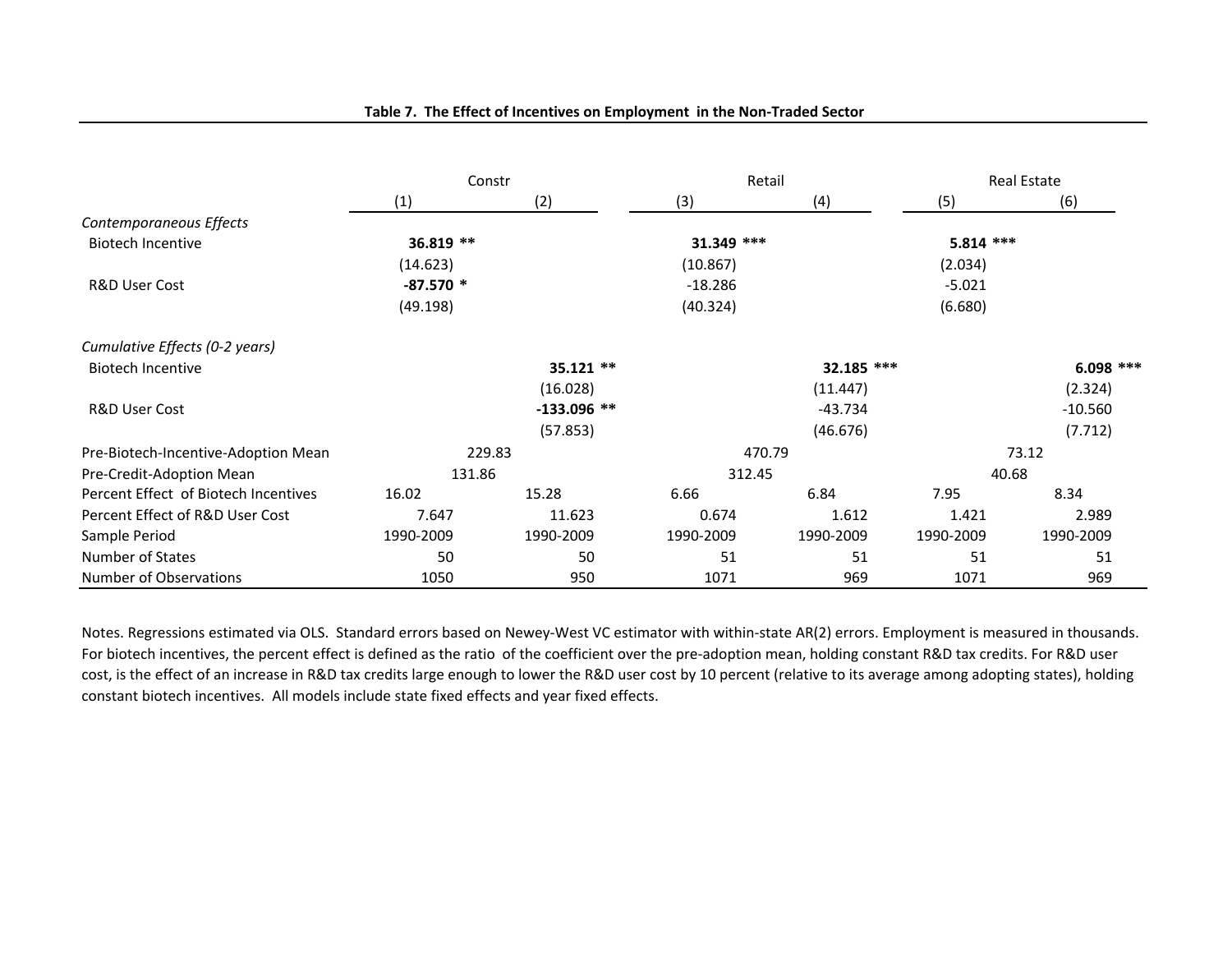|                                      | <b>Pharmaceutical and Medicine</b> |             | <b>Pharmaceutical Preparation</b> |           | Research & Development in the Physical, |           |  |
|--------------------------------------|------------------------------------|-------------|-----------------------------------|-----------|-----------------------------------------|-----------|--|
|                                      | Manufacturing (3254)               |             | Manufacturing (325412)            |           | Engineering, and Life Sciences (54171)  |           |  |
|                                      | (1)                                | (2)         | (3)                               | (4)       | (5)                                     | (6)       |  |
| Contemporaneous Effects              |                                    |             |                                   |           |                                         |           |  |
| <b>Biotech Incentive</b>             | 0.001                              |             | 0.000                             |           | $0.005 *$                               |           |  |
|                                      | (.003)                             |             | (.004)                            |           | (.003)                                  |           |  |
| R&D User Cost                        | $-0.033$ **                        |             | $-0.034*$                         |           | $-0.006$                                |           |  |
|                                      | (.016)                             |             | (.020)                            |           | (.020)                                  |           |  |
| Cumulative Effects (0-2 years)       |                                    |             |                                   |           |                                         |           |  |
| <b>Biotech Incentive</b>             |                                    | $-0.001$    |                                   | $-0.003$  |                                         | 0.003     |  |
|                                      |                                    | (.002)      |                                   | (.003)    |                                         | (.003)    |  |
| R&D User Cost                        |                                    | $-0.035$ ** |                                   | $-0.033$  |                                         | $-0.008$  |  |
|                                      |                                    | (.018)      |                                   | (.027)    |                                         | (.025)    |  |
| Percent Effect of Biotech Incentives | 0.077                              | $-0.076$    | 0.047                             | $-0.265$  | 0.513                                   | 0.341     |  |
| Percent Effect of R&D User Cost      | 0.374                              | 0.401       | 0.392                             | 0.377     | 0.069                                   | 0.089     |  |
| Sample Period                        | 1990-2007                          | 1990-2007   | 1990-2007                         | 1990-2007 | 1990-2007                               | 1990-2007 |  |
| Number of States                     | 43                                 | 43          | 37                                | 37        | 40                                      | 40        |  |
| Number of Observations               | 618                                | 555         | 438                               | 395       | 670                                     | 590       |  |

**Table 8. The Effect of Incentives on Salaries**

Notes: Regressions estimated via OLS. Standard errors based on Newey‐West VC estimator with within‐state AR(2) errors. For biotech incentives, the percent effect is defined as the ratio of the coefficient over the pre‐adoption mean, holding constant R&D tax credits. For R&D user cost, is the effect of an increase in R&D tax credits large enough to lower the R&D user cost by 10 percent (relative to its average among adopting states), holding constant biotech incentives. All models include state fixed effects and year fixed effects.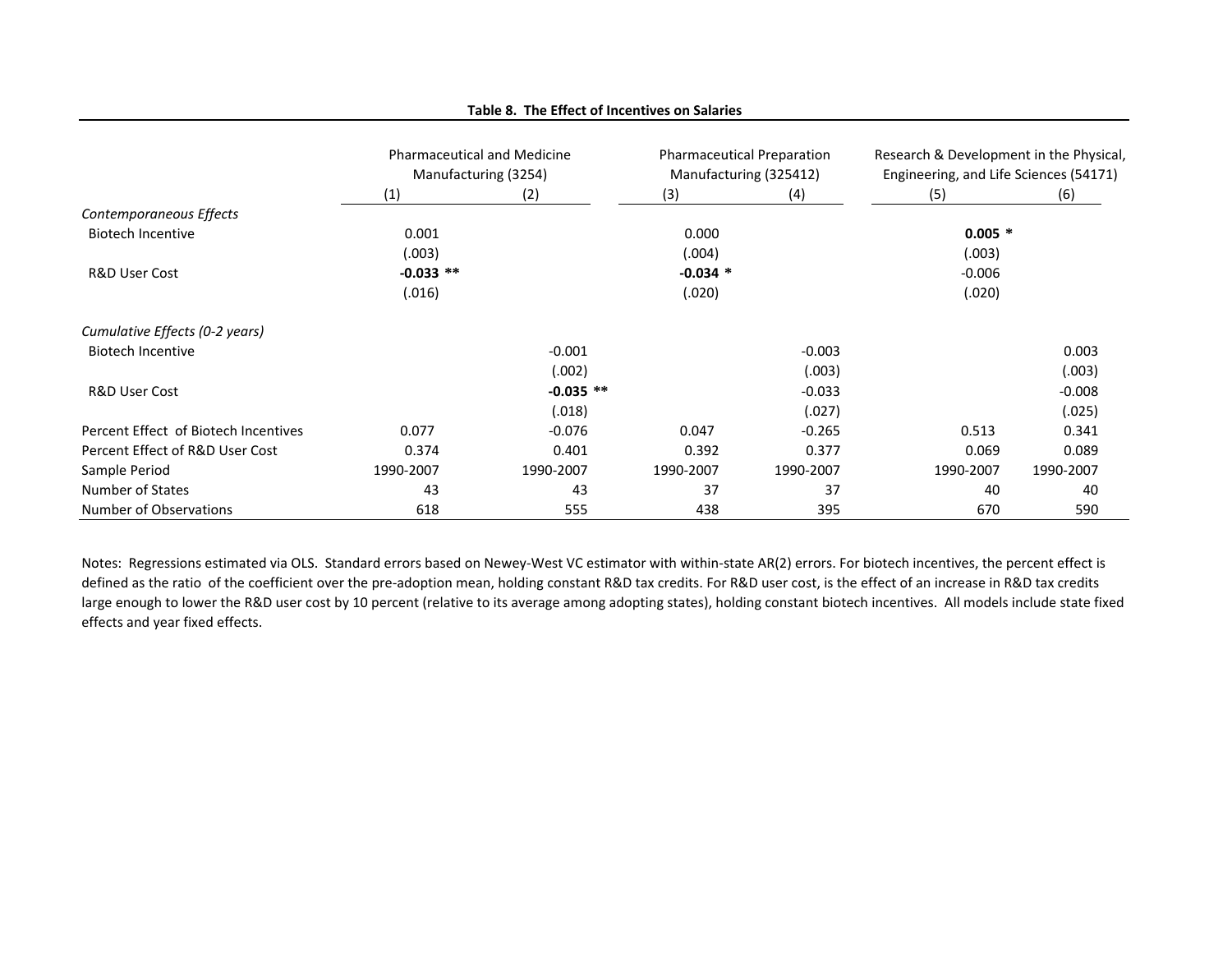|                                      | <b>Pharmaceutical and Medicine</b><br>Manufacturing (3254) |           |           | <b>Pharmaceutical Preparation</b><br>Manufacturing (325412) | Research & Development in the Physical,<br>Engineering, and Life Sciences (54171) |                |
|--------------------------------------|------------------------------------------------------------|-----------|-----------|-------------------------------------------------------------|-----------------------------------------------------------------------------------|----------------|
|                                      | (1)                                                        | (2)       | (3)       | (4)                                                         | (5)                                                                               | (6)            |
| Contemporaneous Effects              |                                                            |           |           |                                                             |                                                                                   |                |
| <b>Biotech Incentive</b>             | $9.102$ ***                                                |           | $5.541**$ |                                                             | 113.541 **                                                                        |                |
|                                      | (3.319)                                                    |           | (2.425)   |                                                             | (45.636)                                                                          |                |
| <b>R&amp;D User Cost</b>             | $-9.812$                                                   |           | $-8.827$  |                                                             | -333.870 ***                                                                      |                |
|                                      | (10.920)                                                   |           | (8.961)   |                                                             | (120.078)                                                                         |                |
| Cumulative Effects (0-2 years)       |                                                            |           |           |                                                             |                                                                                   |                |
| <b>Biotech Incentive</b>             |                                                            | 7.840 **  |           | 4.775 $*$                                                   |                                                                                   | 105.524 **     |
|                                      |                                                            | (3.144)   |           | (2.574)                                                     |                                                                                   | (47.431)       |
| <b>R&amp;D User Cost</b>             |                                                            | $-9.663$  |           | $-13.035$                                                   |                                                                                   | $-405.360$ *** |
|                                      |                                                            | (11.918)  |           | (12.964)                                                    |                                                                                   | (142.180)      |
| Pre-Biotech-Incentive-Adoption Mean  | 76.78                                                      |           | 35.556    |                                                             | 621.222                                                                           |                |
| Pre-Credit-Adoption Mean             | 47.08                                                      |           | 23.260    |                                                             | 281.929                                                                           |                |
| Percent Effect of Biotech Incentives | 11.86                                                      | 10.21     | 15.58     | 13.43                                                       | 18.28                                                                             | 16.99          |
| Percent Effect of R&D User Cost      | 2.400                                                      | 2.363     | 4.370     | 6.453                                                       | 13.636                                                                            | 16.556         |
| Sample Period                        | 1990-2007                                                  | 1990-2007 | 1990-2007 | 1990-2007                                                   | 1990-2007                                                                         | 1990-2007      |
| Number of States                     | 51                                                         | 50        | 50        | 49                                                          | 51                                                                                | 51             |
| Number of Observations               | 977                                                        | 880       | 955       | 863                                                         | 1020                                                                              | 918            |

**Table 9. The Effect of Incentives on Number of Establishments**

Notes: Regressions estimated via OLS. Standard errors based on Newey‐West VC estimator with within‐state AR(2) errors. For biotech incentives, the percent effect is defined as the ratio of the coefficient over the pre‐adoption mean, holding constant R&D tax credits. For R&D user cost, is the effect of an increase in R&D tax credits large enough to lower the R&D user cost by 10 percent (relative to its average among adopting states), holding constant biotech incentives. All models include state fixed effects and year fixed effects.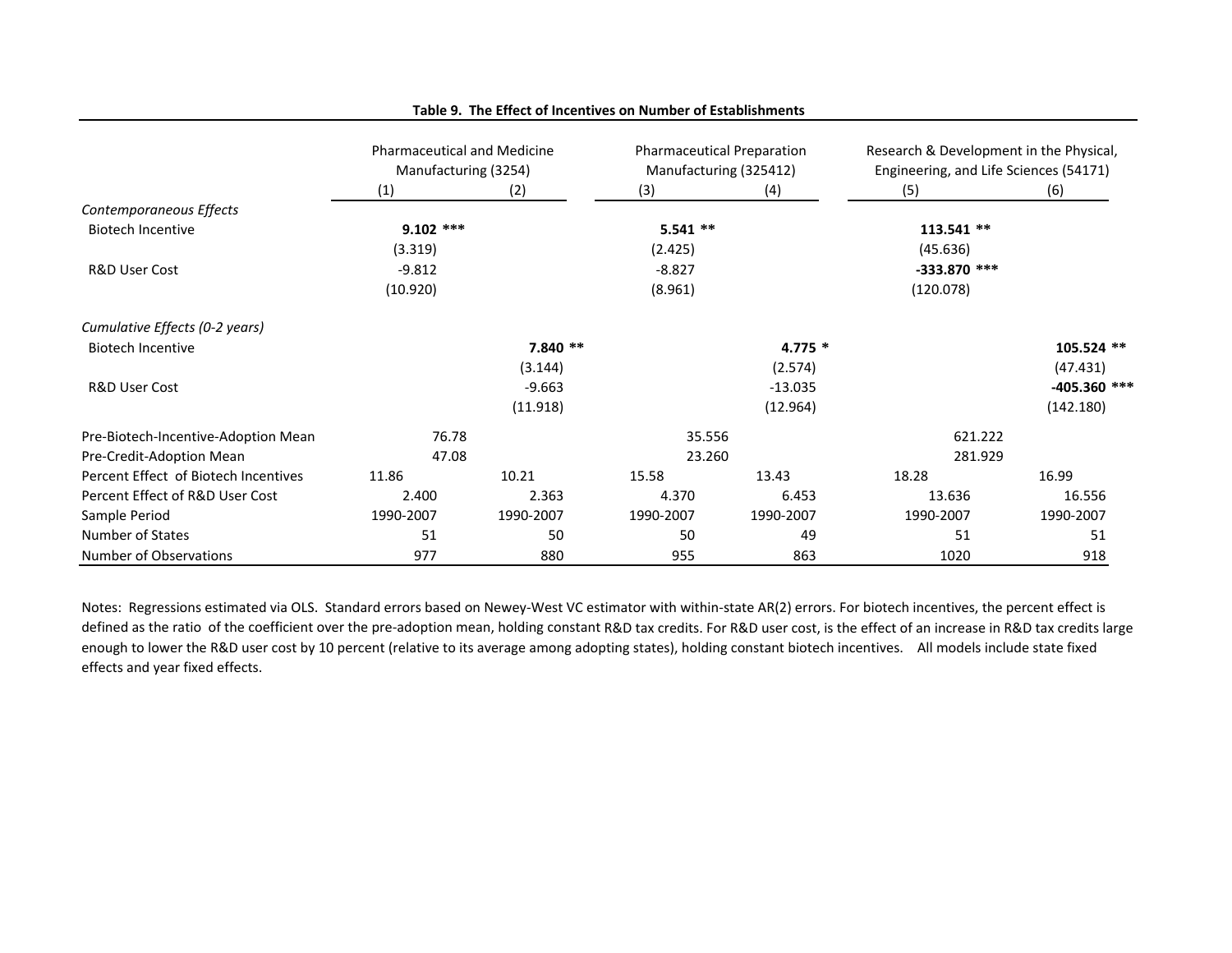|                                      | <b>Patents</b> |               |               | Patents (Individual) |              | <b>Patents (Corporate)</b> |              | <b>Patents (University)</b> |
|--------------------------------------|----------------|---------------|---------------|----------------------|--------------|----------------------------|--------------|-----------------------------|
|                                      | (1)            | (2)           | (3)           | (4)                  | (5)          | (6)                        | (7)          | (8)                         |
| Contemporaneous Effects              |                |               |               |                      |              |                            |              |                             |
| <b>Biotech Incentive</b>             | 36.469         |               | 29.276        |                      | 5.607        |                            | 1.463        |                             |
|                                      | (30.836)       |               | (21.616)      |                      | (8.388)      |                            | (1.254)      |                             |
| <b>R&amp;D User Cost</b>             | $-275.933$ **  |               | $-192.160$ ** |                      | $-67.667$ ** |                            | $-15.152$ ** |                             |
|                                      | (114.246)      |               | (79.066)      |                      | (30.795)     |                            | (5.970)      |                             |
| Cumulative Effects (0-2 years)       |                |               |               |                      |              |                            |              |                             |
| <b>Biotech Incentive</b>             |                | 27.020        |               | 24.577               |              | 1.400                      |              | 1.030                       |
|                                      |                | (29.990)      |               | (20.999)             |              | (8.503)                    |              | (1.265)                     |
| <b>R&amp;D User Cost</b>             |                | $-269.134$ ** |               | $-185.172$ **        |              | $-70.328$ **               |              | $-13.045$ **                |
|                                      |                | (131.251)     |               | (90.765)             |              | (35.660)                   |              | (6.589)                     |
| Pre-Biotech-Incentive-Adoption Mean  |                | 262.94        |               | 183.95<br>66.05      |              |                            |              | 13.31                       |
| Pre-Credit-Adoption Mean             | 114.11         |               | 79.53         | 31.67                |              |                            | 6.42         |                             |
| Percent Effect of Biotech Incentives | 13.870         | 10.276        | 15.915        | 13.361               | 8.488        | 2.120                      | 10.993       | 7.741                       |
| Percent Effect of R&D User Cost      | 27.844         | 27.158        | 27.821        | 26.809               | 24.603       | 25.570                     | 27.181       | 23.402                      |
| Sample Period                        | 1990-2010      | 1992-2010     | 1990-2010     | 1992-2010            | 1990-2010    | 1992-2010                  | 1990-2010    | 1992-2010                   |
| Number of Observations               | 1071           | 969           | 1071          | 969                  | 1071         | 969                        | 1071         | 969                         |

Notes: Regressions estimated via OLS. Standard errors based on Newey‐West VC estimator with within‐state AR(2) errors. For biotech incentives, the percent effect is defined as the ratio of the coefficient over the pre‐adoption mean, holding constant R&D tax credits. For R&D user cost, is the effect of an increase in R&D tax credits large enough to lower the R&D user cost by 10 percent (relative to its average among adopting states), holding constant biotech incentives. All models include state fixed effects and year fixed effects.

#### **Table 10. The Effect of Incentives on Patents**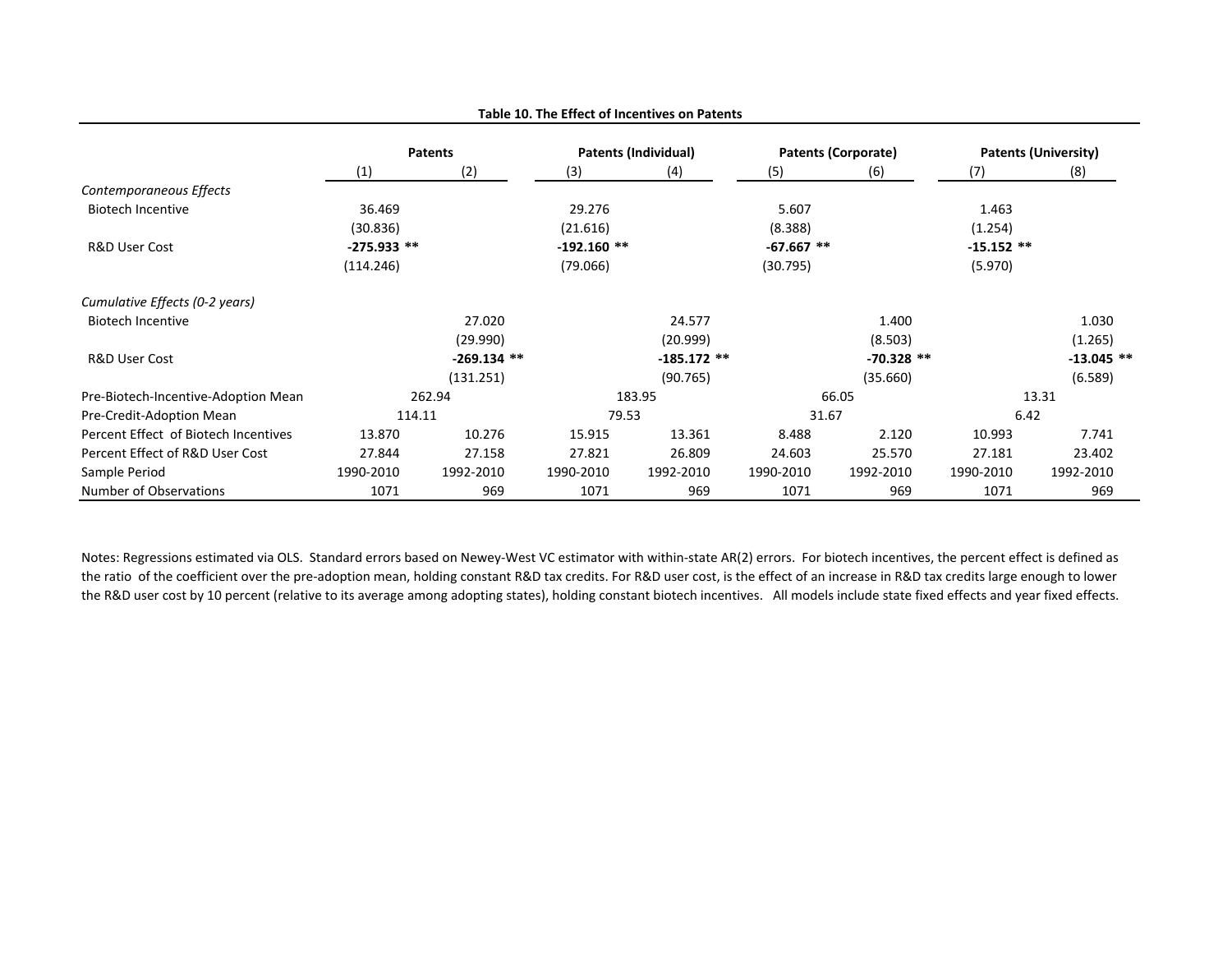**Table 11. Spatial Lag Specifications**

|                                                                                          | Stars (95th percentile) | New Stars (95th percentile) | Pharmaceutical and Medicine<br>Manufacturing (3254) | <b>Pharmaceutical Preparation</b><br>Manufacturing (325412) | Research & Development in the<br>Physical, Engineering, and Life<br><b>Sciences (54171)</b> |
|------------------------------------------------------------------------------------------|-------------------------|-----------------------------|-----------------------------------------------------|-------------------------------------------------------------|---------------------------------------------------------------------------------------------|
|                                                                                          | (1)                     | (2)                         | (3)                                                 | (4)                                                         | (5)                                                                                         |
| PANEL A: Spatial Weighting Matrix based on interstate population flows.                  |                         |                             |                                                     |                                                             |                                                                                             |
| Contemporaneous Effects                                                                  |                         |                             |                                                     |                                                             |                                                                                             |
| <b>Biotech Incentive</b>                                                                 | 13.583                  | 1.712                       | $1.235 *$                                           | $1.769$ **                                                  | 3.990 ***                                                                                   |
|                                                                                          | (8.326)                 | (1.940)                     | (.631)                                              | (.711)                                                      | (1.439)                                                                                     |
| <b>R&amp;D User Cost</b>                                                                 | $-76.110$ ***           | $-17.774$ **                | $-7.538**$                                          | $-7.959*$                                                   | $-5.214$                                                                                    |
|                                                                                          | (28.760)                | (7.821)                     | (3.606)                                             | (4.471)                                                     | (4.059)                                                                                     |
| <b>Spatial Lag</b>                                                                       |                         |                             |                                                     |                                                             |                                                                                             |
| <b>Biotech Incentive</b>                                                                 | $-19.147*$              | $-3.717$                    | $-1.027$                                            | $-0.459$                                                    | 1.798                                                                                       |
|                                                                                          | (10.079)                | (3.034)                     | (.900)                                              | (.918)                                                      | (2.346)                                                                                     |
| R&D User Cost                                                                            | $-244.358$              | $-111.325$ *                | 18.356                                              | 30.271                                                      | $-3.494$                                                                                    |
|                                                                                          | (215.649)               | (62.434)                    | (19.819)                                            | (22.716)                                                    | (33.226)                                                                                    |
| Pre-Biotech-Incentive-Adoption Mean                                                      | 100.667                 | 26.556                      | 8.043                                               | 5.792                                                       | 21.701                                                                                      |
| Pre-Credit-Adoption Mean                                                                 | 40.158                  | 12.248                      | 7.698                                               | 6.495                                                       | 10.611                                                                                      |
| Percent Effect of Biotech Incentives                                                     | 13.493                  | 6.446                       | 15.352                                              | 30.549                                                      | 18.387                                                                                      |
| Percent Effect of R&D User Cost                                                          | 21.823                  | 16.709                      | 11.275                                              | 14.111                                                      | 5.657                                                                                       |
| Sample Period                                                                            | 1990-2010               | 1990-2010                   | 1990-2010                                           | 1990-2010                                                   | 1990-2010                                                                                   |
| Number of States                                                                         | 50                      | 50                          | 37                                                  | 28                                                          | 46                                                                                          |
| <b>Number of Observations</b>                                                            | 1050                    | 1050                        | 777                                                 | 588                                                         | 966                                                                                         |
| PANEL B: Spatial Weighting Matrix based on inverse-distance between each pair of states. |                         |                             |                                                     |                                                             |                                                                                             |
| Contemporaneous Effects                                                                  |                         |                             |                                                     |                                                             |                                                                                             |
| <b>Biotech Incentive</b>                                                                 | 14.264                  | 1.721                       | $1.245*$                                            | $1.822**$                                                   | 3.843                                                                                       |
|                                                                                          | (8.948)                 | (2.100)                     | (.669)                                              | (.740)                                                      | (1.511)                                                                                     |
| <b>R&amp;D User Cost</b>                                                                 | $-76.448$ ***           | $-18.017**$                 | $-7.959**$                                          | $-8.945*$                                                   | $-5.946$                                                                                    |
|                                                                                          | (28.542)                | (7.651)                     | (3.529)                                             | (4.599)                                                     | (4.068)                                                                                     |
| <b>Spatial Lag</b>                                                                       |                         |                             |                                                     |                                                             |                                                                                             |
| <b>Biotech Incentive</b>                                                                 | $-12.415$               | $-6.709$                    | $-2.006$                                            | 0.996                                                       | $-1.905$                                                                                    |
|                                                                                          | (20.250)                | (6.294)                     | (1.527)                                             | (1.412)                                                     | (4.544)                                                                                     |
| R&D User Cost                                                                            | $-252.065$              | $-152.247$ **               | $-3.416$                                            | 0.517                                                       | $-57.970$                                                                                   |
|                                                                                          | (238.878)               | (66.725)                    | (17.642)                                            | (25.051)                                                    | (47.213)                                                                                    |
| Pre-Biotech-Incentive-Adoption Mean                                                      | 100.667                 | 26.556                      | 8.043                                               | 5.792                                                       | 21.701                                                                                      |
| Pre-Credit-Adoption Mean                                                                 | 40.158                  | 12.248                      | 7.698                                               | 6.495                                                       | 10.611                                                                                      |
| Percent Effect of Biotech Incentives                                                     | 14.169                  | 6.482                       | 15.483                                              | 31.462                                                      | 17.707                                                                                      |
| Percent Effect of R&D User Cost                                                          | 21.920                  | 16.938                      | 11.905                                              | 15.858                                                      | 6.452                                                                                       |
| Sample Period                                                                            | 1990-2010               | 1990-2010                   | 1990-2010                                           | 1990-2010                                                   | 1990-2010                                                                                   |
| Number of States                                                                         | 50                      | 50                          | 37                                                  | 28                                                          | 46                                                                                          |
| Number of Observations                                                                   | 1050                    | 1050                        | 777                                                 | 588                                                         | 966                                                                                         |

Notes: In panel A, the Spatial Weighting Matrix is based on interstate population flows. In palel B, the spatial Weighting Matrix based on inverse‐distance between each pair of states.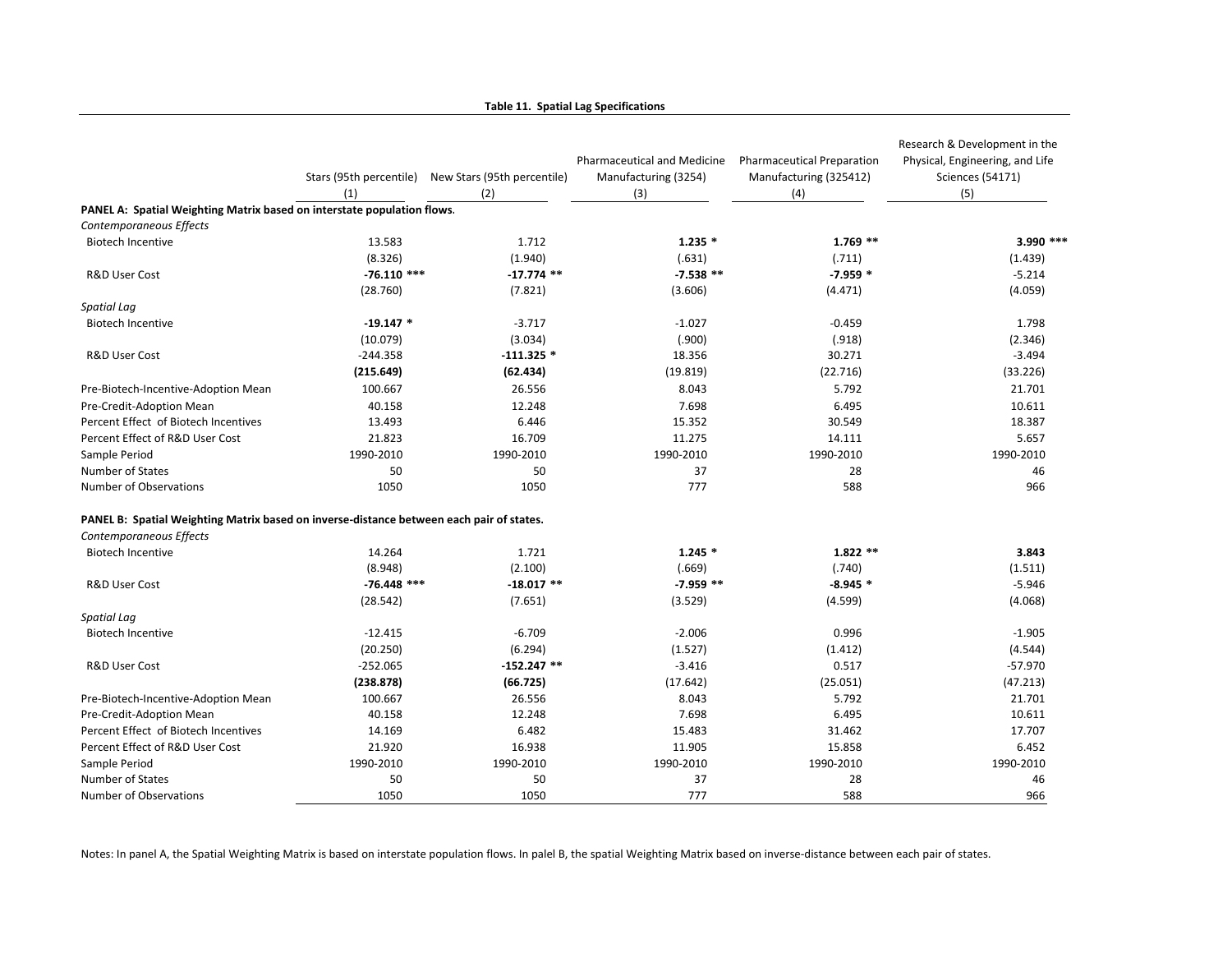| <b>State</b>   | Year             | <b>Credit Type</b>                                                                                                                                                                                                                                                                                                                                                   |
|----------------|------------------|----------------------------------------------------------------------------------------------------------------------------------------------------------------------------------------------------------------------------------------------------------------------------------------------------------------------------------------------------------------------|
| Maryland       | $2008$ - present | Income Tax Credit for early-stage biotech companies                                                                                                                                                                                                                                                                                                                  |
| Massachusettes | $2009$ - present | "Life Sciences Tax Incentive Program": Investment tax credit, special sales tax<br>exemptions, refundable research tax credit                                                                                                                                                                                                                                        |
| New Jersey     | 1996 - present   |                                                                                                                                                                                                                                                                                                                                                                      |
|                |                  | "Business Employment Incentive Program" (BEIP). Broad-based grant for job creation,<br>with a lower job-creation qualifying threshold for biotech and "emerging high technology."<br>Also provides financial assistance for companies in these sectors.                                                                                                              |
| Arkansas       | $2003$ - present | JCTC, Sales tax refunds, and R&D Tax credits with higher subsidies for "targetted<br>businesses," which consists of: (i) Advanced materials and manufacturing systems; (ii)<br>Agriculture, food and environmental sciences; (iii) Biotechnology, bioengineering and life<br>sciences; (iv) Information technology; (v) Transportation logistics; and (vi) Bio-based |
|                |                  | products."                                                                                                                                                                                                                                                                                                                                                           |
| Colorado       | 1999 - present   | <b>Biotech Sales and Use Tax Refund</b>                                                                                                                                                                                                                                                                                                                              |
| Washington     | $2004$ - present | High Tech Business & Organization Credit for R&D Spending, Includes the<br>"Biotechnology & Medical Device Manufacturing Sales & Use Tax Deferral/Waiver"                                                                                                                                                                                                            |
| Maine          | 1997 - present   | Sales tax exemption on machinery, equipment, instruments, and supplies for biotech<br>research                                                                                                                                                                                                                                                                       |
| Missouri       | 1999 - 2003      | State & local sales or use tax exemption for life sciences companies (which is just slightly<br>broader than the sales and use tax exemptions available to most manufacturers)                                                                                                                                                                                       |
| Florida        | $2002$ - present |                                                                                                                                                                                                                                                                                                                                                                      |
|                |                  | Specialized incentives and tax credits, (more technically, the biomedical industry was re-<br>classified as "high-impact", so that qualified companies could be eligible for the state's<br>preexisting capital investment tax credits and the High Impact Performance Incentive (a<br>JCTC-type program)                                                            |
| North Carolina | 1984 - present   | Has the North Carolina Biotechnology Center which make low interest loans to biotech<br>start-ups.                                                                                                                                                                                                                                                                   |
| California     | $2004$ - present | California Stem Cell Research and Cures Act, which provides biotech research grants                                                                                                                                                                                                                                                                                  |

# **Appendix Table 1. Description of State Biotech Incentives**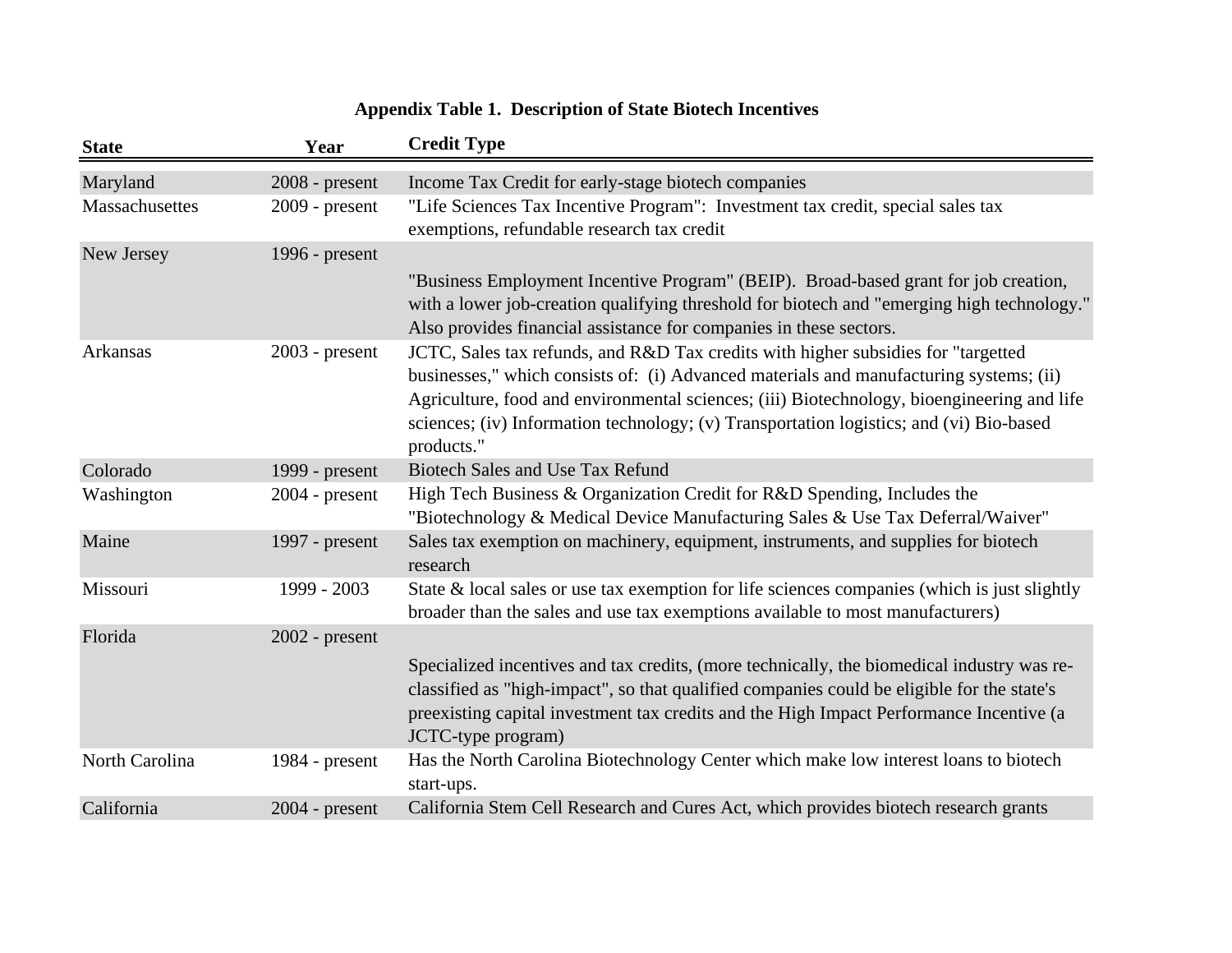#### **Appendix Table 2. Estimates Conditional on Region and Division Trends**

|                                                                   | <b>Region Trends</b>     |                          | <b>Division Trends</b>   |                          |  |
|-------------------------------------------------------------------|--------------------------|--------------------------|--------------------------|--------------------------|--|
|                                                                   | <b>Biotech Incentive</b> | <b>R&amp;D User Cost</b> | <b>Biotech Incentive</b> | <b>R&amp;D User Cost</b> |  |
| Contemporaneous Effects                                           |                          |                          |                          |                          |  |
| <b>Stars</b>                                                      | 13.174                   | $-73.117$                | 9.043                    | $-50.335$                |  |
|                                                                   | (7.663)                  | (30.817)                 | (6.524)                  | (29.934)                 |  |
| <b>New Stars</b>                                                  | 1.428                    | $-4.673$                 | 1.025                    | $-2.238$                 |  |
|                                                                   | (.886)                   | (3.498)                  | (.753)                   | (3.547)                  |  |
| Employment - Pharmaceutical and Medicine Manufacturing (3254)     | 1075.857                 | $-9435.284$              | 432.613                  | $-8904.278$              |  |
|                                                                   | (565.127)                | (3754.774)               | (455.727)                | (3352.449)               |  |
| <b>Employment - Pharmaceutical Preparation Manufacturing</b>      |                          |                          |                          |                          |  |
| (325412)                                                          | 1353.251                 | -9473.389                | 739.146                  | $-10285.490$             |  |
|                                                                   | (645.549)                | (4637.265)               | (544.011)                | (4262.766)               |  |
| Employment - Research & Development in the Physical,              |                          |                          |                          |                          |  |
| Engineering, and Life Sciences (54171)                            | 3672.225                 | $-3510.039$              | 3252.809                 | $-303.420$               |  |
|                                                                   | (1363.094)               | (4290.760)               | (1219.043)               | (4326.328)               |  |
| Wages - Pharmaceutical and Medicine Manufacturing (3254)          | 0.001                    | $-0.030$                 | 0.001                    | $-0.032$                 |  |
|                                                                   | (.003)                   | (.016)                   | (.003)                   | (.016)                   |  |
| Wages - Pharmaceutical Preparation Manufacturing (325412)         | 0.002                    | $-0.031$                 | 0.001                    | $-0.033$                 |  |
|                                                                   | (.004)                   | (.019)                   | (.004)                   | (.020)                   |  |
| Wages - Research & Development in the Physical, Engineering, and  |                          |                          |                          |                          |  |
| Life Sciences (54171)                                             | 0.006                    | $-0.001$                 | 0.006                    | $-0.004$                 |  |
|                                                                   | (.003)                   | (.020)                   | (.003)                   | (.020)                   |  |
| <b>Establishments - Pharmaceutical and Medicine Manufacturing</b> |                          |                          |                          |                          |  |
| (3254)                                                            | 7.706                    | $-7.425$                 | 5.872                    | 6.548                    |  |
|                                                                   | (2.825)                  | (11.111)                 | (2.220)                  | (12.109)                 |  |
| <b>Establishments - Pharmaceutical Preparation Manufacturing</b>  |                          |                          |                          |                          |  |
| (325412)                                                          | 4.385                    | $-10.182$                | 3.011                    | $-11.234$                |  |
|                                                                   | (2.122)                  | (9.242)                  | (1.624)                  | (8.968)                  |  |
| Establishments - Research & Development in the Physical,          |                          |                          |                          |                          |  |
| Engineering, and Life Sciences (54171)                            | 104.825                  | $-319.254$               | 96.439                   | $-231.389$               |  |
|                                                                   | (42.757)                 | (123.663)                | (36.592)                 | (119.521)                |  |
| Patents                                                           | 32.862                   | $-256.727$               | 20.083                   | $-178.617$               |  |
|                                                                   | (28.534)                 | (120.816)                | (24.622)                 | (115.070)                |  |

Notes: Regressions estimated via OLS. Standard errors based on Newey‐West VC estimator with within‐state AR(2) errors. There are 4 Census regions and 9 Census divisions.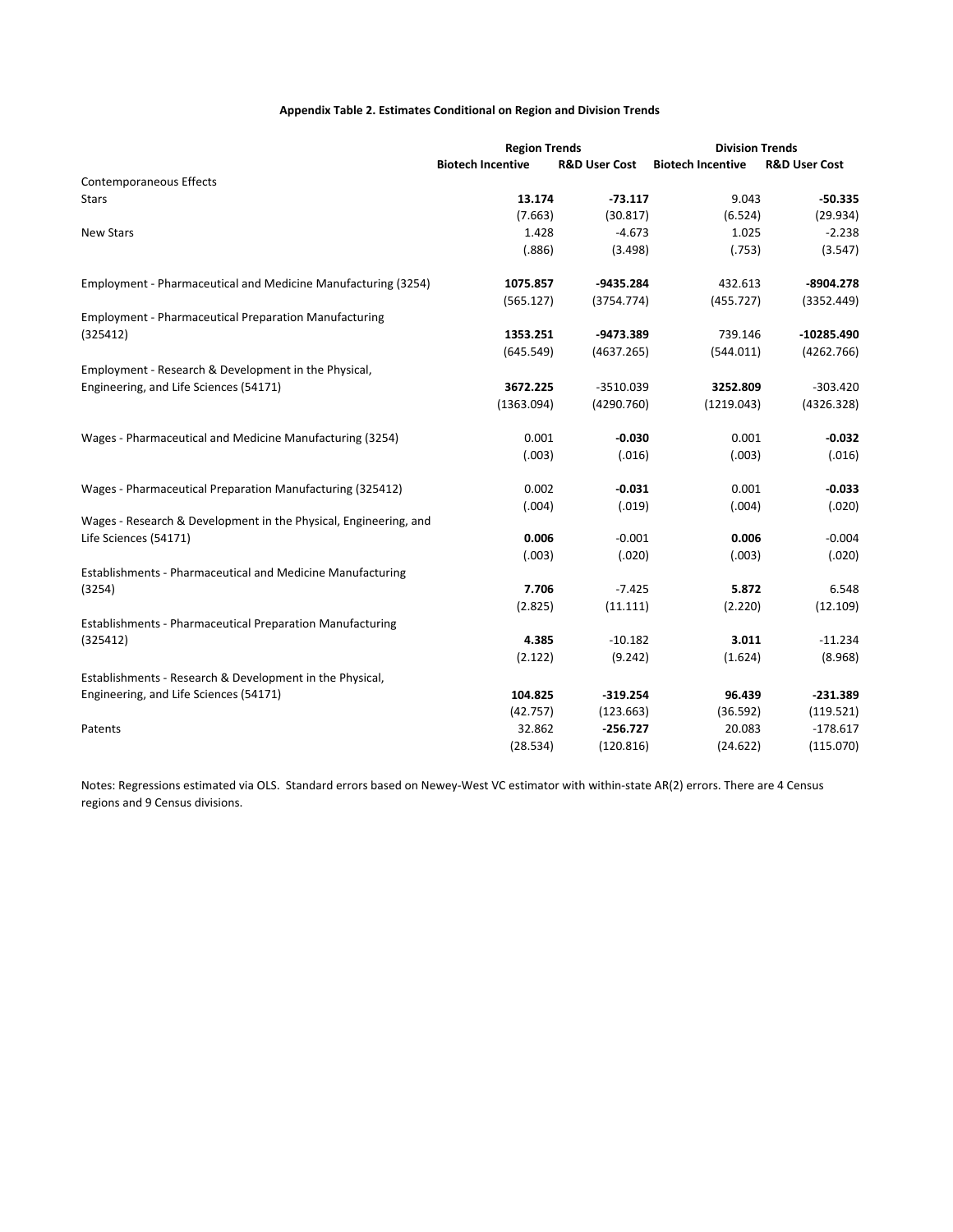#### **Appendix 3. R&D Tax Credit Rate Replacing R&D User Cost**

|                          | Stars (95th percentile) | New Stars (95th<br>percentile) | Pharmaceutical and<br><b>Medicine Manufacturing</b><br>(3254) | <b>Pharmaceutical Preparation</b><br>Manufacturing (325412) | Research & Development in<br>the Physical, Engineering, and<br>Life Sciences (54171) |
|--------------------------|-------------------------|--------------------------------|---------------------------------------------------------------|-------------------------------------------------------------|--------------------------------------------------------------------------------------|
|                          | (1)                     | (2)                            | (3)                                                           | (4)                                                         | (5)                                                                                  |
| Contemporaneous Effects  |                         |                                |                                                               |                                                             |                                                                                      |
| <b>Biotech Incentive</b> | 14.759 *                | $1.662*$                       | $1.301**$                                                     | $1.758**$                                                   | $3.928$ ***                                                                          |
|                          | (8.405)                 | .967)                          | (.656)                                                        | (.738.                                                      | (1.479)                                                                              |
| <b>R&amp;D User Cost</b> | 65.072 **               | 4.450                          | $5.993$ **                                                    | 6.025                                                       | 3.572                                                                                |
|                          | (25.572)                | (2.927)                        | (2.997)                                                       | (3.842)                                                     | (3.467)                                                                              |
| Sample Period            | 1990-2010               | 1990-2010                      | 1990-2009                                                     | 1990-2009                                                   | 1990-2009                                                                            |
| Number of States         | 51                      | 51                             | 38                                                            | 28                                                          | 47                                                                                   |
| Number of Observations   | 1071                    | 1071                           | 798                                                           | 588                                                         | 987                                                                                  |

Notes: Employment in columns 3‐5 is measured in thousands. Regressions estimated via OLS. Standard errors based on Newey‐West VC estimator with within‐state AR(2) errors.